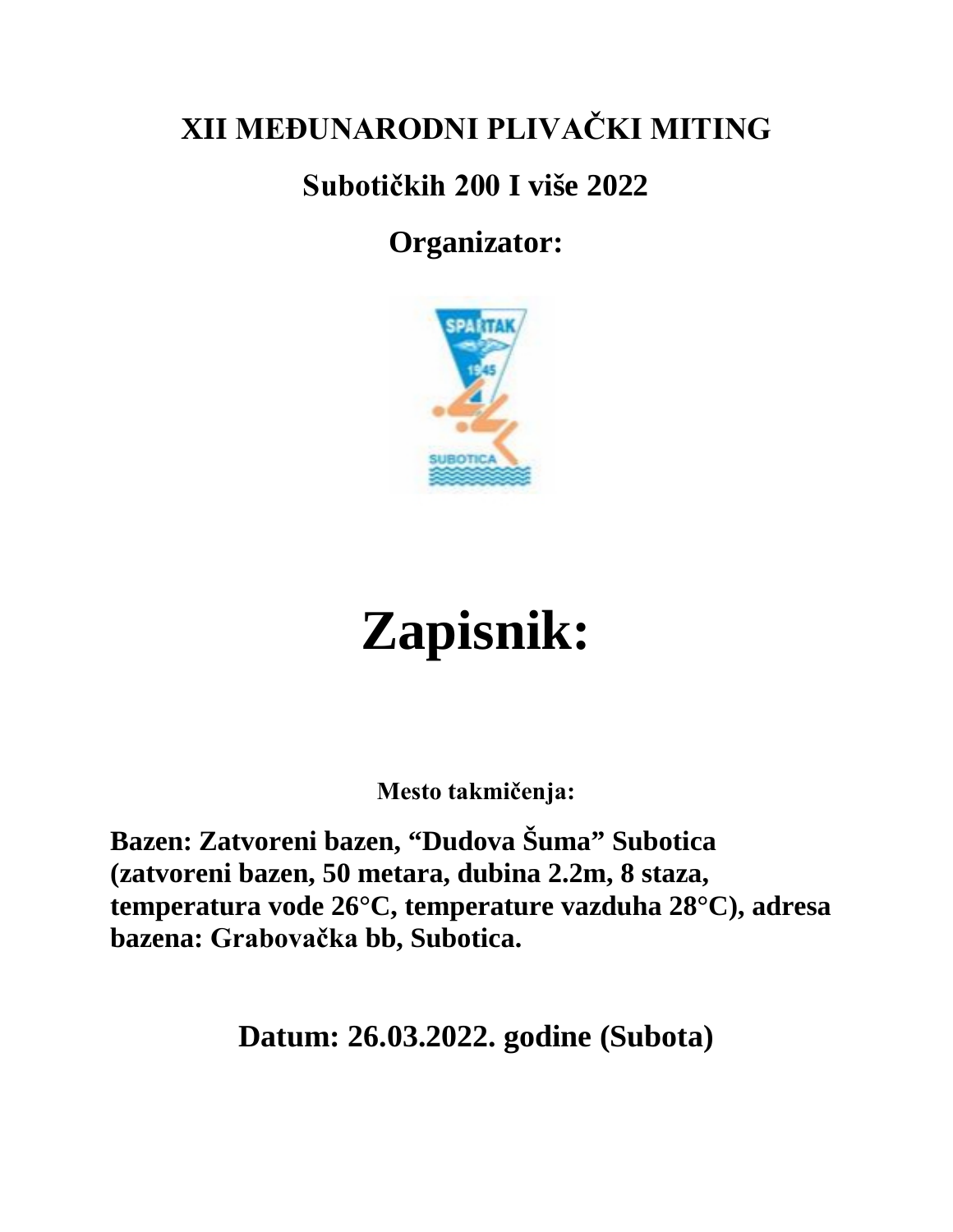Meet name: Subotickih 200 i više Location (City): Subotica (SRB) <br>
Pool: Long Course (50m) Date: 26-03-2022 - 26-03-2022 - 26-03-2022 Mumber of lanes: 8 (1 - 8)<br>
Pool name: Dudova šima Subotica Timining equipment: Automatic Pool name: Dudova šima Subotica Timining equipment:

Start method: 1 start rule

#### **Session No. 1 - Saturday, March 26, 2022 26-Mar-22 - 10:00**

| # Role                         | No. | Name                    |   | Club       | City | Grade | Remarks |
|--------------------------------|-----|-------------------------|---|------------|------|-------|---------|
| 1 Vrhovni Sudija               |     | <b>GERSTMAJER, Imre</b> | м | unattached |      |       |         |
| 2 Starter                      |     | TANKOSIC, Branislav     | м | unattached |      |       |         |
| 3 Merioc Vremena               |     | KOPANOVIC, Mirjana      | F | unattached |      |       |         |
| 4 Glavni sudija stila i okreta |     | MEDVEDEV, Tatjana       | F | unattached |      |       |         |
| 5 Glavni sudija stila i okreta |     | DUDUKOVIC, Vladislava   |   | unattached |      |       |         |
| 6 Pomocni start                |     | NESEVIC, Milan          | м | unattached |      |       |         |
| 7 Pomocni start                |     | PEJOVIC, Nebojsa        | м | unattached |      |       |         |
| 8 Spiker                       |     | SUBOTIC, Jelena         | F | unattached |      |       |         |
| 9 Merenje vremena              |     | LUKOVIC, Bojan          | м | unattached |      |       |         |
| 10 Obrada podataka             |     | LUKOVIC, Bojan          | м | unattached |      |       |         |
| 11 Dezurni lekar               |     | SULIC, Dusan            | м | unattached |      |       |         |
| 12 Timing system               |     | ALGE TIME.              | м | unattached |      |       |         |
| 13 Kontrolor takmicenja        |     | LUKOVIC, Bojan          | м | unattached |      |       |         |
|                                |     |                         |   |            |      |       |         |

Signature secretary **Signature referee**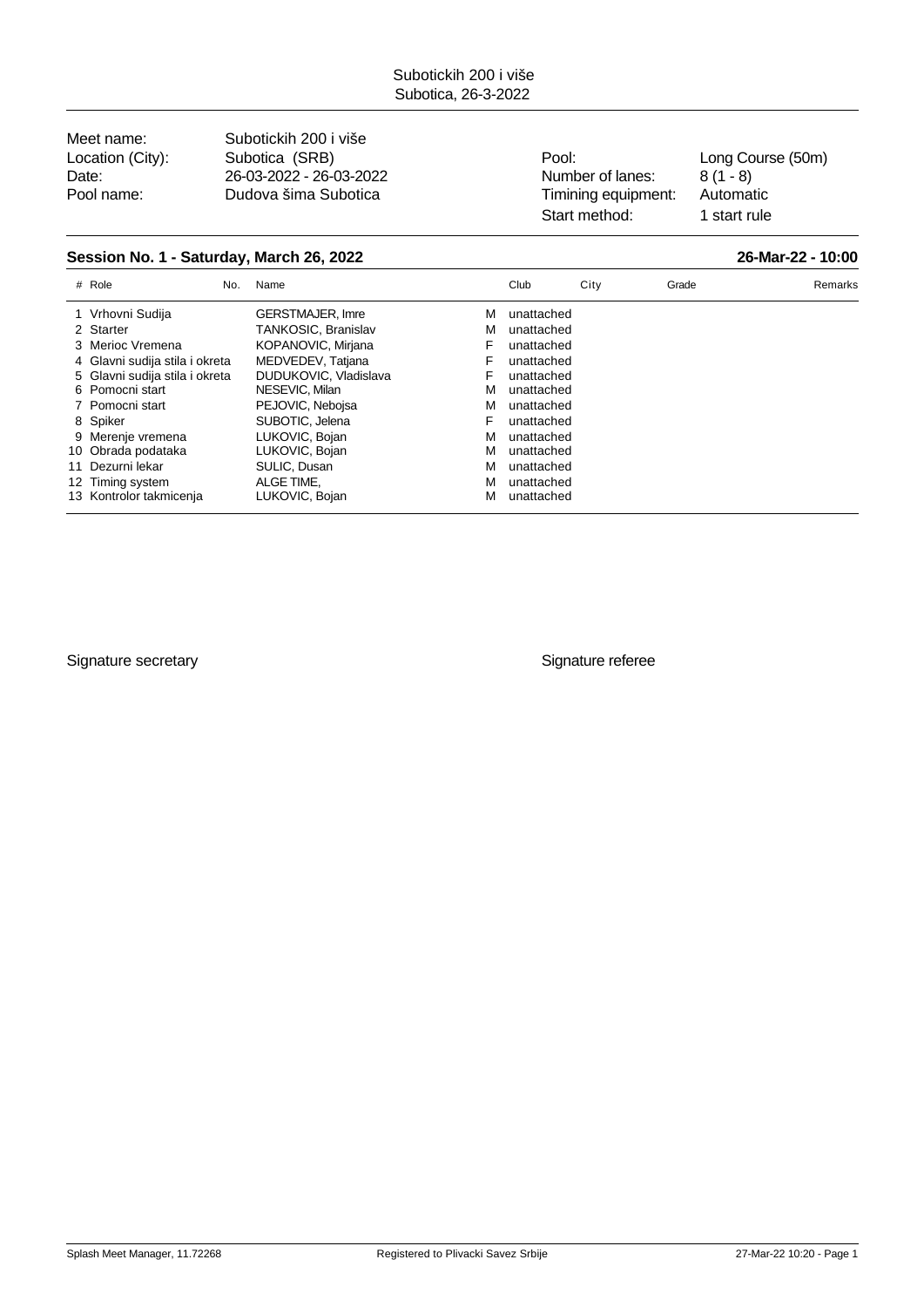#### Event Structure

| Session 1 - Saturday, March 26, 2022 | 50m, Lanes 1 - 8 | 26-Mar-22 - 10:00 |
|--------------------------------------|------------------|-------------------|
| 1. Men, 400m Freestyle               |                  | 10:00             |
| 2. Women, 400m Freestyle             |                  | 10:23             |
| 3. Men, 400m Medley                  |                  | 10:47             |
| 4. Women, 400m Medley                |                  | 10:54             |
| 5. Men, 200m Freestyle               |                  | 11:00             |
| 6. Women, 200m Freestyle             |                  | 11:29             |
| 7. Men, 200m Butterfly               |                  | 11:46             |
| 8. Women, 200m Butterfly             |                  | 11:51             |
| 9. Men, 200m Backstroke              |                  | 11:55             |
| 10. Women, 200m Backstroke           |                  | 12:08             |
| 11. Men, 200m Breaststroke           |                  | 12:20             |
| 12. Women, 200m Breaststroke         |                  | 12:38             |
| 13. Men, 200m Medley                 |                  | 12:55             |
| 14. Women, 200m Medley               |                  | 13:12             |
| 15. Women, 800m Freestyle            |                  | 13:31             |
| 16. Men, 1500m Freestyle             |                  | 13:56             |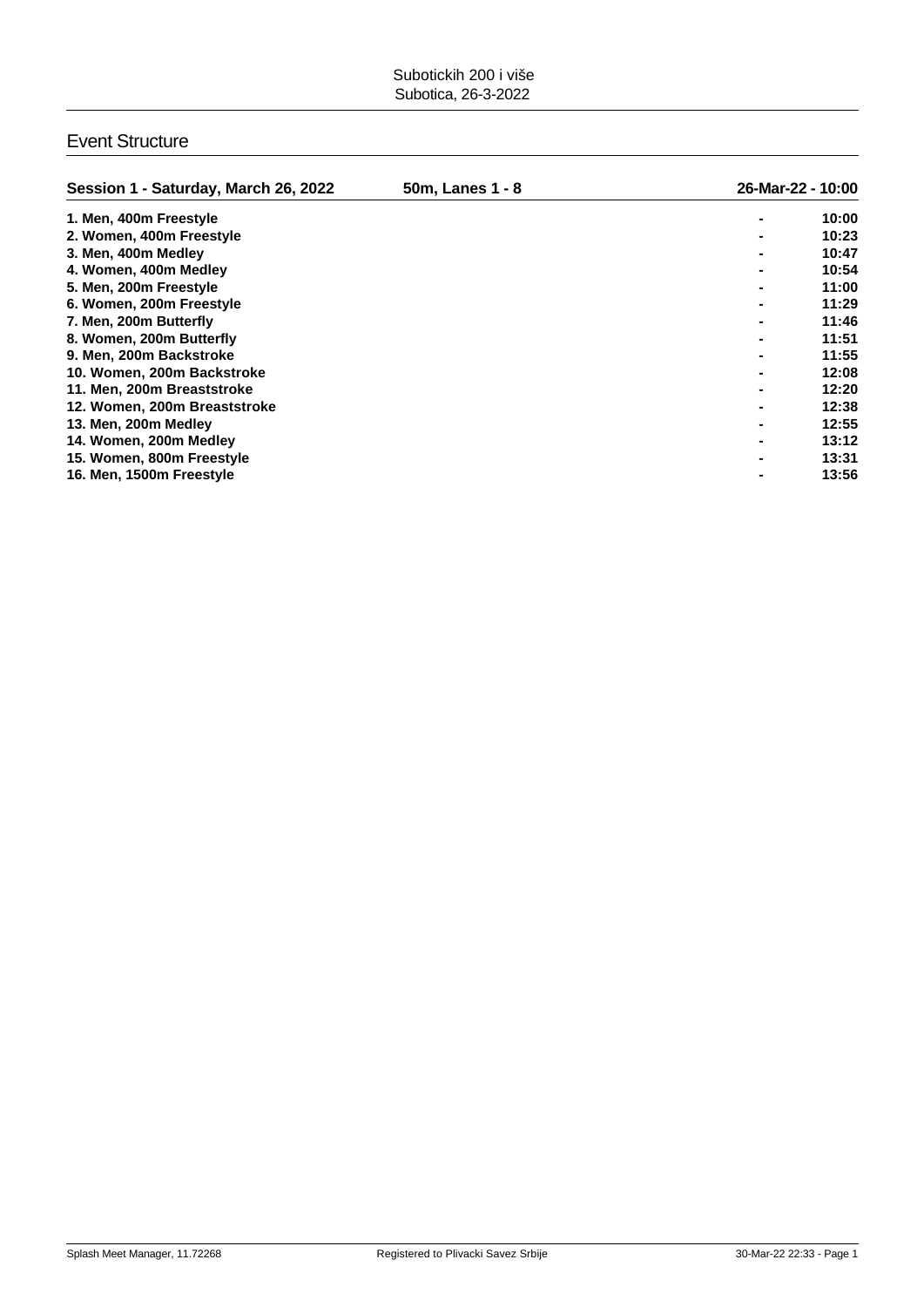| <b>Entry Statistics</b>  |             |            |                          |                          |                |                          |                              |                |                          |                        | <b>All Events</b> |
|--------------------------|-------------|------------|--------------------------|--------------------------|----------------|--------------------------|------------------------------|----------------|--------------------------|------------------------|-------------------|
| Club                     | Code        | Nation     | Men                      | <b>Athletes</b><br>Women | Total          | Men                      | <b>Individuals</b><br>Women  | Total          | Men                      | <b>Relays</b><br>Women | Total             |
| Croatia                  |             |            |                          |                          |                |                          |                              |                |                          |                        |                   |
| Vukovar                  | <b>VUK</b>  | CRO        | 1                        | $\overline{\phantom{m}}$ | 1              | 2                        | $\blacksquare$               | 2              |                          |                        |                   |
| Total number of 1 clubs  |             | <b>CRO</b> | $\mathbf{1}$             | $\blacksquare$           | $\mathbf{1}$   | $\overline{c}$           | $\blacksquare$               | $\overline{c}$ | $\blacksquare$           |                        |                   |
| Serbia                   |             |            |                          |                          |                |                          |                              |                |                          |                        |                   |
| Delta                    | <b>DCS</b>  | <b>SRB</b> | 3                        |                          | 3              | 6                        |                              | 6              |                          |                        |                   |
| Indeks                   | <b>INS</b>  | <b>SRB</b> | 1                        |                          | 1              | 2                        | ٠                            | 2              |                          |                        |                   |
| PK Arena 2015            | <b>ARE</b>  | <b>SRB</b> | 1                        | 1                        | $\overline{2}$ | $\overline{2}$           | $\overline{2}$               | 4              |                          |                        |                   |
| Plava Orka               | <b>POBT</b> | <b>SRB</b> | $\overline{\phantom{a}}$ | 1                        | 1              | $\blacksquare$           | $\overline{2}$               | 2              |                          |                        |                   |
| Polet                    | POL         | <b>SRB</b> | 11                       | 10                       | 21             | 23                       | 24                           | 47             |                          |                        |                   |
| Senta                    | <b>SNT</b>  | <b>SRB</b> | ٠                        | 1                        | 1              | $\overline{\phantom{0}}$ | 1                            | 1              |                          |                        |                   |
| Sombor                   | <b>SOM</b>  | <b>SRB</b> | 2                        | $\blacksquare$           | $\overline{2}$ | 5                        | $\qquad \qquad \blacksquare$ | 5              |                          |                        |                   |
| Spartak                  | SSU         | <b>SRB</b> | 20                       | 19                       | 39             | 51                       | 49                           | 100            |                          |                        |                   |
| Spartak Prozivka         | <b>SPRO</b> | <b>SRB</b> | 13                       | 10                       | 23             | 26                       | 20                           | 46             |                          |                        |                   |
| Startna Kocka            | <b>SK</b>   | <b>SRB</b> | 5                        | 7                        | 12             | 10                       | 14                           | 24             |                          |                        |                   |
| Swim Star Becej          | <b>SSBE</b> | <b>SRB</b> | 4                        | 2                        | 6              | 7                        | 4                            | 11             |                          |                        |                   |
| Velika Kikinda           | <b>VKIK</b> | <b>SRB</b> | 9                        | 5                        | 14             | 22                       | 13                           | 35             |                          |                        |                   |
| Vojvodina                | <b>VOJ</b>  | <b>SRB</b> | 6                        | 4                        | 10             | 11                       | 8                            | 19             |                          |                        |                   |
| Total number of 13 clubs |             | <b>SRB</b> | 75                       | 60                       | 135            | 165                      | 137                          | 302            | $\overline{\phantom{a}}$ |                        |                   |
|                          |             |            |                          |                          |                |                          |                              |                |                          |                        |                   |
| Total number of 14 clubs |             |            | 76                       | 60                       | 136            | 167                      | 137                          | 304            |                          |                        |                   |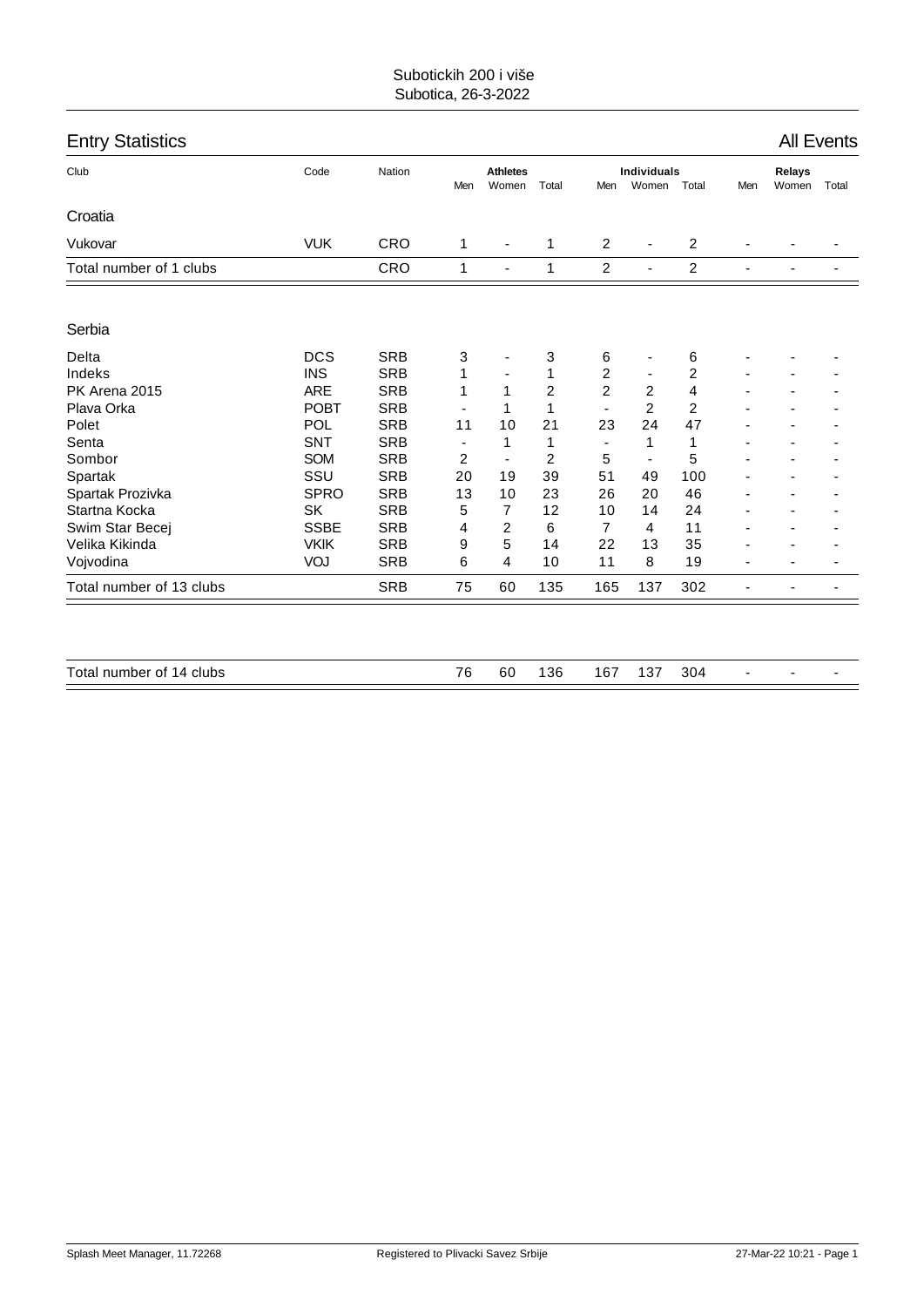| Event 1<br>26-Mar-22 - 10:00 |                                                      |         |                 | Men, 400m Freestyle                                                     | 11 years and older<br>Results |     |  |
|------------------------------|------------------------------------------------------|---------|-----------------|-------------------------------------------------------------------------|-------------------------------|-----|--|
| Points: FINA 2021            |                                                      |         |                 |                                                                         |                               |     |  |
| Rank                         |                                                      |         | ΥB              |                                                                         | Time                          | Pts |  |
| 11 - 12 years                |                                                      |         |                 |                                                                         |                               |     |  |
|                              | 1. BOSANCIC, Nestor<br>100m: 1:13.71 200m: 1:20.21   |         | 10              | Vojvodina<br>300m: 1:20.79 400m: 1:15.32                                | 5:10.03                       | 357 |  |
|                              | 2. VUKOVOJAC, Milan<br>1:22.41<br>200m:<br>$100m$ :  | 1:31.80 | 10              | Spartak Prozivka<br>300m: 1:33.44 400m: 1:30.99                         | 5:58.64                       | 231 |  |
|                              | 3. MARKS, Luka<br>100m: 1:28.94 200m:                | 1:35.98 | 11<br>300m:     | Spartak Prozivka<br>1:36.72  400m: 1:29.17                              | 6:10.81                       | 209 |  |
|                              | 4. SKENDEROVIC, Danilo<br>100m: 1:34.41 200m:        | 1:38.36 | 10 <sup>°</sup> | Spartak Prozivka<br>300m: 1:37.38 400m: 1:31.40                         | 6:21.55                       | 191 |  |
|                              | 5. JOVLJEVIC, Tadija<br>100m: 1:34.79<br>200m:       | 1:46.63 | 10              | Spartak Prozivka<br>300m: 1:48.07 400m:<br>1:42.22                      | 6:51.71                       | 152 |  |
|                              | 6. PEKEZ, Marko<br>100m: 1:36.58 200m:               | 1:52.90 | 11<br>300m:     | Polet<br>1:52.64 400m: 1:49.66                                          | 7:11.78                       | 132 |  |
|                              | 7. RANKOVIC, Danilo<br>100m: 1:39.09 200m:           | 1:54.60 | 11              | Vojvodina<br>300m: 1:59.24 400m: 1:48.37                                | 7:21.30                       | 124 |  |
| 13 - 14 years                |                                                      |         |                 |                                                                         |                               |     |  |
|                              | 1. RISTIC, Aleksa<br>100m: 1:07.24 200m:             | 1:15.16 | 08<br>300m:     | Spartak<br>1:17.12  400m:  1:16.18                                      | 4:55.70                       | 412 |  |
|                              | 2. MATKOVIC, Aleksa<br>100m:<br>1:12.69 200m:        | 1:24.81 | 09<br>300m:     | Spartak<br>1:27.22 400m:<br>1:27.46                                     | 5:32.18                       | 290 |  |
|                              | 3. VIDIC, Oliver<br>100m: 1:18.92 200m:              | 1:28.21 | 09<br>300m:     | Spartak<br>1:27.72  400m: 1:21.35                                       | 5:36.20                       | 280 |  |
|                              | 4. PEIC TUKULJAC, Djordje<br>100m:<br>1:16.98  400m: | 4:21.71 | 09              | Spartak                                                                 | 5:38.69                       | 274 |  |
|                              | 5. PROTIC, Marko<br>100m: 1:17.84 200m:              | 1:30.40 | 08              | Velika Kikinda<br>300m: 1:29.36 400m:<br>1:24.78                        | 5:42.38                       | 265 |  |
|                              | 6. PANIN, Andrija                                    |         |                 | 09 Vojvodina<br>100m: 1:21.34 200m: 1:31.74 300m: 1:32.50 400m: 1:23.82 | 5:49.40                       | 249 |  |
|                              | 7. ZARIC, Bogdan<br>100m: 1:22.17<br>200m:           | 1:32.50 | 09<br>300m:     | Polet<br>1:30.91  400m: 1:24.13                                         | 5:49.71                       | 249 |  |
|                              | 8. BOCAN, Filip<br>100m: 1:22.90<br>200m:            | 1:32.40 | 09<br>300m:     | Velika Kikinda<br>1:31.01<br>400m:<br>1:23.74                           | 5:50.05                       | 248 |  |
|                              | 9. FILEP, David<br>100m: 1:32.46<br>200m:            | 1:40.66 | 09              | Spartak Prozivka<br>300m: 1:39.90 400m: 1:35.51                         | 6:28.53                       | 181 |  |
|                              | 10. GRBA, Djura<br>100m: 1:31.39<br>300m:            | 3:26.10 | 09<br>400m:     | Polet<br>1:39.39                                                        | 6:36.88                       | 170 |  |
|                              | 11. CVOKIC, Ivan<br>100m: 1:30.87 200m:              | 1:45.11 | 09              | Vojvodina<br>300m: 1:45.45 400m: 1:40.76                                | 6:42.19                       | 163 |  |
| 15 - 16 years                |                                                      |         |                 |                                                                         |                               |     |  |
|                              | 1. KNEZEVIC, Luka<br>100m: 1:02.18<br>200m:          | 1:09.04 | 06<br>300m:     | Vukovar<br>1:11.30  400m: 1:10.58                                       | 4:33.10                       | 523 |  |
|                              | 2. PENZES, Barnabas<br>100m: 1:05.23<br>200m:        | 1:12.75 | 07<br>300m:     | Swim Star<br>1:12.45 400m:<br>1:09.74                                   | 4:40.17                       | 484 |  |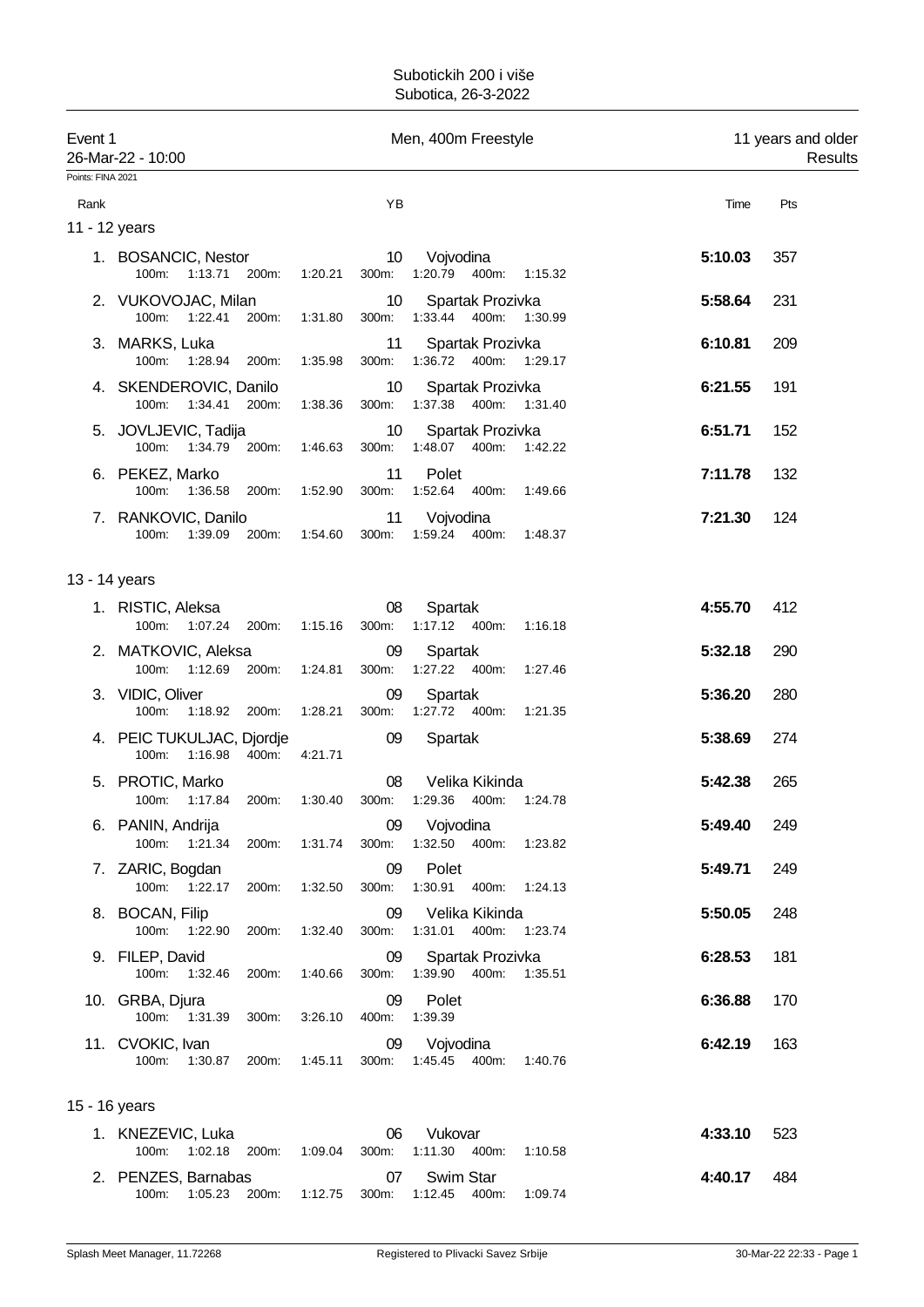Event 1, Boys, 400m Freestyle, 15 - 16 years

| Rank                         |                                               |                  | YB                       |                                                 | Time    | Pts                           |
|------------------------------|-----------------------------------------------|------------------|--------------------------|-------------------------------------------------|---------|-------------------------------|
|                              | 3. BOSKOVSKI, Nikola<br>200m:<br>2:47.86      | 300m:<br>1:35.00 | 06<br>400m:              | Indeks<br>1:30.22                               | 5:53.08 | 242                           |
| Event 2<br>Points: FINA 2021 | 26-Mar-22 - 10:23                             |                  |                          | Women, 400m Freestyle                           |         | 10 years and older<br>Results |
| Rank                         |                                               |                  | YB                       |                                                 | Time    | Pts                           |
| 10 - 11 years                |                                               |                  |                          |                                                 |         |                               |
|                              | 1. BOTKA, Petra<br>100m:<br>1:18.90           | 200m:<br>1:24.77 | 11<br>300m:              | Spartak<br>1:24.56 400m:<br>1:20.09             | 5:28.32 | 373                           |
|                              | 2. STIPIC, Sara<br>100m:<br>1:18.99 200m:     | 1:24.86          | 12<br>300m:              | Spartak<br>1:24.83 400m:<br>1:19.77             | 5:28.45 | 373                           |
|                              | 3. BABIC, Minja<br>100m: 1:28.48 200m:        | 1:38.28          | 11<br>300m:              | Velika Kikinda<br>1:36.61  400m: 1:28.70        | 6:12.07 | 256                           |
|                              | 4. ORELJ, Sara<br>100m: 1:27.01               | 200m:<br>1:40.05 | 11<br>300m:              | Polet<br>1:39.68 400m:<br>1:35.21               | 6:21.95 | 237                           |
|                              | 5. DJURKOVIC, Milana<br>1:27.24<br>100m:      | 200m:<br>1:41.99 | 11<br>300m:              | Spartak Prozivka<br>1:41.26  400m:<br>1:39.12   | 6:29.61 | 223                           |
|                              | 6. CISAR, Adel<br>100m: 1:42.59 200m:         | 1:42.96          | 11<br>300m:              | Spartak Prozivka<br>1:44.93 400m: 1:37.81       | 6:48.29 | 194                           |
|                              | 7. SEVIC, Masa<br>100m: 1:43.05 200m:         | 1:56.32          | 11<br>300m:              | Vojvodina<br>2:06.64 400m:<br>1:56.91           | 7:42.92 | 133                           |
|                              | 8. MIHAJLOVIC, Olja<br>1:45.96 200m:<br>100m: | 2:02.62          | 12<br>300m:              | Spartak Prozivka<br>2:05.20<br>400m:<br>2:01.46 | 7:55.24 | 123                           |
|                              | 9. NOVAKOVIC, Una<br>1:52.72 200m:<br>100m:   | 2:03.37          | 11<br>300m:              | Vojvodina<br>2:03.53 400m:<br>1:56.24           | 7:55.86 | 122                           |
|                              | 10. MIHAJLOVIC, Mia<br>4:03.84<br>200m:       | 300m:<br>2:12.99 | 12<br>400m:              | Spartak Prozivka<br>2:06.02                     | 8:22.85 | 103                           |
| 12 - 13 years                |                                               |                  |                          |                                                 |         |                               |
|                              | 1. RKMAN, Sara<br>100m: 1:21.38               | 200m:<br>1:34.95 | 09<br>300m:              | Polet<br>1:37.15 400m:<br>1:34.90               | 6:08.38 | 264                           |
|                              | 2. VUKELIC, Tamara<br>100m: 1:25.59           | 200m:<br>1:36.36 | 09<br>300m:              | Polet<br>1:36.77 400m:<br>1:33.58               | 6:12.30 | 256                           |
|                              | 3. NINKOV, Ivanka<br>100m: 1:31.52            | 1:37.23<br>200m: | 10 <sup>1</sup><br>300m: | Vojvodina<br>1:35.87 400m:<br>1:30.37           | 6:14.99 | 250                           |
|                              | 4. KUHAJDA, Mina<br>100m: 1:30.15             | 200m:<br>1:39.80 | 10<br>300m:              | Vojvodina<br>1:38.90  400m:<br>1:33.49          | 6:22.34 | 236                           |
|                              | DNF GRBA, Aleksandra                          |                  | 09                       | Polet                                           |         |                               |
| 14 - 15 years                |                                               |                  |                          |                                                 |         |                               |
|                              | 1. MARTIC, Ena                                |                  | 08                       | Spartak Prozivka                                | 5:34.51 | 353                           |
|                              | 100m: 1:17.87 200m:                           | 1:26.34          | 300m:                    | 1:26.29  400m: 1:24.01                          |         |                               |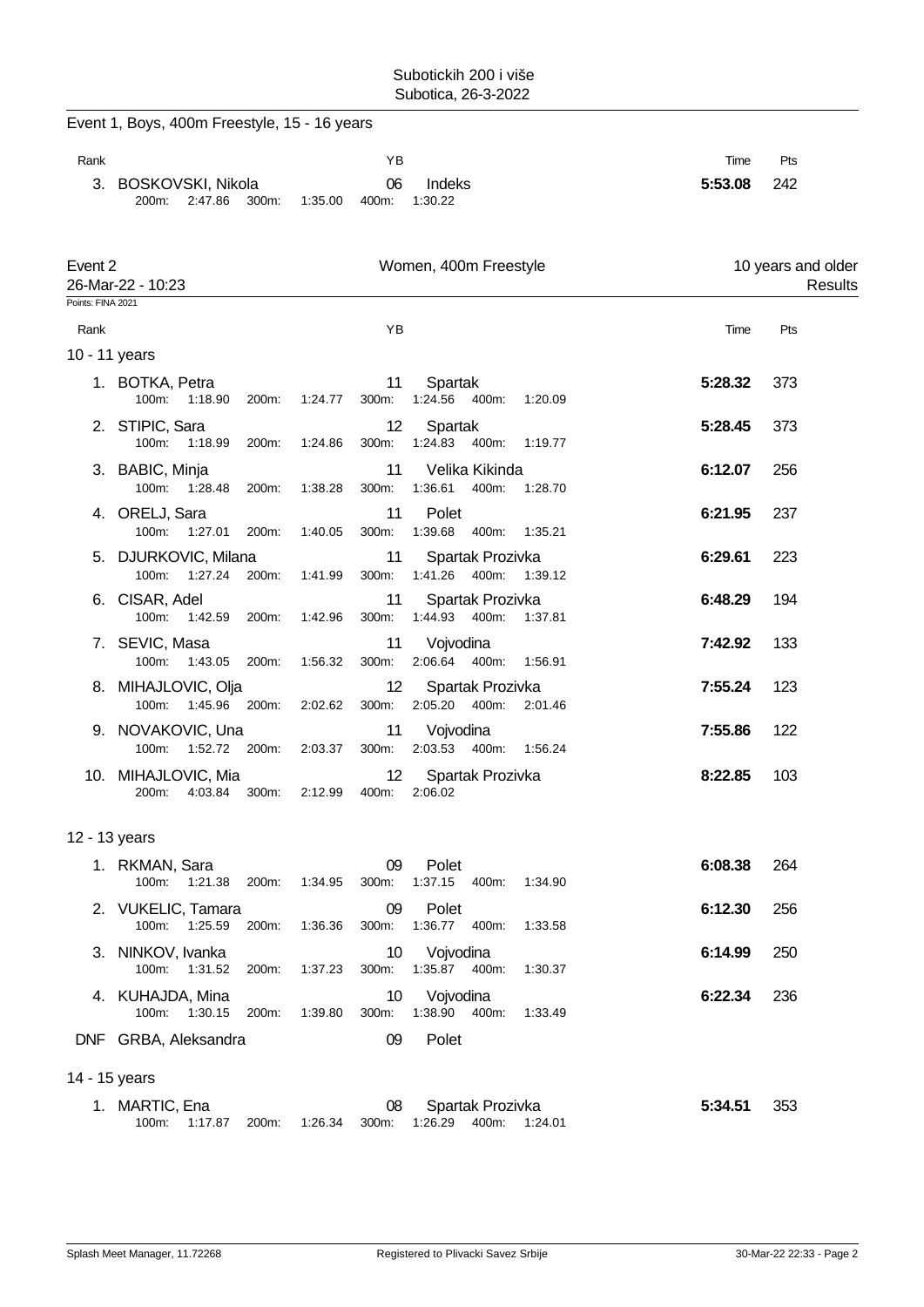| Event 2, Women, 400m Freestyle                                                                                                |         |                               |
|-------------------------------------------------------------------------------------------------------------------------------|---------|-------------------------------|
| 16 years and older                                                                                                            |         |                               |
| Swim Star<br>1. KOBILAREV, Aleksandra<br>06<br>1:09.40<br>200m:<br>1:16.68<br>1:19.81<br>400m:<br>100m:<br>300m:<br>1:19.63   | 5:05.52 | 463                           |
| Senta<br>2. CSABI, Krisztina<br>06<br>100m:<br>1:17.87<br>200m:<br>1:27.29<br>1:26.89<br>400m:<br>1:22.38<br>300m:            | 5:34.43 | 353                           |
| Men, 400m Medley<br>Event 3<br>26-Mar-22 - 10:47                                                                              |         | 13 years and older<br>Results |
| Points: FINA 2021<br>Rank<br>ΥB                                                                                               | Time    | Pts                           |
| 13 - 14 years                                                                                                                 |         |                               |
| 1. TORNJANSKI, Matija<br>Velika Kikinda<br>08<br>1:08.98<br>1:19.12<br>1:33.09<br>400m:<br>100m:<br>200m:<br>300m:<br>1:11.08 | 5:12.27 | 476                           |
| 15 - 16 years                                                                                                                 |         |                               |
| 1. PUTIC, Vidoje<br>PK Arena 2015<br>06<br>$100m$ :<br>1:08.55<br>1:25.52<br>1:40.91<br>400m:<br>200m:<br>300m:<br>1:11.29    | 5:26.27 | 417                           |
| 17 years and older                                                                                                            |         |                               |
| 1. DUDUKOVIC, Aleksa<br>05<br>Polet<br>100m:<br>1:18.89 200m:<br>1:27.18<br>1:42.89<br>400m:<br>300m:<br>1:18.58              | 5:47.54 | 345                           |
| Event 4<br>Women, 400m Medley<br>26-Mar-22 - 10:54                                                                            |         | 12 years and older<br>Results |
| Points: FINA 2021                                                                                                             |         |                               |
| YB<br>Rank                                                                                                                    | Time    | Pts                           |
| 12 - 13 years                                                                                                                 |         |                               |
| 1. SIJAK, Dunja<br>09<br>Polet<br>1:53.78<br>100m:<br>1:46.71<br>200m:<br>1:43.33<br>300m:<br>400m:<br>1:46.10                | 7:09.92 | 237                           |
| 14 - 15 years                                                                                                                 |         |                               |
| 1. STANCIC, Teodora<br>Velika Kikinda<br>08<br>100m:<br>1:12.30 200m:<br>1:39.04<br>400m:<br>1:30.66<br>300m:<br>1:19.80      | 5:41.80 | 473                           |
| Event 5<br>Men, 200m Freestyle<br>26-Mar-22 - 11:00<br>Points: FINA 2021                                                      |         | Open<br>Results               |
| Rank<br>ΥB                                                                                                                    | Time    | Pts                           |
| 10 years and younger                                                                                                          |         |                               |
| 1. BACOVIC, Oleg<br>12<br>Spartak<br>1:19.06<br>100m:<br>1:24.74<br>200m:                                                     | 2:43.80 | 241                           |
| 2. KURUNCI, Mihajlo<br>12<br>Vojvodina<br>100m:<br>1:22.36<br>200m:<br>1:27.27                                                | 2:49.63 | 217                           |
| Spartak<br>3. ZIDJAREV, Leon<br>12                                                                                            | 3:04.30 | 169                           |

100m: 1:27.61 200m: 1:36.69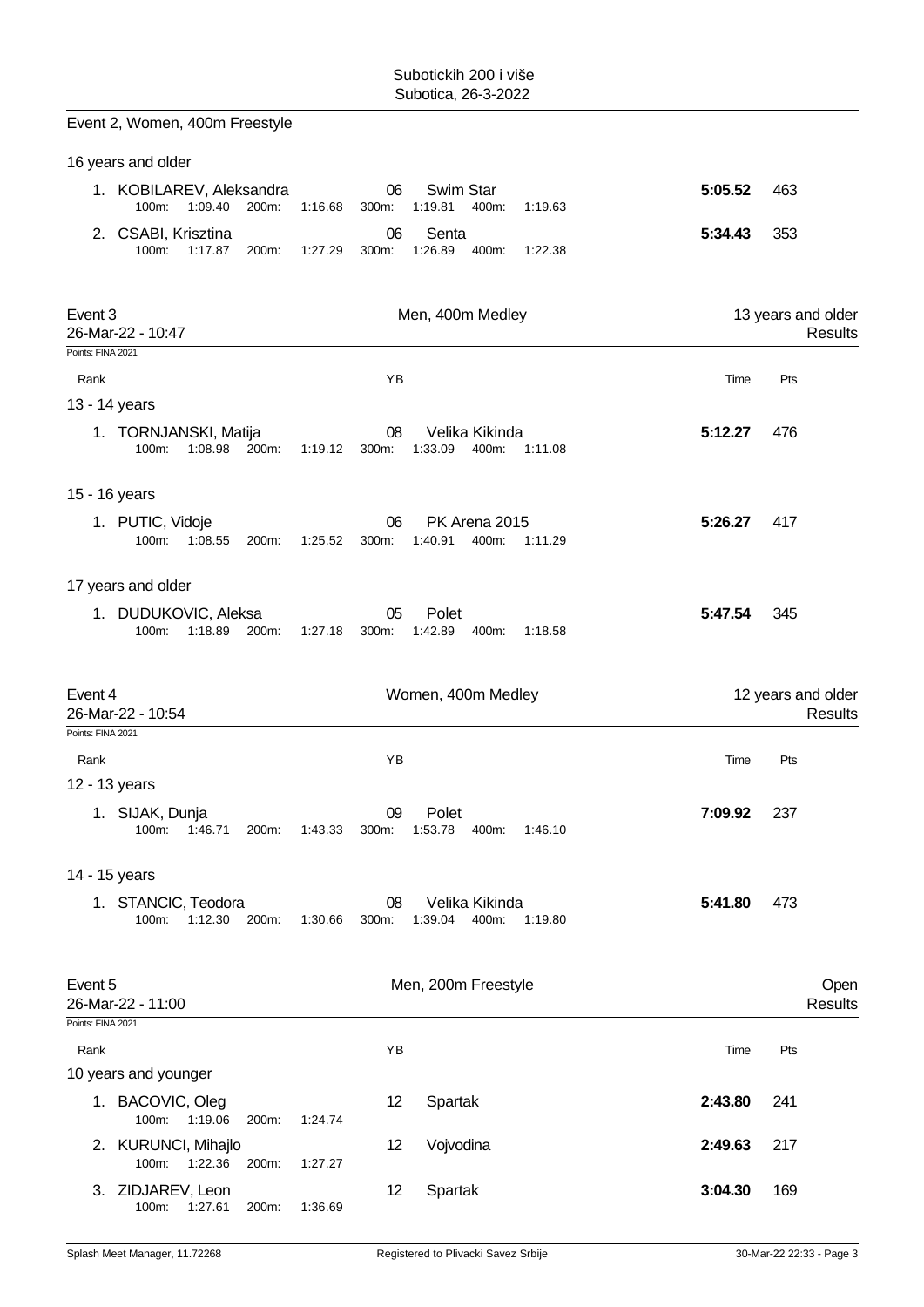| Rank          |                                                |       |         | YB              |                  | Time    | Pts |
|---------------|------------------------------------------------|-------|---------|-----------------|------------------|---------|-----|
|               | 4. MARKOVIC, Stefan<br>100m: 1:31.23           | 200m: | 1:37.53 | 12              | Spartak          | 3:08.76 | 157 |
|               | 5. DZEKOV, Djordje<br>100m:<br>1:32.25         | 200m: | 1:39.08 | 12              | Swim Star        | 3:11.33 | 151 |
|               | 6. CEKRDZIN, Stefan<br>100m: 1:30.00           | 200m: | 1:42.98 | 12              | Spartak          | 3:12.98 | 147 |
|               | 7. HORVAT, Filip<br>100m: 1:34.01              | 200m: | 1:41.10 | 13              | Spartak          | 3:15.11 | 142 |
|               | 8. NISEVIC, Svetozar<br>100m:<br>1:33.23 200m: |       | 1:42.72 | 12              | Spartak          | 3:15.95 | 141 |
|               | 9. LAKICEVIC, Vidak<br>100m: 1:34.97 200m:     |       | 1:43.04 | 12              | Spartak          | 3:18.01 | 136 |
|               | 10. DJOKIC, Nemanja<br>100m: 1:36.56           | 200m: | 1:44.34 | 12              | Spartak          | 3:20.90 | 130 |
|               | 11. ALEKSIC, Mihailo<br>100m:<br>1:36.57       | 200m: | 1:47.69 | 12              | Polet            | 3:24.26 | 124 |
|               | 12. BOSNJAK, Dusan<br>100m: 1:41.03            | 200m: | 1:47.52 | 13              | Spartak          | 3:28.55 | 116 |
|               | 13. RADNIC, Aleksa<br>100m:<br>1:41.80         | 200m: | 1:48.57 | 12              | Spartak Prozivka | 3:30.37 | 113 |
|               | 14. SEPCIK, Tamas<br>100m:<br>1:49.96          | 200m: | 1:59.60 | 12              | Startna Kocka    | 3:49.56 | 87  |
|               | 15. BABIJANOVIC, Luka<br>100m: 1:51.49         | 200m: | 2:06.13 | 14              | Spartak          | 3:57.62 | 79  |
|               | 16. BABIC, Nikola<br>2:00.21<br>100m:          | 200m: | 2:11.53 | 12              | Polet            | 4:11.74 | 66  |
|               |                                                |       |         |                 |                  |         |     |
| 11 - 12 years |                                                |       |         |                 |                  |         |     |
|               | 1. MARTIN, Nikolas<br>1:17.93<br>100m:         | 200m: | 1:21.26 | 11              | Spartak Prozivka | 2:39.19 | 263 |
|               | 2. VUKOVOJAC, Milan<br>100m:<br>1:21.55        | 200m: | 1:28.71 | 10 <sup>°</sup> | Spartak Prozivka | 2:50.26 | 215 |
|               | 3. MANDIC, Mane<br>100m:<br>1:23.46            | 200m: | 1:27.45 | 10              | Velika Kikinda   | 2:50.91 | 212 |
| 4.            | <b>CURCIC, Filip</b><br>100m:<br>1:22.63       | 200m: | 1:28.39 | 10              | Sombor           | 2:51.02 | 212 |
|               | 5. MARKS, Luka<br>100m:<br>1:27.80             | 200m: | 1:28.67 | 11              | Spartak Prozivka | 2:56.47 | 193 |
|               | 6. NADJ, David<br>100m:<br>1:27.32             | 200m: | 1:36.27 | 11              | Vojvodina        | 3:03.59 | 171 |
|               | 7. HORVAT, Aleksa<br>100m: 1:27.62             | 200m: | 1:38.33 | 11              | Spartak Prozivka | 3:05.95 | 165 |
|               | 8. APERLIC, Obrad<br>100m:<br>1:31.50          | 200m: | 1:36.06 | 10              | Polet            | 3:07.56 | 160 |
|               | 9. KULIC, Andrija<br>100m:<br>1:37.27          | 200m: | 1:42.67 | 11              | Polet            | 3:19.94 | 132 |
|               | 10. VLADEA, David<br>100m:<br>1:37.98          | 200m: | 1:42.13 | 11              | Spartak Prozivka | 3:20.11 | 132 |

#### Event 5, Boys, 200m Freestyle, 10 years and younger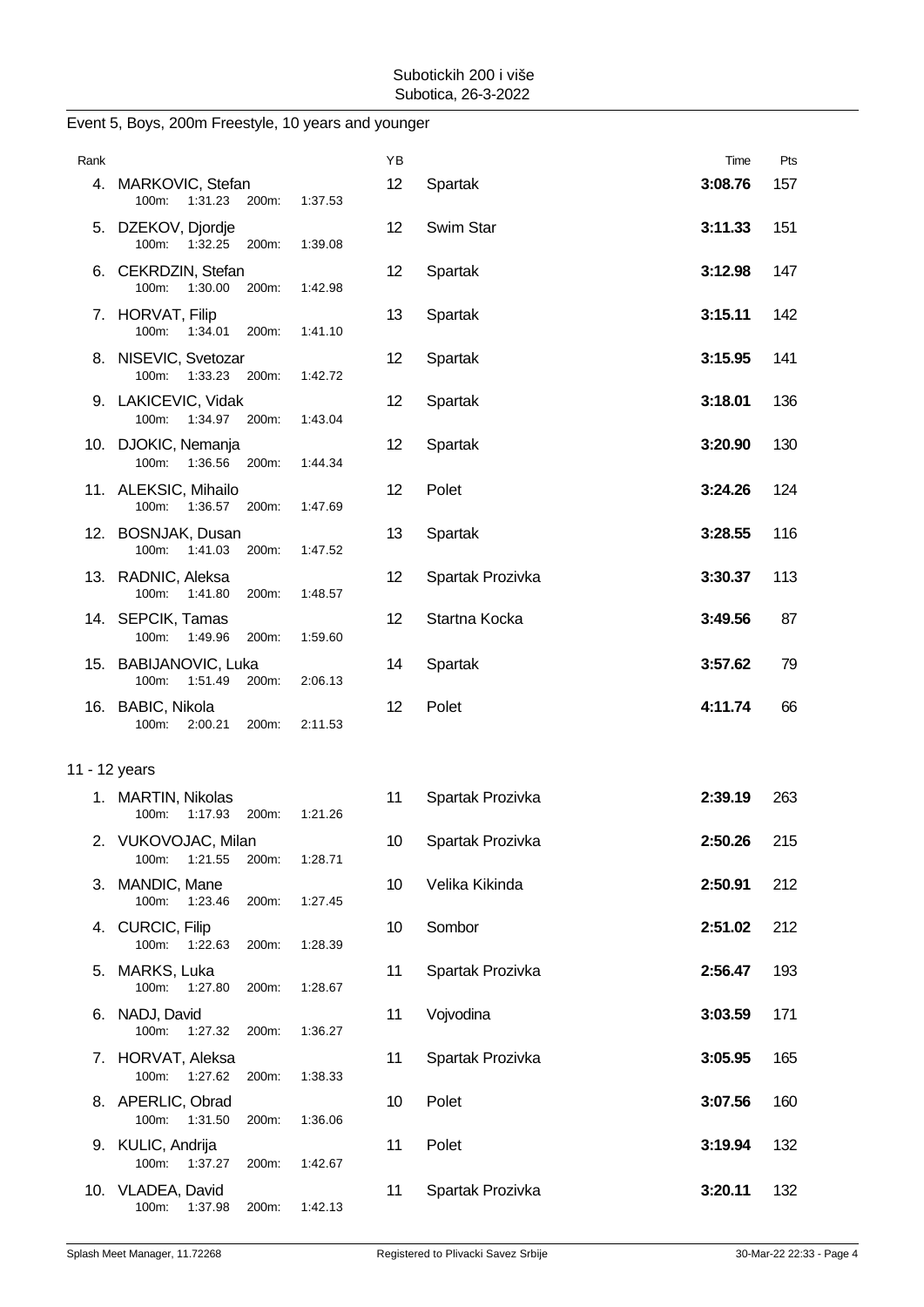|               | Event 5, Boys, 200m Freestyle, 11 - 12 years            |         |    |                  |         |     |
|---------------|---------------------------------------------------------|---------|----|------------------|---------|-----|
| Rank          |                                                         |         | ΥB |                  | Time    | Pts |
|               | 11. RANKOVIC, Danilo<br>1:41.87 200m:<br>100m:          | 1:40.24 | 11 | Vojvodina        | 3:22.11 | 128 |
|               | 12. SLOBODA, Mihajlo<br>100m:<br>1:36.21<br>200m:       | 1:47.47 | 10 | Spartak Prozivka | 3:23.68 | 125 |
|               | 13. PUKIC, Stefan<br>100m:<br>1:40.61<br>200m:          | 1:47.88 | 11 | Polet            | 3:28.49 | 117 |
|               | 14. LAJKO, Lenard<br>1:42.80<br>100m:<br>200m:          | 1:46.99 | 11 | Startna Kocka    | 3:29.79 | 114 |
|               | 15. KRSTONOSIC, Petar<br>100m:<br>1:40.80<br>200m:      | 1:51.83 | 10 | Sombor           | 3:32.63 | 110 |
|               | 16. CIRIC, Vuk<br>100m:<br>1:40.43<br>200m:             | 1:54.40 | 10 | Polet            | 3:34.83 | 107 |
|               | 17. FILEP, Mark<br>100m: 1:42.69<br>200m:               | 1:53.02 | 11 | Spartak Prozivka | 3:35.71 | 105 |
|               | 18. RAJKOVIC, Viktor<br>100m:<br>1:50.30<br>200m:       | 1:57.26 | 11 | Spartak          | 3:47.56 | 90  |
| 13 - 14 years |                                                         |         |    |                  |         |     |
|               | 1. UJVARI, Leon<br>100m:<br>1:03.17<br>200m:            | 1:08.16 | 08 | Spartak Prozivka | 2:11.33 | 468 |
|               | 2. MILANOVIC, Alex<br>1:05.44<br>100m:<br>200m:         | 1:10.34 | 09 | Spartak          | 2:15.78 | 423 |
|               | 3. RISTIC, Aleksa<br>100m:<br>1:05.38<br>200m:          | 1:11.49 | 08 | Spartak          | 2:16.87 | 413 |
|               | 4. DJUKIC, Luka<br>100m:<br>1:10.86<br>200m:            | 1:13.88 | 08 | Velika Kikinda   | 2:24.74 | 349 |
|               | 5. MILODANOVIC, Leon<br>1:12.34<br>100m:<br>200m:       | 1:17.07 | 09 | Spartak          | 2:29.41 | 318 |
|               | 6. STEPANOV, Vanja<br>100m:<br>1:16.21<br>200m:         | 1:19.76 | 09 | Swim Star        | 2:35.97 | 279 |
|               | 7. PROTIC, Marko<br>100m:<br>1:16.83<br>200m:           | 1:22.44 | 08 | Velika Kikinda   | 2:39.27 | 262 |
|               | 8. MATKOVIC, Aleksa<br>100m: 1:17.17<br>200m:           | 1:25.05 | 09 | Spartak          | 2:42.22 | 248 |
|               | 9. VIDIC, Oliver<br>100m:<br>1:21.20<br>200m:           | 1:25.42 | 09 | Spartak          | 2:46.62 | 229 |
|               | 10. PEIC TUKULJAC, Djordje<br>1:23.53<br>100m:<br>200m: | 1:29.05 | 09 | Spartak          | 2:52.58 | 206 |
|               | 11. BOSNJAK, Drazen<br>100m: 1:25.23<br>200m:           | 1:29.29 | 09 | Spartak          | 2:54.52 | 199 |
|               | 12. FILEP, David<br>100m:<br>1:29.70<br>200m:           | 1:42.34 | 09 | Spartak Prozivka | 3:12.04 | 149 |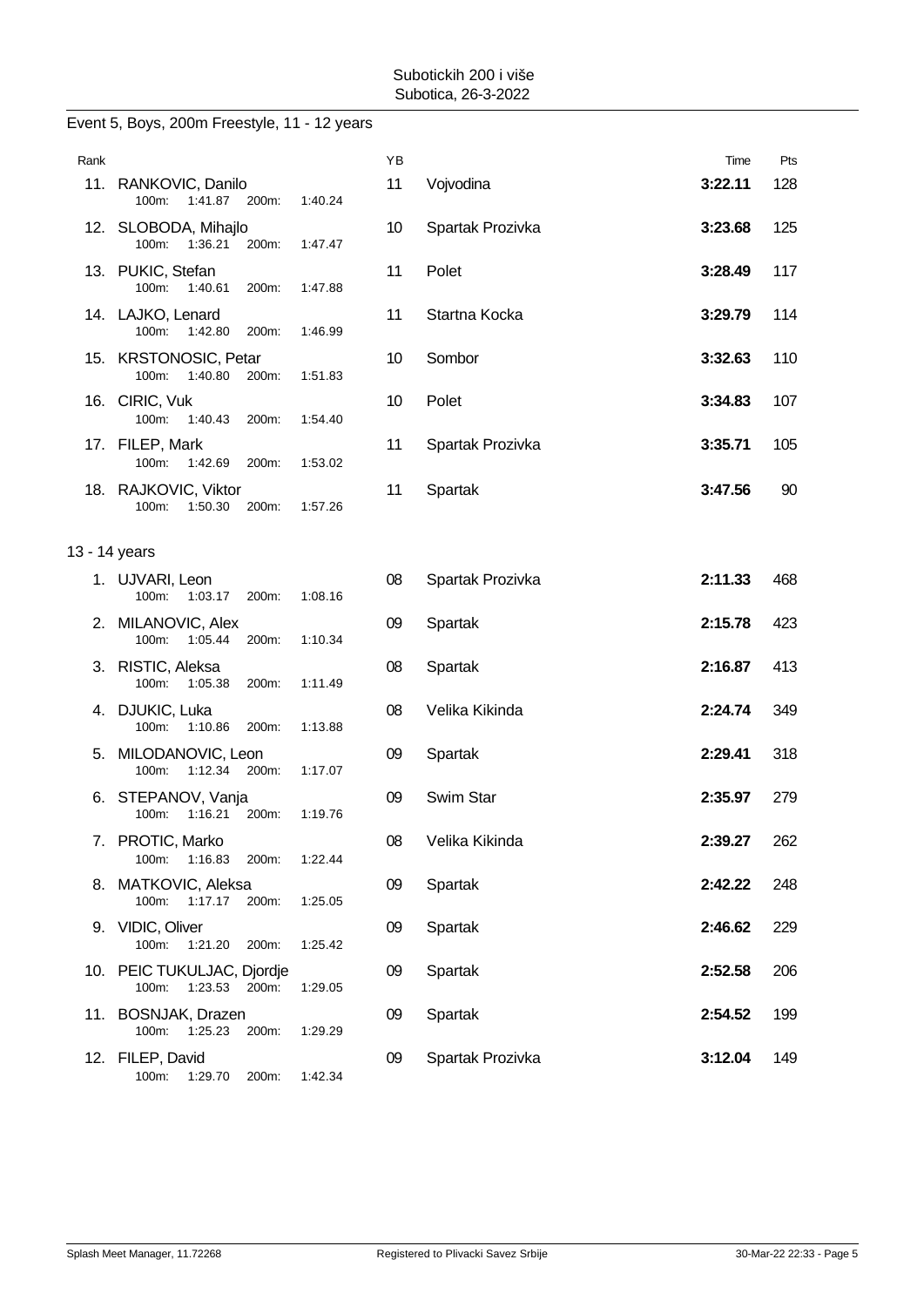#### Event 5, Men, 200m Freestyle

| 15 - 16 years     |                                             |       |               |                       |         |                 |
|-------------------|---------------------------------------------|-------|---------------|-----------------------|---------|-----------------|
|                   | 1. NICIN, Stefan<br>100m: 1:00.65           | 200m: | 06<br>1:04.87 | Swim Star             | 2:05.52 | 536             |
|                   | 2. KNEZEVIC, Luka<br>100m:<br>1:02.07       | 200m: | 06<br>1:06.21 | Vukovar               | 2:08.28 | 502             |
|                   | 3. PENZES, Barnabas<br>100m:<br>1:03.39     | 200m: | 07<br>1:06.06 | Swim Star             | 2:09.45 | 489             |
|                   | 4. PUTIC, Vidoje<br>100m: 1:03.78           | 200m: | 06<br>1:05.88 | PK Arena 2015         | 2:09.66 | 486             |
|                   | 5. SOSIC, Ilija<br>100m:<br>1:02.39         | 200m: | 07<br>1:08.68 | Delta                 | 2:11.07 | 471             |
|                   | 6. MENDA, Milos<br>100m:<br>1:06.03         | 200m: | 07<br>1:13.94 | Velika Kikinda        | 2:19.97 | 386             |
|                   | 7. SOSIC, Nemanja<br>100m: 1:05.97          | 200m: | 07<br>1:17.07 | Delta                 | 2:23.04 | 362             |
|                   | 8. BERBAKOV, Aleksandar<br>1:09.34<br>100m: | 200m: | 06<br>1:16.89 | Velika Kikinda        | 2:26.23 | 339             |
|                   | 9. ANTIC, Marko<br>100m:<br>1:13.97 200m:   |       | 06<br>1:25.65 | Delta                 | 2:39.62 | 260             |
|                   | 10. BOSKOVSKI, Nikola<br>1:17.81<br>100m:   | 200m: | 06<br>1:26.50 | Indeks                | 2:44.31 | 239             |
|                   | 17 years and older                          |       |               |                       |         |                 |
|                   | 1. KINANGA, Mark<br>100m: 1:05.01           | 200m: | 03<br>1:13.83 | Spartak Prozivka      | 2:18.84 | 396             |
| Event 6           | 26-Mar-22 - 11:29                           |       |               | Women, 200m Freestyle |         | Open<br>Results |
| Points: FINA 2021 |                                             |       |               |                       |         |                 |
| Rank              |                                             |       | YB            |                       | Time    | Pts             |
|                   | 9 years and younger                         |       |               |                       |         |                 |
|                   | 1. FEKETE, Hajnal<br>1:36.81<br>100m:       | 200m: | 14<br>1:41.15 | Startna Kocka         | 3:17.96 | 185             |
|                   | 2. BEDEKOVIC, Nadja<br>100m:<br>1:46.07     | 200m: | 13<br>1:57.07 | Spartak               | 3:43.14 | 129             |
|                   | 3. BELENZADE, Sara<br>1:46.30<br>100m:      | 200m: | 14<br>1:58.06 | Spartak               | 3:44.36 | 127             |
|                   | 4. KAMRAS, Ana<br>100m: 1:49.15             | 200m: | 13<br>1:58.35 | Startna Kocka         | 3:47.50 | 122             |
|                   | 5. SIMIC, Lorena<br>100m:<br>1:49.84        | 200m: | 14<br>2:04.18 | Spartak               | 3:54.02 | 112             |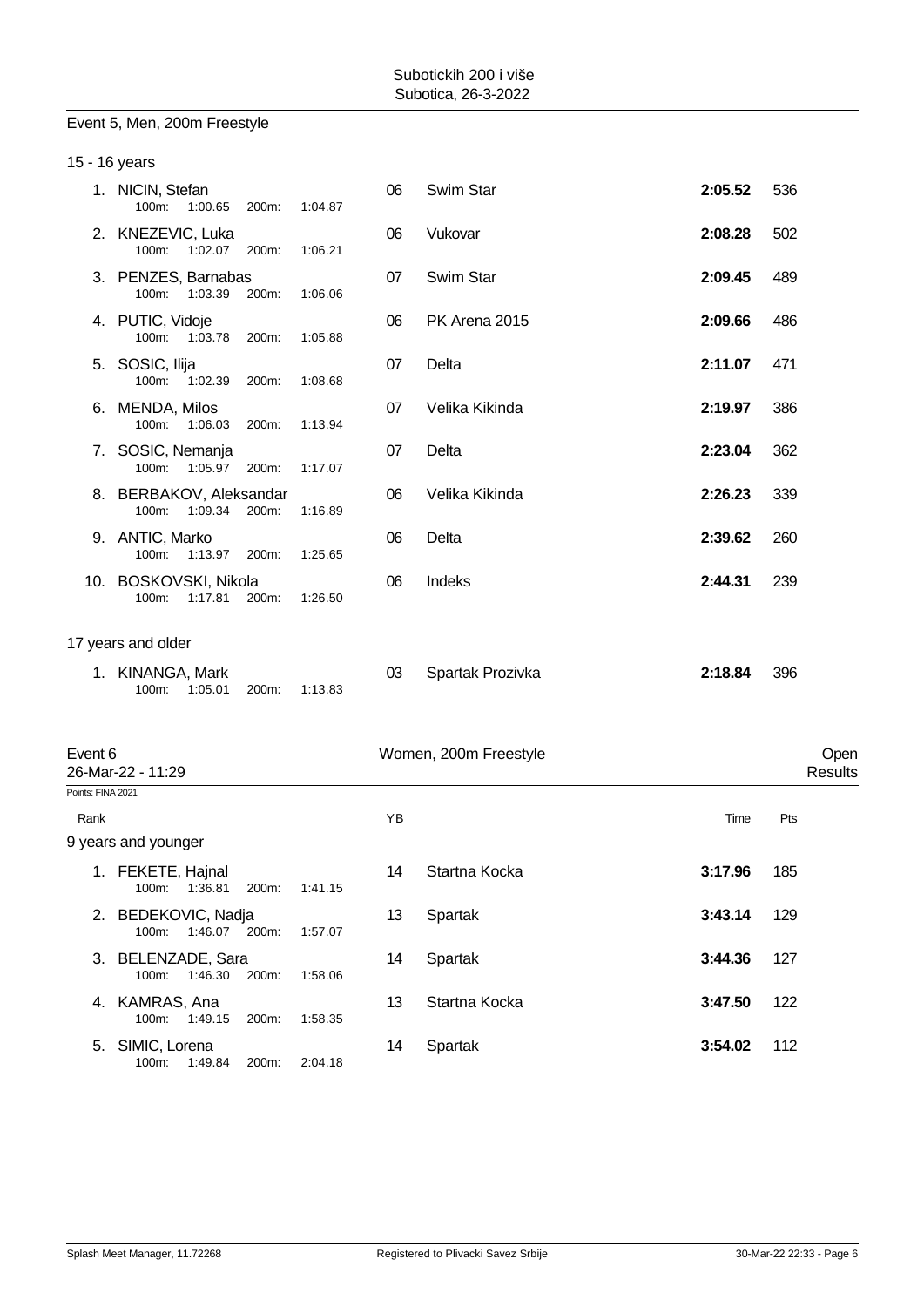#### Event 6, Women, 200m Freestyle

| 10 - 11 years |                                              |       |               |    |                  |         |     |
|---------------|----------------------------------------------|-------|---------------|----|------------------|---------|-----|
|               | 1. STIPIC, Sara<br>100m:<br>1:16.80          | 200m: | 12<br>1:20.86 |    | Spartak          | 2:37.66 | 367 |
|               | 2. NOVOVIC, Misa<br>100m: 1:18.54            | 200m: | 11<br>1:21.60 |    | Spartak          | 2:40.14 | 351 |
|               | 3. DJURKOVIC, Milana<br>100m: 1:30.21        | 200m: | 11<br>1:36.81 |    | Spartak Prozivka | 3:07.02 | 220 |
|               | 4. PASTOR, Una<br>100m: 1:26.81              | 200m: | 12<br>1:40.81 |    | Spartak          | 3:07.62 | 218 |
|               | 5. PAVICEVIC, Danica<br>100m: 1:34.03        | 200m: | 11<br>1:36.51 |    | Spartak          | 3:10.54 | 208 |
|               | 6. PAROCI, Loreta<br>100m: 1:37.42           | 200m: | 12<br>1:37.55 |    | Spartak          | 3:14.97 | 194 |
|               | 7. SEVIC, Masa<br>100m:<br>1:37.38           | 200m: | 11<br>1:54.21 |    | Vojvodina        | 3:31.59 | 152 |
|               | 8. CAKANJ, Petra<br>100m: 1:46.02            | 200m: | 12<br>1:54.46 |    | Spartak          | 3:40.48 | 134 |
|               | 9. NOVAKOVIC, Una<br>100m: 1:47.92 200m:     |       | 11<br>1:59.32 |    | Vojvodina        | 3:47.24 | 122 |
|               | DSQ BABIC, Minja<br>100m:<br>1:25.01         | 200m: | 11<br>1:29.22 |    | Velika Kikinda   | 2:54.23 |     |
| 12 - 13 years |                                              |       |               |    |                  |         |     |
|               | 1. SRDANOV, Jovana<br>100m: 1:10.67 200m:    |       | 09<br>1:14.02 |    | Swim Star        | 2:24.69 | 476 |
|               | 2. KOVAC STRIKO, Aleksandra<br>100m: 1:20.76 | 200m: | 10<br>1:26.83 |    | Spartak Prozivka | 2:47.59 | 306 |
|               | 3. IVANOVIC, Lena<br>100m: 1:22.74           | 200m: | 10<br>1:37.28 |    | Polet            | 3:00.02 | 247 |
|               | 4. NINKOV, Ivanka<br>100m: 1:28.73           | 200m: | 10<br>1:31.55 |    | Vojvodina        | 3:00.28 | 246 |
|               | 5. PAVICEVIC, Mila<br>1:28.50<br>100m:       | 200m: | 1:39.27       | 10 | Spartak          | 3:07.77 | 217 |
|               | 6. KUCURSKI, Lana<br>100m:<br>1:29.45        | 200m: | 09<br>1:45.24 |    | Polet            | 3:14.69 | 195 |
|               | 7. HOLI, Ana<br>100m:<br>1:36.17             | 200m: | 10<br>1:43.66 |    | Startna Kocka    | 3:19.83 | 180 |
|               | 8. KANIZAI, Ana<br>100m:<br>1:34.83          | 200m: | 10<br>1:48.76 |    | Spartak Prozivka | 3:23.59 | 170 |
| 14 - 15 years |                                              |       |               |    |                  |         |     |
|               | 1. MARIC, Ana<br>100m:<br>1.28.49            | 200m: | 08<br>1:41.51 |    | Velika Kikinda   | 3:10.00 | 210 |
|               | 16 years and older                           |       |               |    |                  |         |     |
|               | 1. KOBILAREV, Aleksandra<br>1:07.56<br>100m: | 200m: | 06<br>1:16.89 |    | Swim Star        | 2:24.45 | 478 |
|               | 2. SKENDEROVIC, Anja<br>100m: 1:10.46 200m:  |       | 06<br>1:20.10 |    | Spartak          | 2:30.56 | 422 |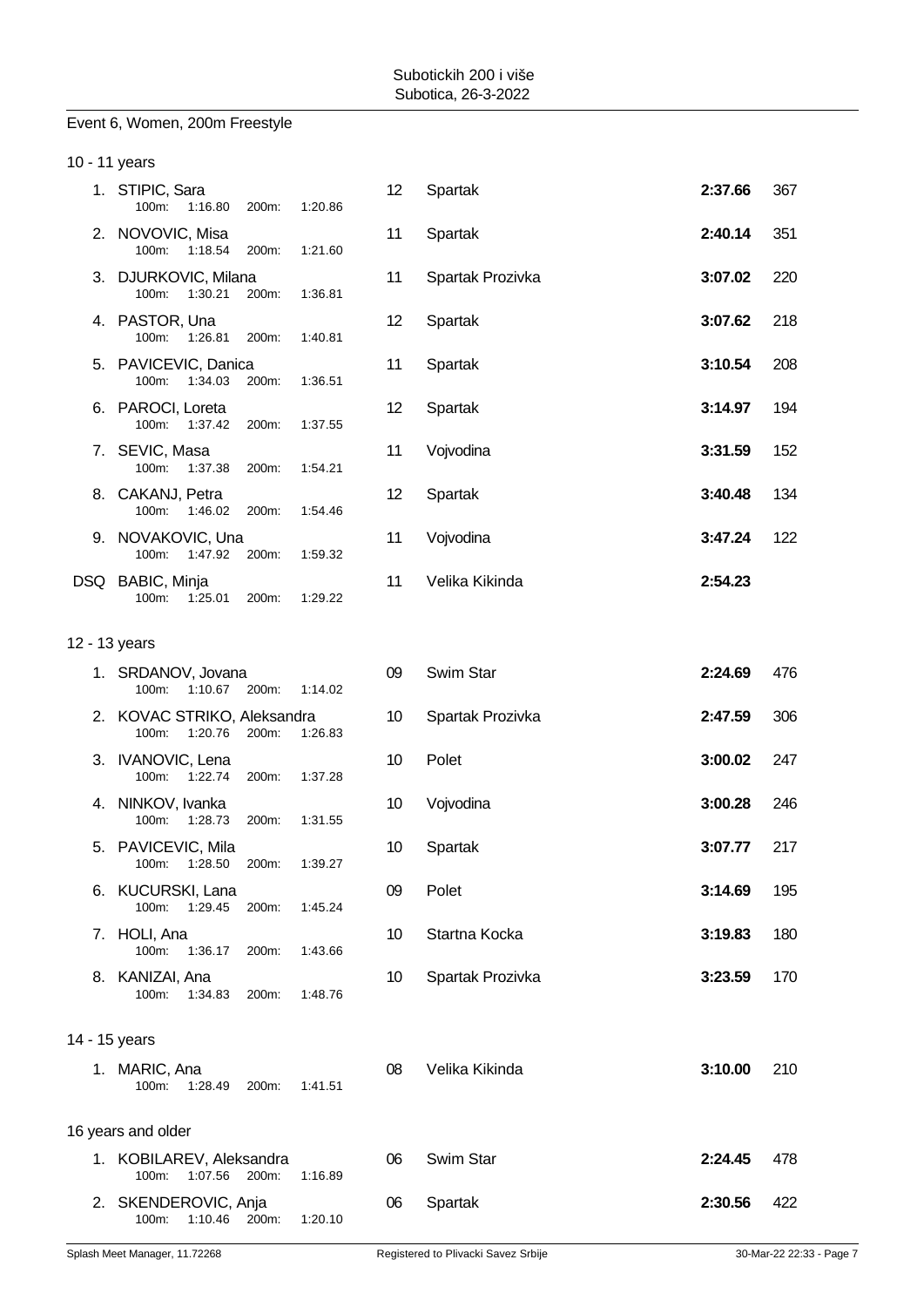|                              | Event 6, Women, 200m Freestyle, 16 years and older |               |       |                       |          |                                      |                 |                                      |
|------------------------------|----------------------------------------------------|---------------|-------|-----------------------|----------|--------------------------------------|-----------------|--------------------------------------|
| Rank<br>3.                   | MUT, Tea<br>100m:                                  | 1:11.17       | 200m: | 1:21.01               | ΥB<br>06 | Spartak                              | Time<br>2:32.18 | Pts<br>409                           |
| Event 7<br>Points: FINA 2021 | 26-Mar-22 - 11:46                                  |               |       |                       |          | Men, 200m Butterfly                  |                 | 11 years and older<br><b>Results</b> |
| Rank                         |                                                    |               |       |                       | YB       |                                      | Time            | Pts                                  |
| 11 - 12 years                |                                                    |               |       |                       |          |                                      |                 |                                      |
|                              | 1. TOMIC, Mihajlo<br>100m:                         | 1:30.35       | 200m: | 1:45.34               | 10       | Velika Kikinda                       | 3:15.69         | 181                                  |
| 13 - 14 years                |                                                    |               |       |                       |          |                                      |                 |                                      |
|                              | 1. TORNJANSKI, Matija<br>100m:                     | 1:13.52 200m: |       | 1:14.98               | 08       | Velika Kikinda                       | 2:28.50         | 414                                  |
|                              | 2. MATKOVIC, Aleksa<br>100m:                       | 1:37.05       | 200m: | 1:42.45               | 09       | Spartak                              | 3:19.50         | 170                                  |
| Event 8<br>26-Mar-22 - 11:51 |                                                    |               |       | Women, 200m Butterfly |          | 10 years and older<br><b>Results</b> |                 |                                      |
| Points: FINA 2021            |                                                    |               |       |                       |          |                                      |                 |                                      |
| Rank                         | 10 - 11 years                                      |               |       |                       | YB       |                                      | Time            | Pts                                  |
|                              | 1. NOVOVIC, Misa<br>100m:                          | 1:20.41       | 200m: | 1:30.56               | 11       | Spartak                              | 2:50.97         | 361                                  |
| 12 - 13 years                |                                                    |               |       |                       |          |                                      |                 |                                      |
|                              | 1. MUT, Jana<br>100m:                              | 1:16.58       | 200m: | 1:33.93               | 09       | Spartak                              | 2:50.51         | 364                                  |
|                              | DSQ HOLI, Ana<br>100m:                             | 1:47.35       | 200m: | 2:08.89               | 10       | Startna Kocka                        | 3:56.24         |                                      |
|                              | 16 years and older                                 |               |       |                       |          |                                      |                 |                                      |
|                              | 1. ZUBELIC, Anja<br>100m:                          | 1:13.80       | 200m: | 1:32.41               | 04       | Spartak                              | 2:46.21         | 393                                  |
| Event 9                      | 26-Mar-22 - 11:55                                  |               |       |                       |          | Men, 200m Backstroke                 |                 | Open<br><b>Results</b>               |
| Points: FINA 2021            |                                                    |               |       |                       |          |                                      |                 |                                      |
| Rank                         |                                                    |               |       |                       | ΥB       |                                      | Time            | Pts                                  |
|                              | 10 years and younger                               |               |       |                       |          |                                      |                 |                                      |
|                              | 1. MATIC, Teodor<br>100m:                          | 1:39.51       | 200m: | 1:40.22               | 12       | Startna Kocka                        | 3:19.73         | 175                                  |
|                              | 2. MARKOVIC, Stefan<br>100m:                       | 1:38.96       | 200m: | 1:45.30               | 12       | Spartak                              | 3:24.26         | 164                                  |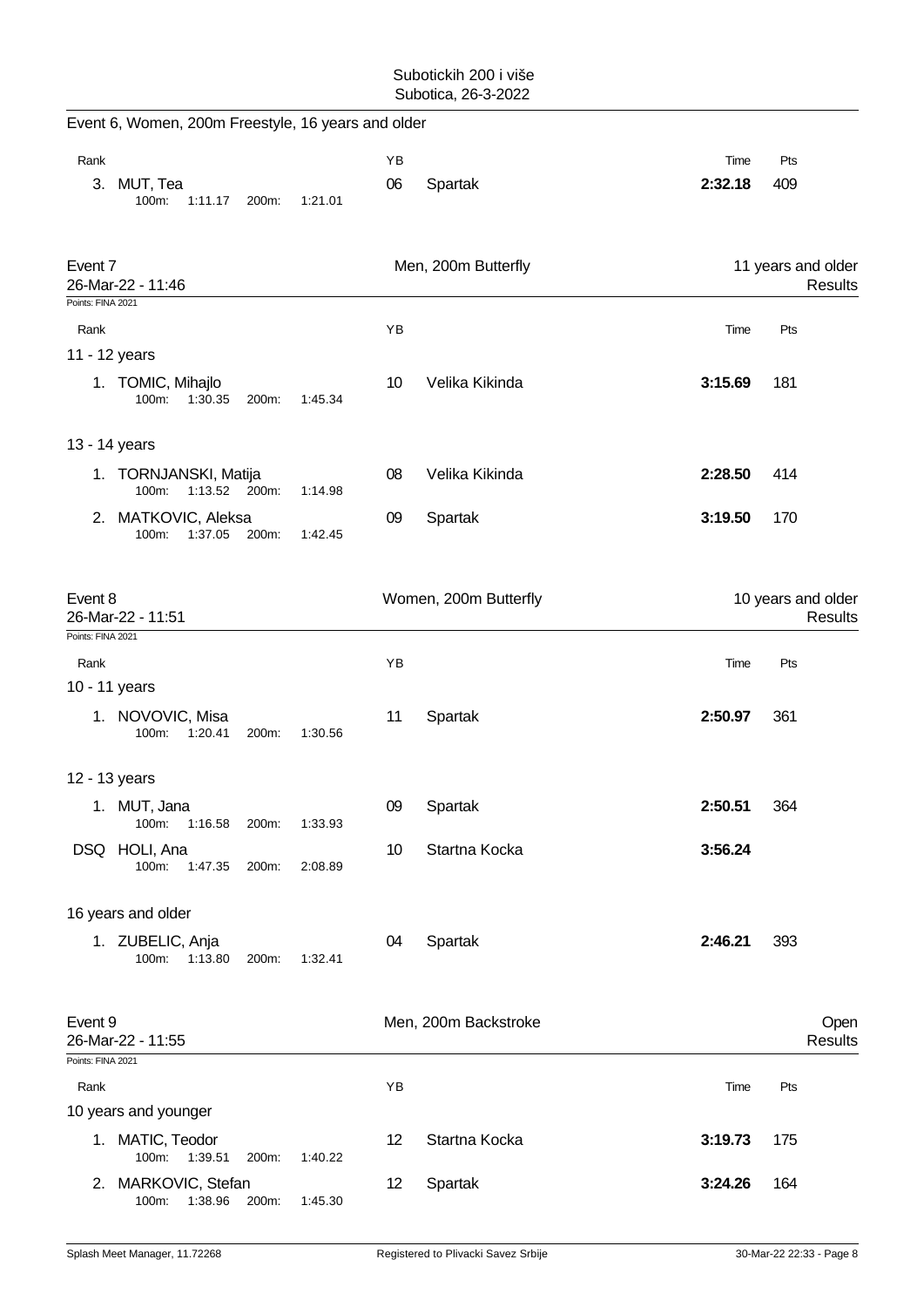|               | Event 9, Boys, 200m Backstroke, 10 years and younger |       |         |    |                  |         |     |
|---------------|------------------------------------------------------|-------|---------|----|------------------|---------|-----|
| Rank          |                                                      |       |         | YB |                  | Time    | Pts |
|               | 3. ALEKSIC, Mihailo<br>100m: 1:42.68                 | 200m: | 1:45.85 | 12 | Polet            | 3:28.53 | 154 |
|               | 4. NISEVIC, Svetozar<br>100m:<br>1:44.98             | 200m: | 1:47.58 | 12 | Spartak          | 3:32.56 | 145 |
| 11 - 12 years |                                                      |       |         |    |                  |         |     |
|               | 1. BOSANCIC, Nestor<br>1:20.22<br>$100m$ :           | 200m: | 1:20.53 | 10 | Vojvodina        | 2:40.75 | 337 |
|               | 2. FEKETE, Ajtonj<br>100m: 1:29.76                   | 200m: | 1:35.36 | 11 | Startna Kocka    | 3:05.12 | 220 |
|               | 3. BOCA, David<br>100m: 1:34.69                      | 200m: | 1:37.74 | 10 | Polet            | 3:12.43 | 196 |
|               | 4. PEKEZ, Marko<br>100m:<br>1:37.88                  | 200m: | 1:41.23 | 11 | Polet            | 3:19.11 | 177 |
|               | 5. MANDIC, Mane<br>100m: 1:39.72                     | 200m: | 1:44.54 | 10 | Velika Kikinda   | 3:24.26 | 164 |
|               | 6. LAJKO, Lenard<br>100m:<br>1:44.37                 | 200m: | 1:43.68 | 11 | Startna Kocka    | 3:28.05 | 155 |
|               | 7. PUKIC, Stefan<br>100m:<br>1.46.61                 | 200m: | 1:49.05 | 11 | Polet            | 3:35.66 | 139 |
|               | 8. KULIC, Andrija<br>100m: 1:49.13                   | 200m: | 1:49.52 | 11 | Polet            | 3:38.65 | 134 |
|               | DSQ FILEP, Mark<br>100m:<br>1:44.20                  | 200m: | 1:54.60 | 11 | Spartak Prozivka | 3:38.80 |     |
|               | 13 - 14 years                                        |       |         |    |                  |         |     |
|               | 1. KOCKAR, Aleksa<br>1:10.05<br>100m:                | 200m: | 1:16.01 | 08 | Velika Kikinda   | 2:26.06 | 449 |
|               | 2. ZARIC, Bogdan<br>1:22.66<br>100m:                 | 200m: | 1:26.72 | 09 | Polet            | 2:49.38 | 288 |
|               | 3. STEPANOV, Vanja<br>100m: 1:24.35 200m:            |       | 1:26.76 | 09 | Swim Star        | 2:51.11 | 279 |
|               | 4. MILODANOVIC, Leon<br>100m:<br>1:27.25             | 200m: | 1:25.68 | 09 | Spartak          | 2:52.93 | 271 |
|               | 5. PROTIC, Marko<br>100m:<br>1:30.80                 | 200m: | 1:31.73 | 08 | Velika Kikinda   | 3:02.53 | 230 |
|               | 6. VIDIC, Oliver<br>100m:<br>1:35.60                 | 200m: | 1:37.01 | 09 | Spartak          | 3:12.61 | 196 |
|               | 7. GRBA, Djura<br>100m:<br>1:37.05                   | 200m: | 1:46.18 | 09 | Polet            | 3:23.23 | 167 |
| 15 - 16 years |                                                      |       |         |    |                  |         |     |
|               | 1. BERBAKOV, Aleksandar<br>1:24.06<br>100m:          | 200m: | 1:26.95 | 06 | Velika Kikinda   | 2:51.01 | 280 |
|               | 2. ANTIC, Marko                                      |       |         | 06 | Delta            | 3:09.87 | 204 |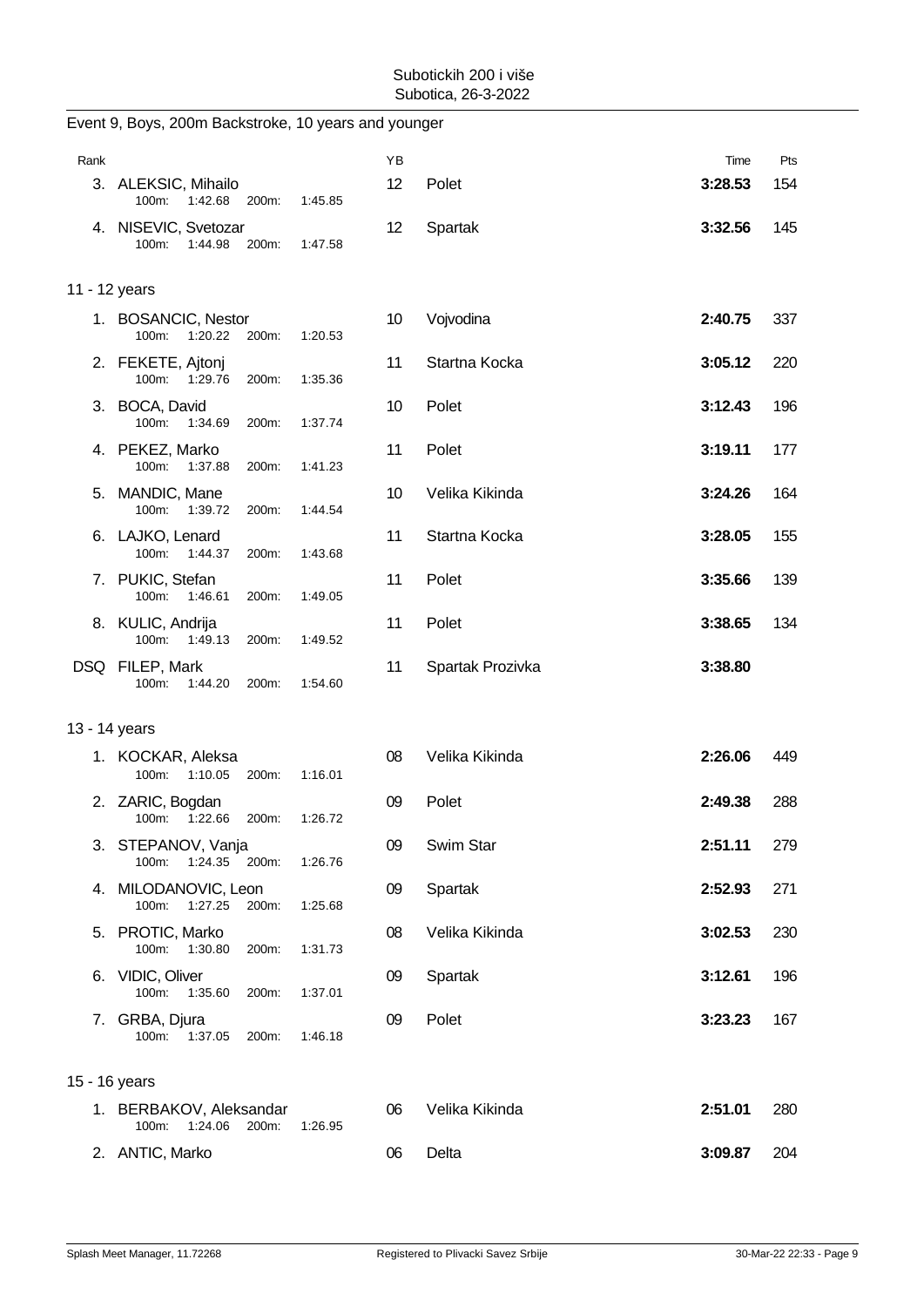|                   | Event 9, Men, 200m Backstroke                 |       |         |                 |                        |         |                 |
|-------------------|-----------------------------------------------|-------|---------|-----------------|------------------------|---------|-----------------|
|                   | 17 years and older                            |       |         |                 |                        |         |                 |
|                   | 1. DUDUKOVIC, Aleksa<br>1:17.73<br>100m:      | 200m: | 1:22.75 | 05              | Polet                  | 2:40.48 | 339             |
| Event 10          | 26-Mar-22 - 12:08                             |       |         |                 | Women, 200m Backstroke |         | Open<br>Results |
| Points: FINA 2021 |                                               |       |         | YB              |                        |         | Pts             |
| Rank              | 9 years and younger                           |       |         |                 |                        | Time    |                 |
|                   | 1. FEKETE, Hajnal<br>100m:<br>1:40.34         | 200m: | 1:40.40 | 14              | Startna Kocka          | 3:20.74 | 232             |
|                   | 2. HOLI, Virag<br>100m:<br>1:39.99            | 200m: | 1:40.88 | 13              | Startna Kocka          | 3:20.87 | 231             |
|                   | 3. BEDEKOVIC, Nadja<br>100m:<br>1:54.74 200m: |       | 2:00.70 | 13              | Spartak                | 3:55.44 | 143             |
|                   | 10 - 11 years                                 |       |         |                 |                        |         |                 |
|                   | 1. POPOVIC, Katarina<br>100m:<br>1:26.87      | 200m: | 1:33.04 | 11              | Spartak                | 2:59.91 | 322             |
|                   | 2. BABIC, Minja<br>100m:<br>1:33.24           | 200m: | 1:34.23 | 11              | Velika Kikinda         | 3:07.47 | 284             |
|                   | 3. ORELJ, Sara<br>100m:<br>1:37.50            | 200m: | 1:37.44 | 11              | Polet                  | 3:14.94 | 253             |
|                   | 4. UJVARI, Dorka<br>$100m$ :<br>1:39.79       | 200m: | 1:45.12 | 12 <sup>2</sup> | Startna Kocka          | 3:24.91 | 218             |
|                   | 5. MIHAJLOVIC, Olja<br>1:54.89<br>100m:       | 200m: | 1:58.15 | 12              | Spartak Prozivka       | 3:53.04 | 148             |
|                   | 6. RKMAN, Jana<br>100m: 2:00.44               | 200m: | 2:03.32 | 12              | Polet                  | 4:03.76 | 129             |
|                   | 12 - 13 years                                 |       |         |                 |                        |         |                 |
|                   | 1. NOVOVIC, Petra<br>100m:<br>1:26.37         | 200m: | 1:29.39 | 10 <sup>°</sup> | Spartak                | 2:55.76 | 345             |
|                   | 2. RKMAN, Sara<br>100m:<br>1:32.59            | 200m: | 1:38.73 | 09              | Polet                  | 3:11.32 | 268             |
|                   | 3. KUCURSKI, Lana<br>100m:<br>1:33.84         | 200m: | 1:44.97 | 09              | Polet                  | 3:18.81 | 238             |
|                   | 4. GRBA, Djurdjica<br>100m: 1:39.05           | 200m: | 1:42.41 | 09              | Polet                  | 3:21.46 | 229             |
|                   | 5. KERESI, Klaudia<br>100m:<br>1:40.43        | 200m: | 1:45.41 | 10              | Startna Kocka          | 3:25.84 | 215             |
|                   | 16 years and older                            |       |         |                 |                        |         |                 |
|                   | 1. CAJKAS, Petra<br>100m:<br>1:12.04          | 200m: | 1:17.30 | 04              | Spartak Prozivka       | 2:29.34 | 563             |
|                   | 2. MUT, Tea<br>100m:<br>1:21.52               | 200m: | 1:26.62 | 06              | Spartak                | 2:48.14 | 394             |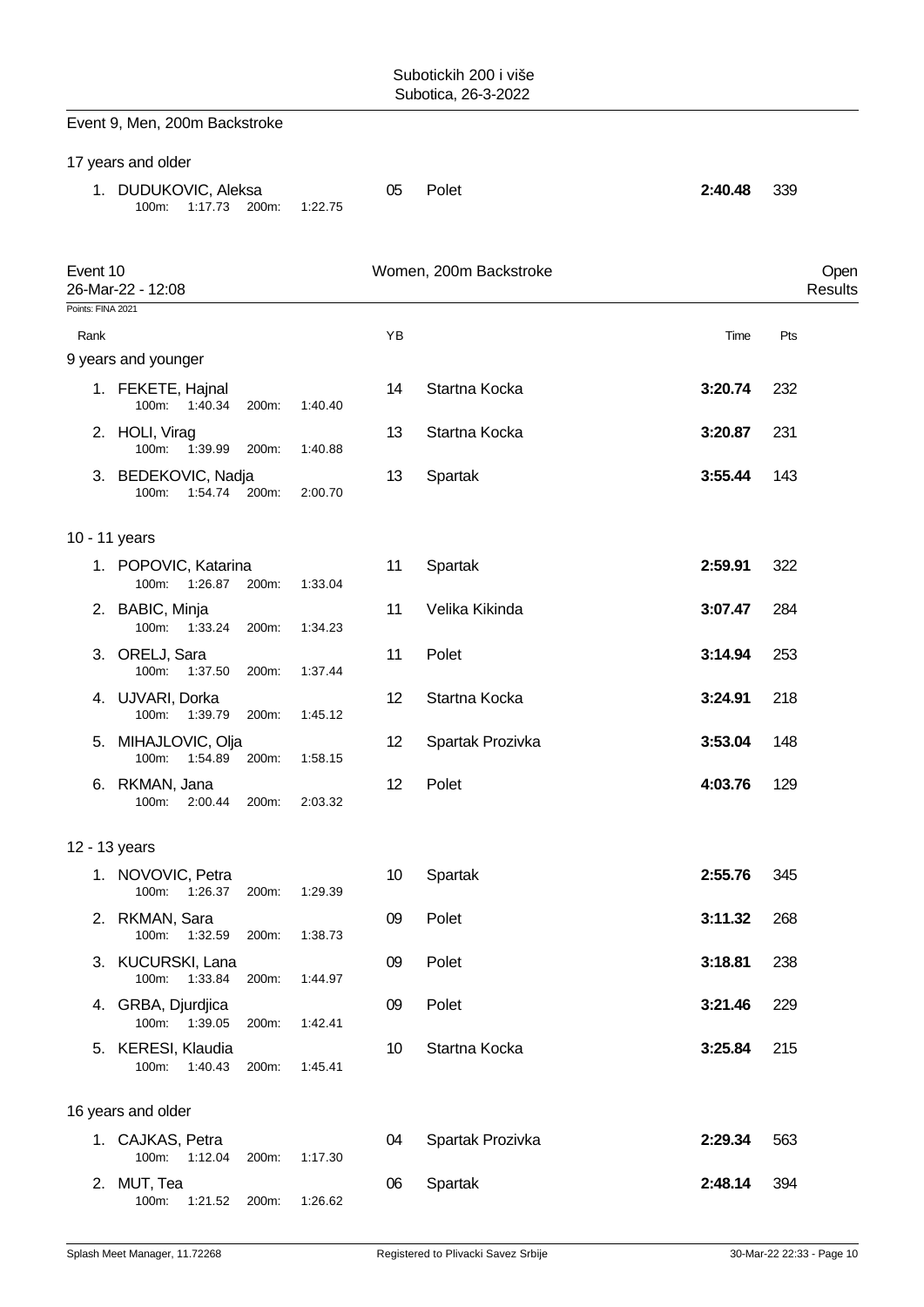| Event 11                  | 26-Mar-22 - 12:20                                   |       |         |    | Men, 200m Breaststroke |         | Open<br>Results |
|---------------------------|-----------------------------------------------------|-------|---------|----|------------------------|---------|-----------------|
| Points: FINA 2021<br>Rank |                                                     |       |         | YB |                        | Time    | Pts             |
|                           | 10 years and younger                                |       |         |    |                        |         |                 |
|                           | 1. MATIC, Teodor<br>$100m$ :<br>1:45.38             | 200m: | 1:47.58 | 12 | Startna Kocka          | 3:32.96 | 207             |
|                           | 2. BORSI, Tamas<br>100m:<br>1:45.79                 | 200m: | 1:50.76 | 12 | Startna Kocka          | 3:36.55 | 197             |
|                           | 3. BACOVIC, Oleg<br>100m: 1:44.46                   | 200m: | 1:53.94 | 12 | Spartak                | 3:38.40 | 192             |
|                           | 4. HORVAT, Filip<br>100m: 1:50.48                   | 200m: | 1:55.62 | 13 | Spartak                | 3:46.10 | 173             |
|                           | 5. ZIDJAREV, Leon<br>100m: 1:50.33                  | 200m: | 1:56.85 | 12 | Spartak                | 3:47.18 | 171             |
|                           | 6. BOSNJAK, Dusan<br>100m:<br>2:01.50               | 200m: | 2:04.15 | 13 | Spartak                | 4:05.65 | 135             |
|                           | 7. RADNIC, Aleksa<br>100m: 2:06.27                  | 200m: | 2:12.12 | 12 | Spartak Prozivka       | 4:18.39 | 116             |
|                           | 8. BABIC, Nikola<br>100m: 2:12.28                   | 200m: | 2:18.72 | 12 | Polet                  | 4:31.00 | 100             |
|                           | 9. SEPCIK, Tamas<br>100m:<br>2:12.48                | 200m: | 2:18.78 | 12 | Startna Kocka          | 4:31.26 | 100             |
| 11 - 12 years             |                                                     |       |         |    |                        |         |                 |
|                           | 1. CURCIC, Filip<br>100m:<br>1:40.18                | 200m: | 1:46.26 | 10 | Sombor                 | 3:26.44 | 228             |
|                           | 2. SKENDEROVIC, Danilo<br>1:42.11<br>100m:          | 200m: | 1:48.79 | 10 | Spartak Prozivka       | 3:30.90 | 213             |
|                           | 3. FEKETE, Ajtonj<br>100m:<br>1:48.86               | 200m: | 1:52.90 | 11 | Startna Kocka          | 3:41.76 | 183             |
|                           | 4. KRSTONOSIC, Petar<br>100m: 1:51.63               | 200m: | 1:58.88 | 10 | Sombor                 | 3:50.51 | 163             |
|                           | 5. CIRIC, Vuk<br>100m: 1:54.55                      | 200m: | 1:58.07 | 10 | Polet                  | 3:52.62 | 159             |
|                           | 6. APERLIC, Obrad<br>100m: 1:55.92                  | 200m: | 1:56.75 | 10 | Polet                  | 3:52.67 | 159             |
|                           | 7. HORVAT, Aleksa<br>100m: 1:54.31                  | 200m: | 2:04.67 | 11 | Spartak Prozivka       | 3:58.98 | 146             |
|                           | 8. RAJKOVIC, Viktor<br>100m: 2:22.89                | 200m: | 2:26.44 | 11 | Spartak                | 4:49.33 | 82              |
|                           | DSQ SLOBODA, Mihajlo<br>100m:<br>1:55.88            | 200m: | 2:05.54 | 10 | Spartak Prozivka       | 4:01.42 |                 |
| 13 - 14 years             |                                                     |       |         |    |                        |         |                 |
|                           | 1. DJUKIC, Luka<br>1:22.94 200m:<br>100m:           |       | 1:23.15 | 08 | Velika Kikinda         | 2:46.09 | 437             |
|                           | 2. PEIC TUKULJAC, Djordje<br>100m:<br>1:32.68 200m: |       | 1:41.02 | 09 | Spartak                | 3:13.70 | 276             |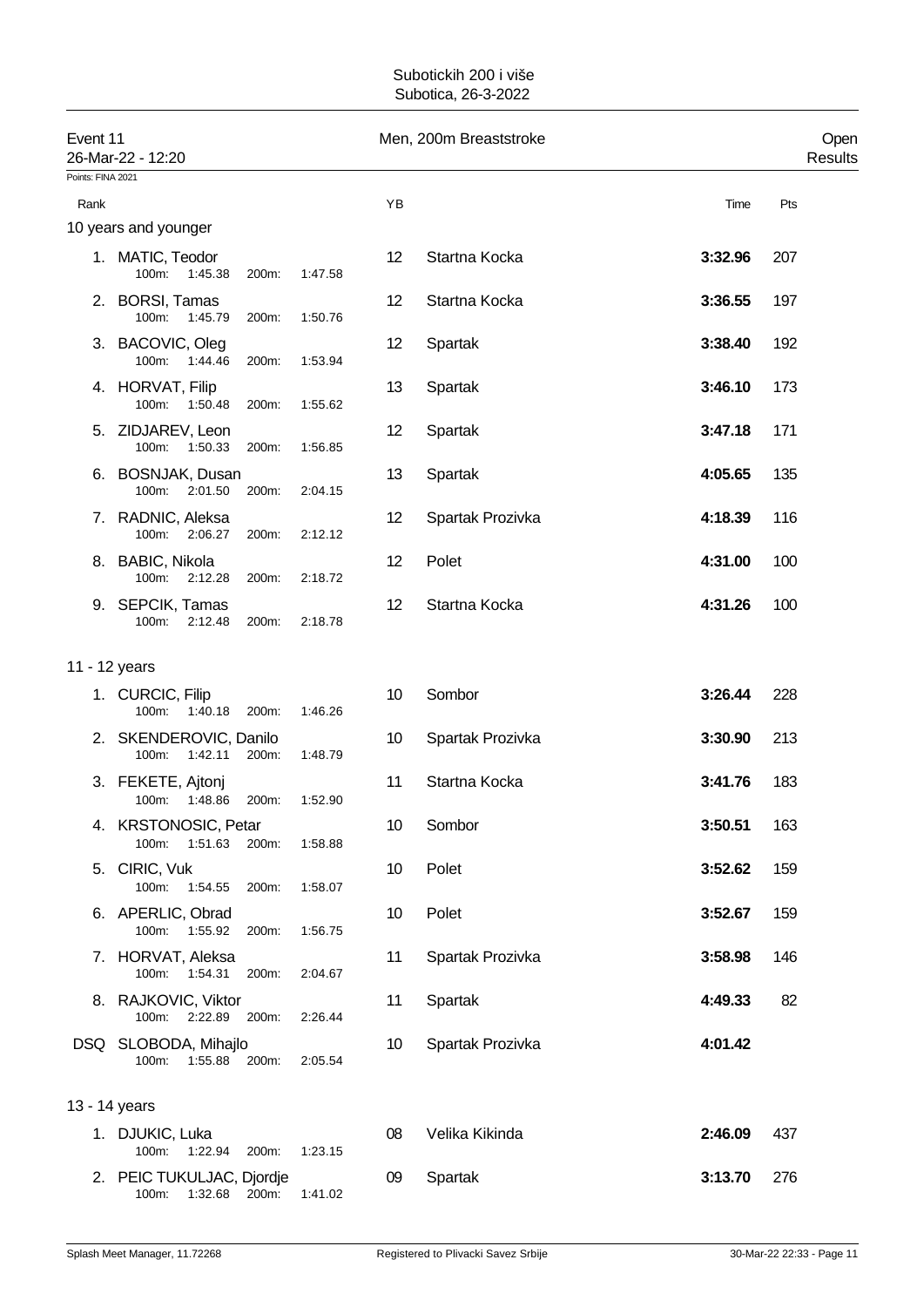|                   | Event 11, Boys, 200m Breaststroke, 13 - 14 years |       |         |    |                          |         |     |                 |
|-------------------|--------------------------------------------------|-------|---------|----|--------------------------|---------|-----|-----------------|
| Rank              |                                                  |       |         | YB |                          | Time    | Pts |                 |
|                   | 3. PANIN, Andrija<br>100m:<br>1:34.87            | 200m: | 1:39.49 | 09 | Vojvodina                | 3:14.36 | 273 |                 |
|                   | 4. BOSNJAK, Drazen<br>100m:<br>1.46.11           | 200m: | 1:49.56 | 09 | Spartak                  | 3:35.67 | 199 |                 |
|                   | 5. CVOKIC, Ivan<br>100m:<br>1:49.50              | 200m: | 1:55.73 | 09 | Vojvodina                | 3:45.23 | 175 |                 |
| 15 - 16 years     |                                                  |       |         |    |                          |         |     |                 |
|                   | 1. MENDA, Milos<br>100m:<br>1:21.76              | 200m: | 1:23.15 | 07 | Velika Kikinda           | 2:44.91 | 447 |                 |
|                   | 17 years and older                               |       |         |    |                          |         |     |                 |
|                   | 1. KINANGA, Mark<br>100m:<br>1:23.81             | 200m: | 1:28.47 | 03 | Spartak Prozivka         | 2:52.28 | 392 |                 |
| Event 12          | 26-Mar-22 - 12:38                                |       |         |    | Women, 200m Breaststroke |         |     | Open<br>Results |
| Points: FINA 2021 |                                                  |       |         |    |                          |         |     |                 |
| Rank              |                                                  |       |         | YB |                          | Time    | Pts |                 |
|                   | 9 years and younger                              |       |         |    |                          |         |     |                 |
|                   | 1. HOLI, Virag<br>100m:<br>1:55.49               | 200m: | 2:00.17 | 13 | Startna Kocka            | 3:55.66 | 205 |                 |
|                   | 2. KAMRAS, Ana<br>100m:<br>1:57.15               | 200m: | 2:01.24 | 13 | Startna Kocka            | 3:58.39 | 198 |                 |
|                   | 3. SIMIC, Lorena<br>100m:<br>2:11.26             | 200m: | 2:23.20 | 14 | Spartak                  | 4:34.46 | 130 |                 |
| 10 - 11 years     |                                                  |       |         |    |                          |         |     |                 |
|                   | 1. TORBAI, Lena<br>100m: 1:39.94                 | 200m: | 1:44.22 | 11 | Spartak Prozivka         | 3:24.16 | 316 |                 |
|                   | 2. BOTKA, Petra<br>100m: 1:42.59                 | 200m: | 1:50.95 | 11 | Spartak                  | 3:33.54 | 276 |                 |
|                   | 3. POPOVIC, Katarina<br>100m: 1:46.54            | 200m: | 1:52.97 | 11 | Spartak                  | 3:39.51 | 254 |                 |
|                   | 4. PAVICEVIC, Danica<br>100m: 1:48.66 200m:      |       | 1:51.04 | 11 | Spartak                  | 3:39.70 | 253 |                 |
|                   | 5. MILOSEVIC, Milica<br>100m:<br>1:50.27         | 200m: | 1:59.21 | 11 | Polet                    | 3:49.48 | 222 |                 |
|                   | 6. UJVARI, Dorka<br>100m:<br>1:53.07             | 200m: | 1:58.04 | 12 | Startna Kocka            | 3:51.11 | 218 |                 |
| 7.                | MIHAJLOVIC, Mia<br>100m: 1:56.33                 | 200m: | 2:03.47 | 12 | Spartak Prozivka         | 3:59.80 | 195 |                 |
|                   | 8. PASTOR, Una<br>100m:<br>1:53.67               | 200m: | 2:07.56 | 12 | Spartak                  | 4:01.23 | 191 |                 |
|                   | 9. CAKANJ, Petra<br>100m: 2:05.58                | 200m: | 2:11.68 | 12 | Spartak                  | 4:17.26 | 158 |                 |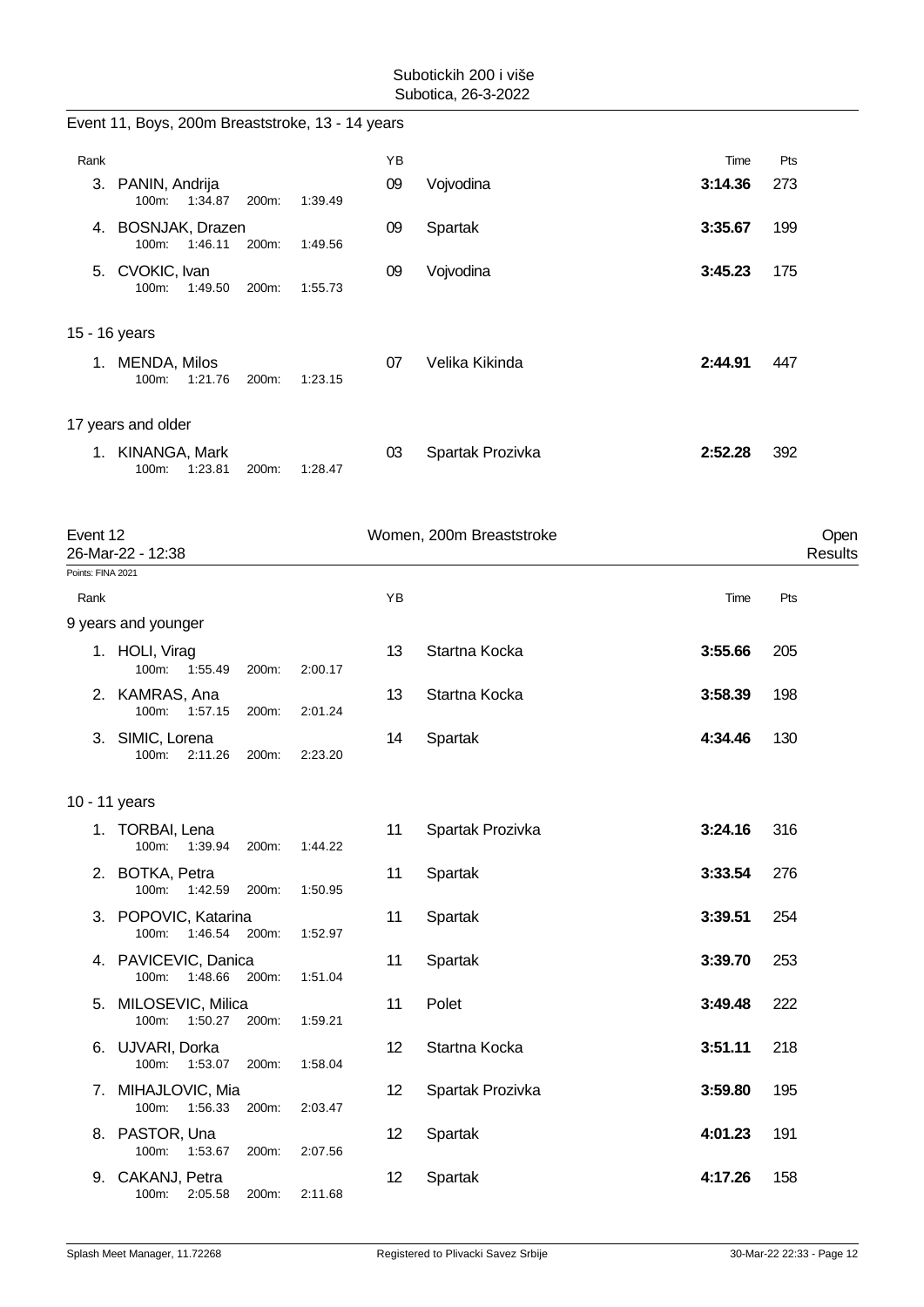|                           | Event 12, Girls, 200m Breaststroke, 10 - 11 years        |       |         |          |                  |                 |                 |
|---------------------------|----------------------------------------------------------|-------|---------|----------|------------------|-----------------|-----------------|
| Rank                      | DSQ PAROCI, Loreta<br>2:04.12<br>100m:                   | 200m: | 2:07.41 | ΥB<br>12 | Spartak          | Time<br>4:11.53 | Pts             |
|                           | 12 - 13 years                                            |       |         |          |                  |                 |                 |
|                           | 1. MUT, Jana<br>1:25.56 200m:<br>100m:                   |       | 1:34.03 | 09       | Spartak          | 2:59.59         | 464             |
|                           | 2. SIMIC, Lea Lucija<br>100m:<br>1:28.26                 | 200m: | 1:35.93 | 09       | Spartak          | 3:04.19         | 430             |
|                           | 3. DRK, Stasa<br>100m:<br>1:29.60                        | 200m: | 1:37.79 | 09       | PK Arena 2015    | 3:07.39         | 409             |
|                           | 4. MILOSEVIC, Una<br>100m: 1:35.01                       | 200m: | 1:34.59 | 10       | Spartak Prozivka | 3:09.60         | 394             |
|                           | 5. KOVAC STRIKO, Aleksandra<br>$100m$ :<br>1:36.90 200m: |       | 1:38.08 | 10       | Spartak Prozivka | 3:14.98         | 363             |
|                           | 6. NOVOVIC, Petra<br>100m: 1:37.54                       | 200m: | 1:43.74 | 10       | Spartak          | 3:21.28         | 330             |
|                           | 7. BALINT, Minja<br>100m: 1:41.32 200m:                  |       | 1:42.04 | 09       | Velika Kikinda   | 3:23.36         | 320             |
|                           | 8. GRBA, Aleksandra<br>100m: 1:40.64                     | 200m: | 1:46.92 | 09       | Polet            | 3:27.56         | 301             |
|                           | 9. SIJAK, Dunja<br>100m:<br>1:46.72                      | 200m: | 1:52.58 | 09       | Polet            | 3:39.30         | 255             |
|                           | 10. IVANOVIC, Lena<br>100m: 1:44.82                      | 200m: | 1:56.29 | 10       | Polet            | 3:41.11         | 249             |
|                           | 11. KERESI, Klaudia<br>100m: 1:53.40                     | 200m: | 1:59.81 | 10       | Startna Kocka    | 3:53.21         | 212             |
|                           | 12. PAVICEVIC, Mila<br>1:56.85<br>100m:                  | 200m: | 2:04.14 | 10       | Spartak          | 4:00.99         | 192             |
| 14 - 15 years             |                                                          |       |         |          |                  |                 |                 |
|                           | 1. MARIC, Ana<br>100m:<br>1:58.79                        | 200m: | 2:05.05 | 08       | Velika Kikinda   | 4:03.84         | 185             |
| Event 13                  | 26-Mar-22 - 12:55                                        |       |         |          | Men, 200m Medley |                 | Open<br>Results |
| Points: FINA 2021<br>Rank |                                                          |       |         | ΥB       |                  | Time            | Pts             |
|                           | 10 years and younger                                     |       |         |          |                  |                 |                 |
|                           | 1. BACOVIC, Oleg<br>100m:<br>1:39.02                     | 200m: | 1:36.22 | 12       | Spartak          | 3:15.24         | 199             |
|                           | 2. ZIDJAREV, Leon<br>100m:<br>1:44.57                    | 200m: | 1:43.77 | 12       | Spartak          | 3:28.34         | 163             |
| 3.                        | MARKOVIC, Stefan<br>100m:<br>1:50.03                     | 200m: | 1:46.48 | 12       | Spartak          | 3:36.51         | 145             |
|                           | 4. NISEVIC, Svetozar<br>100m:<br>1:47.85                 | 200m: | 1:52.05 | 12       | Spartak          | 3:39.90         | 139             |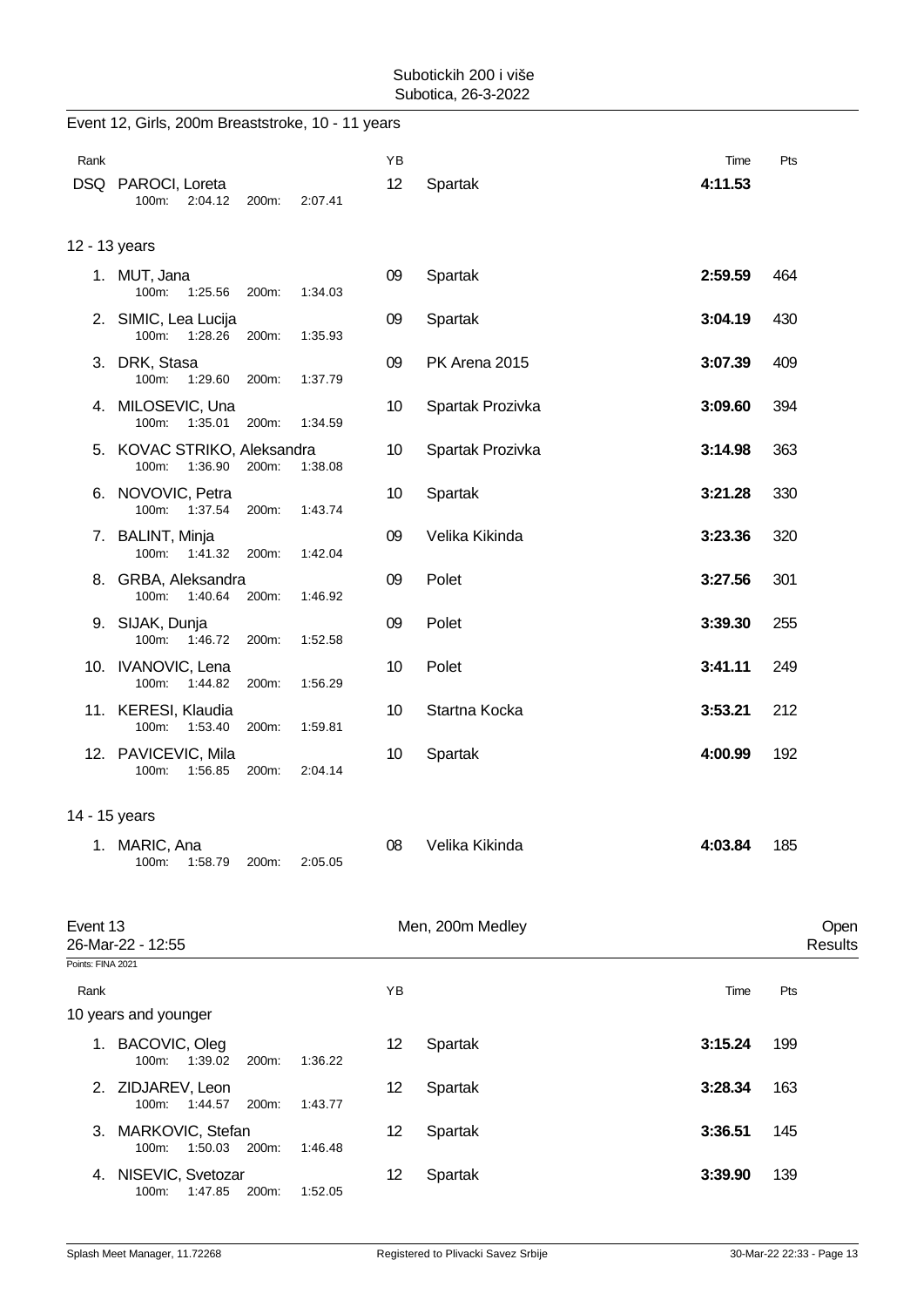| Rank          |                                                   |         | ΥB |                  | Time    | Pts |
|---------------|---------------------------------------------------|---------|----|------------------|---------|-----|
|               | 5. LAKICEVIC, Vidak<br>100m:<br>1:52.78<br>200m:  | 1:54.58 | 12 | Spartak          | 3:47.36 | 126 |
|               | 6. BORSI, Tamas<br>100m: 1:58.56<br>200m:         | 1:51.60 | 12 | Startna Kocka    | 3:50.16 | 121 |
|               | 7. CEKRDZIN, Stefan<br>100m:<br>1:56.20<br>200m:  | 1:57.82 | 12 | Spartak          | 3:54.02 | 115 |
|               | 8. DJOKIC, Nemanja<br>1:55.26<br>100m:<br>200m:   | 2:04.35 | 12 | Spartak          | 3:59.61 | 107 |
|               | 9. BOSNJAK, Dusan<br>100m:<br>2:10.96<br>200m:    | 1:58.49 | 13 | Spartak          | 4:09.45 | 95  |
|               | DSQ KURUNCI, Mihajlo<br>100m:<br>1:31.65<br>200m: | 1:38.42 | 12 | Vojvodina        | 3:10.07 |     |
|               | DSQ HORVAT, Filip<br>100m:<br>1:46.32<br>200m:    | 1:48.53 | 13 | Spartak          | 3:34.85 |     |
| 11 - 12 years |                                                   |         |    |                  |         |     |
|               | 1. MARTIN, Nikolas<br>100m:<br>1:25.14<br>200m:   | 1:34.52 | 11 | Spartak Prozivka | 2:59.66 | 255 |
|               | 2. CURCIC, Filip<br>100m: 1:36.97<br>200m:        | 1:37.49 | 10 | Sombor           | 3:14.46 | 201 |
|               | 3. BOCA, David<br>100m: 1:38.71<br>200m:          | 1:43.21 | 10 | Polet            | 3:21.92 | 179 |
|               | 4. JOVLJEVIC, Tadija<br>1:52.41<br>100m:<br>200m: | 1:48.96 | 10 | Spartak Prozivka | 3:41.37 | 136 |
|               | 5. VLADEA, David<br>1:53.01<br>100m:<br>200m:     | 1:56.63 | 11 | Spartak Prozivka | 3:49.64 | 122 |
| 13 - 14 years |                                                   |         |    |                  |         |     |
|               | 1. UJVARI, Leon<br>100m:<br>1:09.66<br>200m:      | 1:17.58 | 08 | Spartak Prozivka | 2:27.24 | 464 |
|               | 2. MILANOVIC, Alex<br>100m:<br>1:13.77<br>200m:   | 1:18.13 | 09 | Spartak          | 2:31.90 | 422 |
|               | 3. KOCKAR, Aleksa<br>100m: 1:11.95<br>200m:       | 1:23.55 | 08 | Velika Kikinda   | 2:35.50 | 394 |
|               | 4. BOCAN, Filip<br>100m:<br>1:28.24<br>200m:      | 1:35.86 | 09 | Velika Kikinda   | 3:04.10 | 237 |
|               | 5. MILODANOVIC, Leon<br>100m:<br>1:27.69<br>200m: | 1:38.11 | 09 | Spartak          | 3:05.80 | 230 |
|               | 6. BOSNJAK, Drazen<br>100m: 1:48.05<br>200m:      | 1:31.33 | 09 | Spartak          | 3:19.38 | 186 |
|               | 7. ZARIC, Bogdan<br>100m:<br>1:34.21<br>200m:     | 1:50.94 | 09 | Polet            | 3:25.15 | 171 |
| 15 - 16 years |                                                   |         |    |                  |         |     |
|               | 1. SOSIC, Ilija<br>100m:<br>1:09.51<br>200m:      | 1:15.92 | 07 | Delta            | 2:25.43 | 481 |
|               | 2. BERBAKOV, Aleksandar<br>100m: 1:18.52 200m:    | 1:30.82 | 06 | Velika Kikinda   | 2:49.34 | 305 |

#### Event 13, Boys, 200m Medley, 10 years and younger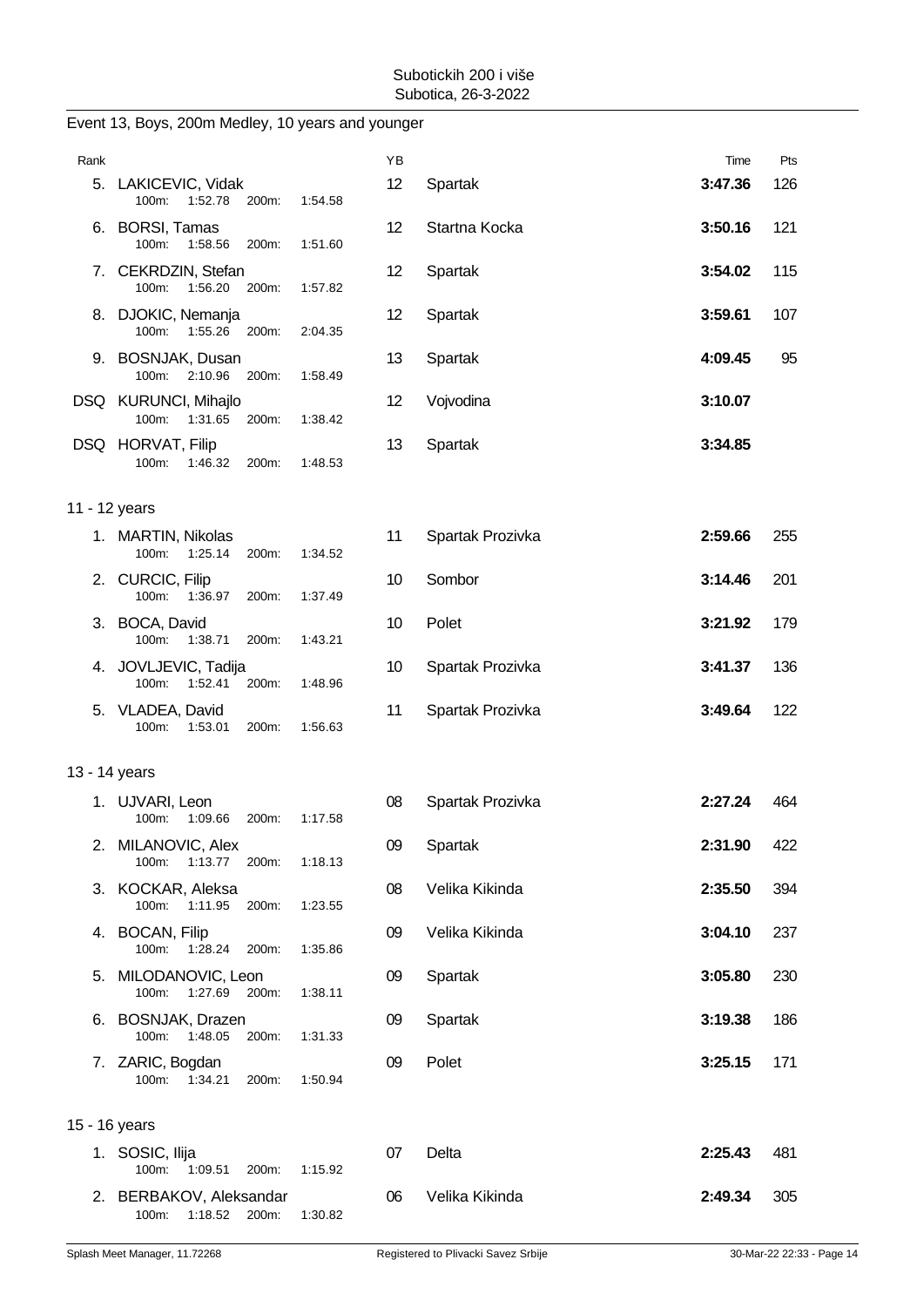|                               | Event 13, Boys, 200m Medley, 15 - 16 years    |       |         |          |                    |                 |                        |
|-------------------------------|-----------------------------------------------|-------|---------|----------|--------------------|-----------------|------------------------|
| Rank                          | 3. SOSIC, Nemanja<br>1:19.01<br>100m:         | 200m: | 1:30.87 | YB<br>07 | Delta              | Time<br>2:49.88 | Pts<br>302             |
| Event 14<br>Points: FINA 2021 | 26-Mar-22 - 13:12                             |       |         |          | Women, 200m Medley |                 | Open<br><b>Results</b> |
| Rank                          |                                               |       |         | YB       |                    | Time            | Pts                    |
|                               | 9 years and younger                           |       |         |          |                    |                 |                        |
|                               | 1. BEDEKOVIC, Nadja<br>2:13.14 200m:<br>100m: |       | 2:01.10 | 13       | Spartak            | 4:14.24         | 122                    |
| 10 - 11 years                 |                                               |       |         |          |                    |                 |                        |
|                               | 1. NOVOVIC, Misa<br>100m:<br>1:25.88          | 200m: | 1:28.48 | 11       | Spartak            | 2:54.36         | 378                    |
|                               | 2. STIPIC, Sara<br>100m:<br>1:28.28           | 200m: | 1:35.16 | 12       | Spartak            | 3:03.44         | 324                    |
|                               | 3. BOTKA, Petra<br>1:30.77<br>100m:           | 200m: | 1:32.83 | 11       | Spartak            | 3:03.60         | 324                    |
|                               | 4. POPOVIC, Katarina<br>100m:<br>1:34.86      | 200m: | 1:34.40 | 11       | Spartak            | 3:09.26         | 295                    |
| 5.                            | <b>TORBAI, Lena</b><br>100m:<br>1:35.18 200m: |       | 1:34.69 | 11       | Spartak Prozivka   | 3:09.87         | 293                    |
|                               | 6. PAVICEVIC, Danica<br>100m:<br>1:50.77      | 200m: | 1:41.69 | 11       | Spartak            | 3:32.46         | 209                    |
|                               | 7. CISAR, Adel<br>$100m$ :<br>1.47.41         | 200m: | 1:50.09 | 11       | Spartak Prozivka   | 3:37.50         | 194                    |
|                               | 8. PASTOR, Una<br>100m:<br>1:44.70            | 200m: | 1:56.21 | 12       | Spartak            | 3:40.91         | 186                    |
|                               | 9. MILOSEVIC, Milica<br>1:55.20<br>100m:      | 200m: | 1:56.20 | 11       | Polet              | 3:51.40         | 161                    |
|                               | 10. PAROCI, Loreta<br>100m: 2:02.34           | 200m: | 1:58.65 | 12       | Spartak            | 4:00.99         | 143                    |
|                               | 11. RKMAN, Jana<br>100m:<br>2:04.88           | 200m: | 2:03.06 | 12       | Polet              | 4:07.94         | 131                    |
|                               | DSQ CAKANJ, Petra<br>100m:<br>2:04.36         | 200m: | 1:58.10 | 12       | Spartak            | 4:02.46         |                        |
| 12 - 13 years                 |                                               |       |         |          |                    |                 |                        |
|                               | 1. MILOSEVIC, Una<br>100m:<br>1:36.10         | 200m: | 1:35.18 | 10       | Spartak Prozivka   | 3:11.28         | 286                    |
|                               | 2. BALINT, Minja<br>100m: 1:35.33             | 200m: | 1:41.32 | 09       | Velika Kikinda     | 3:16.65         | 263                    |
|                               | 3. SIJAK, Dunja<br>1:37.27<br>100m:           | 200m: | 1:41.59 | 09       | Polet              | 3:18.86         | 255                    |
|                               | 4. GRBA, Djurdjica<br>1:38.84<br>100m:        | 200m: | 1:40.62 | 09       | Polet              | 3:19.46         | 252                    |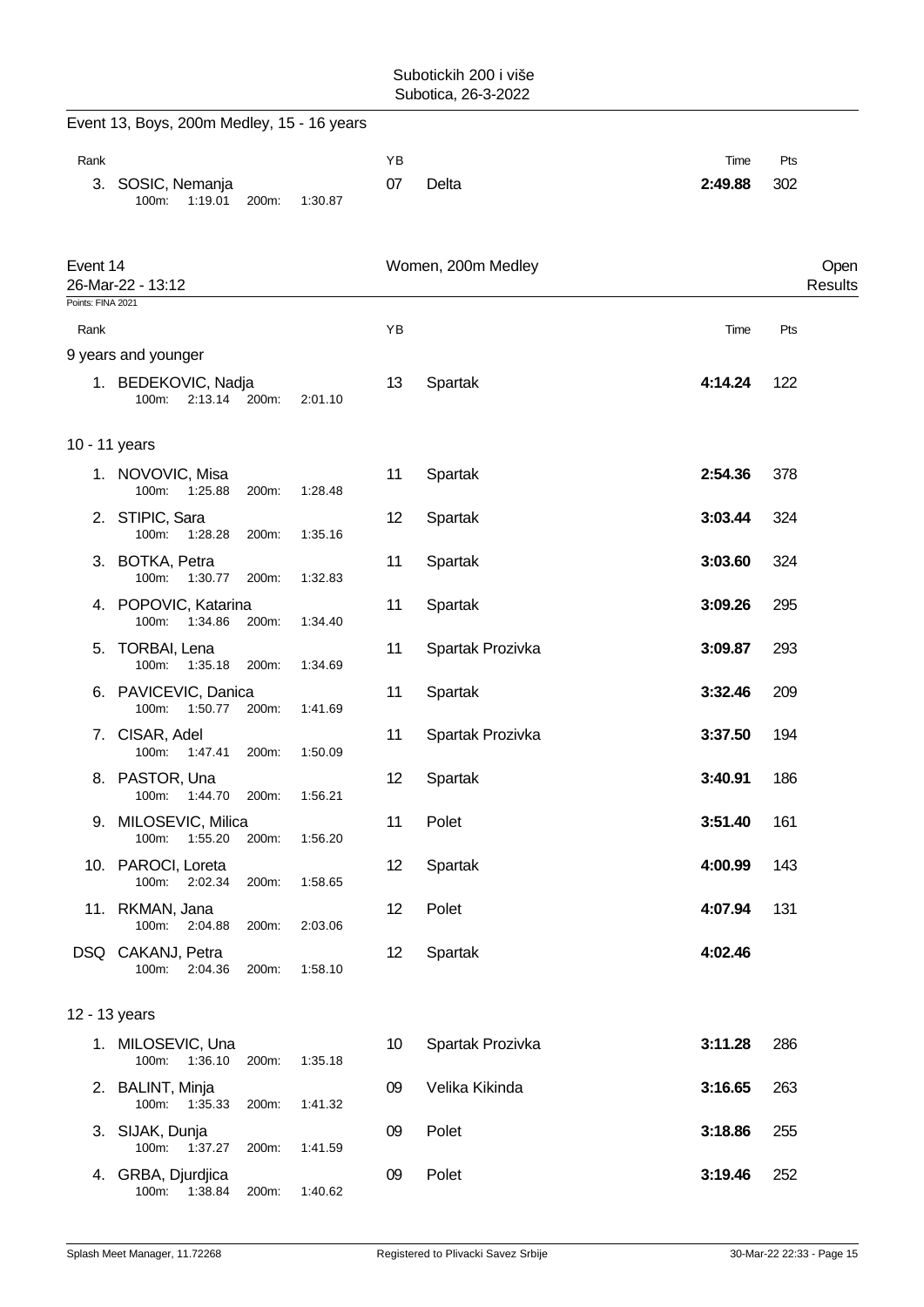|                               | Event 14, Girls, 200m Medley, 12 - 13 years                  |                |                    |                      |                                                                             |          |                               |
|-------------------------------|--------------------------------------------------------------|----------------|--------------------|----------------------|-----------------------------------------------------------------------------|----------|-------------------------------|
| Rank                          |                                                              |                |                    | YB                   |                                                                             | Time     | Pts                           |
|                               | 5. KUHAJDA, Mina<br>100m:<br>1:36.45                         | 200m:          | 1:44.11            | 10                   | Vojvodina                                                                   | 3:20.56  | 248                           |
|                               | 6. RKMAN, Sara<br>100m: 1:36.91                              | 200m:          | 1:47.16            | 09                   | Polet                                                                       | 3:24.07  | 236                           |
|                               | 7. GRBA, Aleksandra<br>100m: 1:42.32                         | 200m:          | 1:42.76            | 09                   | Polet                                                                       | 3:25.08  | 232                           |
|                               | 8. KUCURSKI, Lana<br>1:43.22<br>100m:                        | 200m:          | 1:51.61            | 09                   | Polet                                                                       | 3:34.83  | 202                           |
|                               | 9. PAVICEVIC, Mila<br>100m: 1:57.00                          | 200m:          | 1:49.23            | 10                   | Spartak                                                                     | 3:46.23  | 173                           |
|                               | 10. KANIZAI, Ana<br>100m:<br>1:50.79                         | 200m:          | 2:02.04            | 10                   | Spartak Prozivka                                                            | 3:52.83  | 158                           |
| 14 - 15 years                 |                                                              |                |                    |                      |                                                                             |          |                               |
|                               | 1. STANCIC, Teodora<br>100m:<br>1:16.83                      | 200m:          | 1:23.40            | 08                   | Velika Kikinda                                                              | 2:40.23  | 487                           |
|                               | 16 years and older                                           |                |                    |                      |                                                                             |          |                               |
|                               | 1. CAJKAS, Petra<br>1:13.43<br>100m:                         | 200m:          | 1:20.24            | 04                   | Spartak Prozivka                                                            | 2:33.67  | 552                           |
|                               | 2. ZUBELIC, Anja<br>100m: 1:14.58                            | 200m:          | 1:19.40            | 04                   | Spartak                                                                     | 2:33.98  | 549                           |
|                               | 3. SKENDEROVIC, Anja<br>100m:<br>1:21.91                     | 200m:          | 1:30.76            | 06                   | Spartak                                                                     | 2:52.67  | 389                           |
|                               | 4. MUT, Tea<br>100m:<br>1:23.65                              | 200m:          | 1:29.31            | 06                   | Spartak                                                                     | 2:52.96  | 387                           |
|                               | 5. FERMANOVIC, Bojana<br>1:32.26 200m:<br>100m:              |                | 1:39.81            | 05                   | Plava Orka                                                                  | 3:12.07  | 283                           |
| Event 15<br>Points: FINA 2021 | 26-Mar-22 - 13:31                                            |                |                    |                      | Women, 800m Freestyle                                                       |          | 12 years and older<br>Results |
| Rank                          |                                                              |                |                    | YB                   |                                                                             | Time     | Pts                           |
| 12 - 13 years                 |                                                              |                |                    |                      |                                                                             |          |                               |
|                               | 1. SRDANOV, Jovana<br>100m:<br>1:10.96<br>200m:<br>1:16.81   | 300m:<br>400m: | 1:16.92<br>1:17.24 | 09<br>500m:<br>600m: | Swim Star<br>1:17.29<br>700m:<br>1:17.25<br>1:17.08<br>800m:<br>1:14.41     | 10:07.96 | 507                           |
| 2.                            | MUT, Jana<br>100m:<br>1:14.70<br>200m:<br>1:19.52            | 300m:<br>400m: | 1:21.15<br>1:22.94 | 09<br>500m:<br>600m: | Spartak<br>1:22.63<br>700m:<br>1:22.50<br>1:22.46<br>800m:<br>1:18.03       | 10:43.93 | 426                           |
|                               | 3. SIMIC, Lea Lucija<br>100m:<br>1:13.06<br>200m:<br>1:21.40 | 300m:<br>400m: | 1:23.19<br>1:26.03 | 09<br>500m:<br>600m: | Spartak<br>1:26.03<br>700m:<br>1:24.86<br>1:26.33<br>800m:<br>1:22.88       | 11:03.78 | 389                           |
|                               | 4. NOVOVIC, Petra<br>100m:<br>1:19.59<br>200m:<br>1:26.11    | 300m:<br>400m: | 1:26.58<br>1:25.25 | 10<br>500m:<br>600m: | Spartak<br>1:25.30<br>700m:<br>1:23.70<br>1:24.94<br>800m:<br>1:21.07       | 11:12.54 | 374                           |
| 5.                            | DRK, Stasa<br>100m:<br>1:17.24<br>200m:<br>1:25.27           | 300m:<br>400m: | 1:25.20<br>1:27.57 | 09<br>500m:<br>600m: | PK Arena 2015<br>1:26.69<br>700m:<br>1:23.75<br>1:26.07<br>800m:<br>1:22.20 | 11:13.99 | 372                           |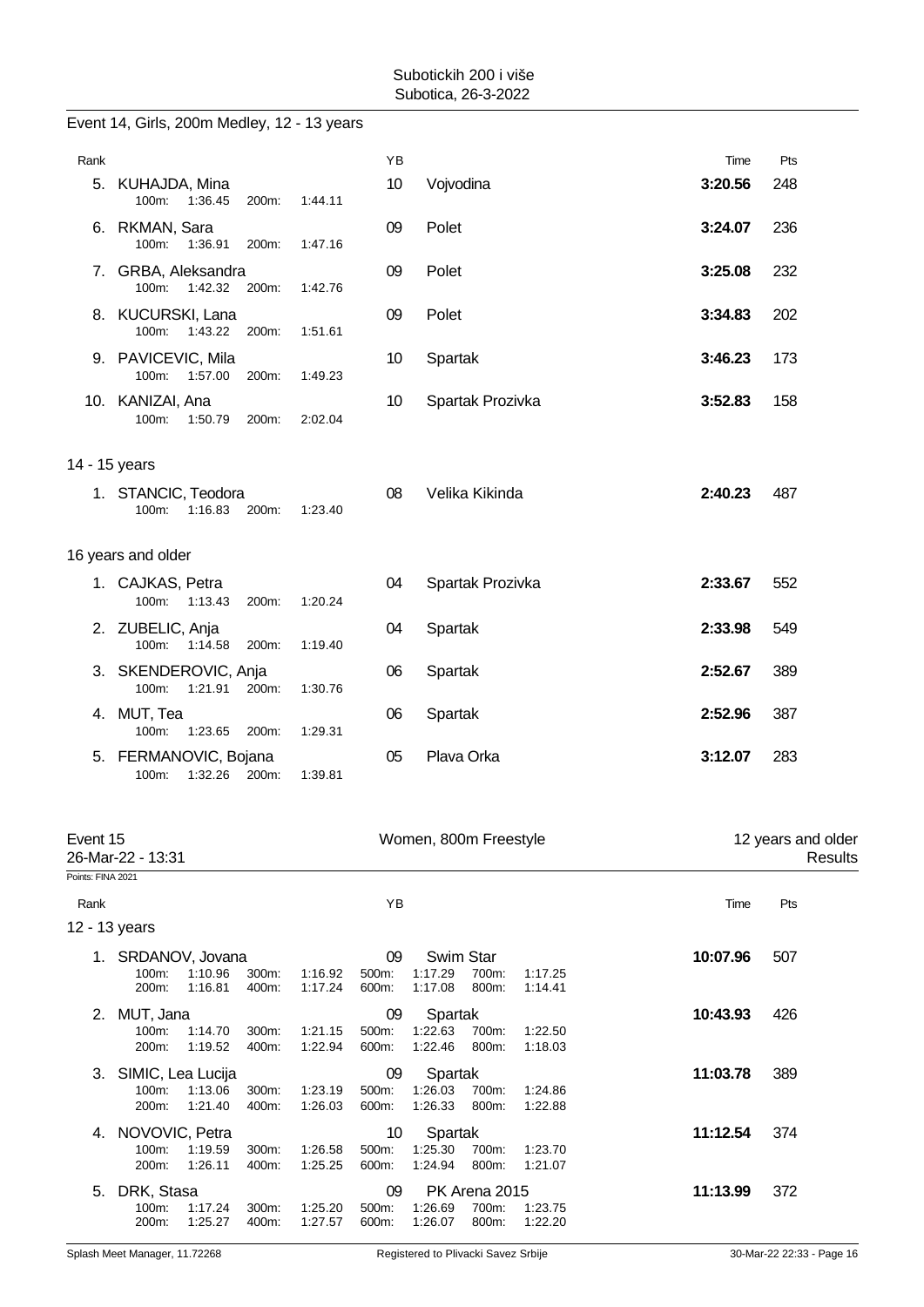|                   | Event 15, Girls, 800m Freestyle, 12 - 13 years                                  |                         |                               |                               |                                                                      |                                                    |                                    |                               |          |                    |
|-------------------|---------------------------------------------------------------------------------|-------------------------|-------------------------------|-------------------------------|----------------------------------------------------------------------|----------------------------------------------------|------------------------------------|-------------------------------|----------|--------------------|
| Rank              |                                                                                 |                         |                               | YB                            |                                                                      |                                                    |                                    |                               | Time     | Pts                |
| 6.                | <b>BALINT, Minja</b><br>100m:<br>1:26.48<br>200m:<br>1:34.40                    | 300m:<br>400m:          | 1:34.67<br>1:36.04            | 09<br>500m:<br>600m:          | Velika Kikinda<br>1:34.59<br>700m:<br>1:34.40<br>800m:               | 1:34.14<br>1:26.98                                 |                                    |                               | 12:21.70 | 279                |
|                   | 7. VUKELIC, Tamara<br>1:28.30<br>100m:<br>1:34.32<br>200m:                      | 300m:<br>400m:          | 1:36.40<br>1:35.84            | 09<br>500m:<br>600m:          | Polet<br>1:35.40<br>700m:<br>1:35.38<br>800m:                        | 1:35.72<br>1:29.05                                 |                                    |                               | 12:30.41 | 269                |
|                   | 14 - 15 years                                                                   |                         |                               |                               |                                                                      |                                                    |                                    |                               |          |                    |
|                   | 1. STANCIC, Teodora<br>100m:<br>1:15.24<br>200m:<br>1:20.57                     | 300m:<br>400m:          | 1:20.68<br>1:21.63            | 08<br>500m:<br>600m:          | Velika Kikinda<br>1:21.53<br>700m:<br>1:20.99<br>800m:               | 1:20.58<br>1:14.64                                 |                                    |                               | 10:35.86 | 443                |
|                   | 2. MARTIC, Ena<br>100m:<br>1:22.46<br>200m:<br>1:27.90                          | 300m:<br>400m:          | 1:30.22<br>1:30.49            | 08<br>500m:<br>600m:          | Spartak Prozivka<br>1:30.25<br>700m:<br>1:29.18<br>800m:             | 1:29.24<br>1:27.21                                 |                                    |                               | 11:46.95 | 322                |
|                   | 16 years and older                                                              |                         |                               |                               |                                                                      |                                                    |                                    |                               |          |                    |
|                   | 1. FERMANOVIC, Bojana<br>100m:<br>1:22.92<br>200m:<br>1:33.18                   | 300m:<br>400m:          | 1:34.82<br>1:34.64            | 05<br>500m:<br>600m:          | Plava Orka<br>1:34.30<br>700m:<br>1:34.06<br>800m:                   | 1:33.35<br>1:30.22                                 |                                    |                               | 12:17.49 | 284                |
| Event 16          |                                                                                 |                         |                               |                               | Men, 1500m Freestyle                                                 |                                                    |                                    |                               |          | 13 years and older |
|                   | 26-Mar-22 - 13:56                                                               |                         |                               |                               |                                                                      |                                                    |                                    |                               |          | <b>Results</b>     |
| Points: FINA 2021 |                                                                                 |                         |                               |                               |                                                                      |                                                    |                                    |                               |          |                    |
| Rank              |                                                                                 |                         |                               | ΥB                            |                                                                      |                                                    |                                    |                               | Time     | Pts                |
|                   | 13 - 14 years                                                                   |                         |                               |                               |                                                                      |                                                    |                                    |                               |          |                    |
|                   | 1. KOCKAR, Aleksa<br>100m:<br>1:07.45<br>200m:<br>1:13.85<br>300m:<br>1:15.18   | 400m:<br>500m:<br>600m: | 1:16.68<br>1:16.84<br>1:16.94 | 08<br>700m:<br>800m:<br>900m: | Velika Kikinda<br>1:17.45 1000m:<br>1:17.95 1100m:<br>1:17.48 1200m: | 1:17.27<br>1:18.13                                 | 1:17.86 1300m:<br>1400m:<br>1500m: | 1:18.40<br>1:17.31<br>1:13.81 | 19:02.60 | 442                |
|                   | 2. MILANOVIC, Alex<br>1:10.51<br>100m:<br>200m:<br>1:15.96                      | 300m:<br>400m:          | 1:17.21<br>1:18.27            | 09<br>500m:<br>700m:          | Spartak<br>2:36.87<br>800m:<br>2:35.33 1200m:                        |                                                    | 2:36.17 1300m:<br>2:37.11 1400m:   | 1:19.67 1500m:<br>1:17.47     | 19:17.02 | 426<br>1:12.45     |
| 3.                | RISTIC, Aleksa<br>100m:<br>1:11.61<br>200m:<br>1:17.16<br>300m:<br>1:18.95      | 400m:<br>500m:<br>600m: | 1:20.00<br>1:20.28<br>1:21.45 | 08<br>700m:<br>800m:<br>900m: | Spartak<br>1:21.39 1000m:<br>1:21.40 1100m:<br>1:21.22 1200m:        | 1:22.00 1300m:<br>1:22.34 1400m:<br>1:21.84 1500m: |                                    | 1:22.55<br>1:21.64<br>1:20.54 | 20:04.37 | 378                |
| 4.                | <b>BOCAN, Filip</b><br>100m:<br>1:22.10<br>200m:<br>1:30.26<br>300m:<br>1:31.04 | 400m:<br>500m:<br>600m: | 1:31.87<br>1:32.56<br>1:33.02 | 09<br>700m:<br>800m:<br>900m: | Velika Kikinda<br>1:33.33 1000m:<br>1:32.88 1100m:<br>1:33.00 1200m: | 1:33.48<br>1:33.80 1400m:<br>1:34.26 1500m:        | 1300m:                             | 1:32.75<br>1:30.91<br>1:28.02 | 22:53.28 | 255                |
|                   | 15 - 16 years                                                                   |                         |                               |                               |                                                                      |                                                    |                                    |                               |          |                    |

2. MENDA, Milos 07 Velika Kikinda **19:15.22** 428

100m: 1:10.43 400m: 1:18.61 700m: 1:17.84 1000m: 1:17.61 1300m: 1:18.88 200m: 1:14.41 500m: 1:19.03 800m: 1:17.77 1100m: 1:18.16 1400m: 1:17.57 300m: 1:16.87 600m: 1:17.90 900m: 1:18.21 1200m: 1:17.66 1500m: 1:14.27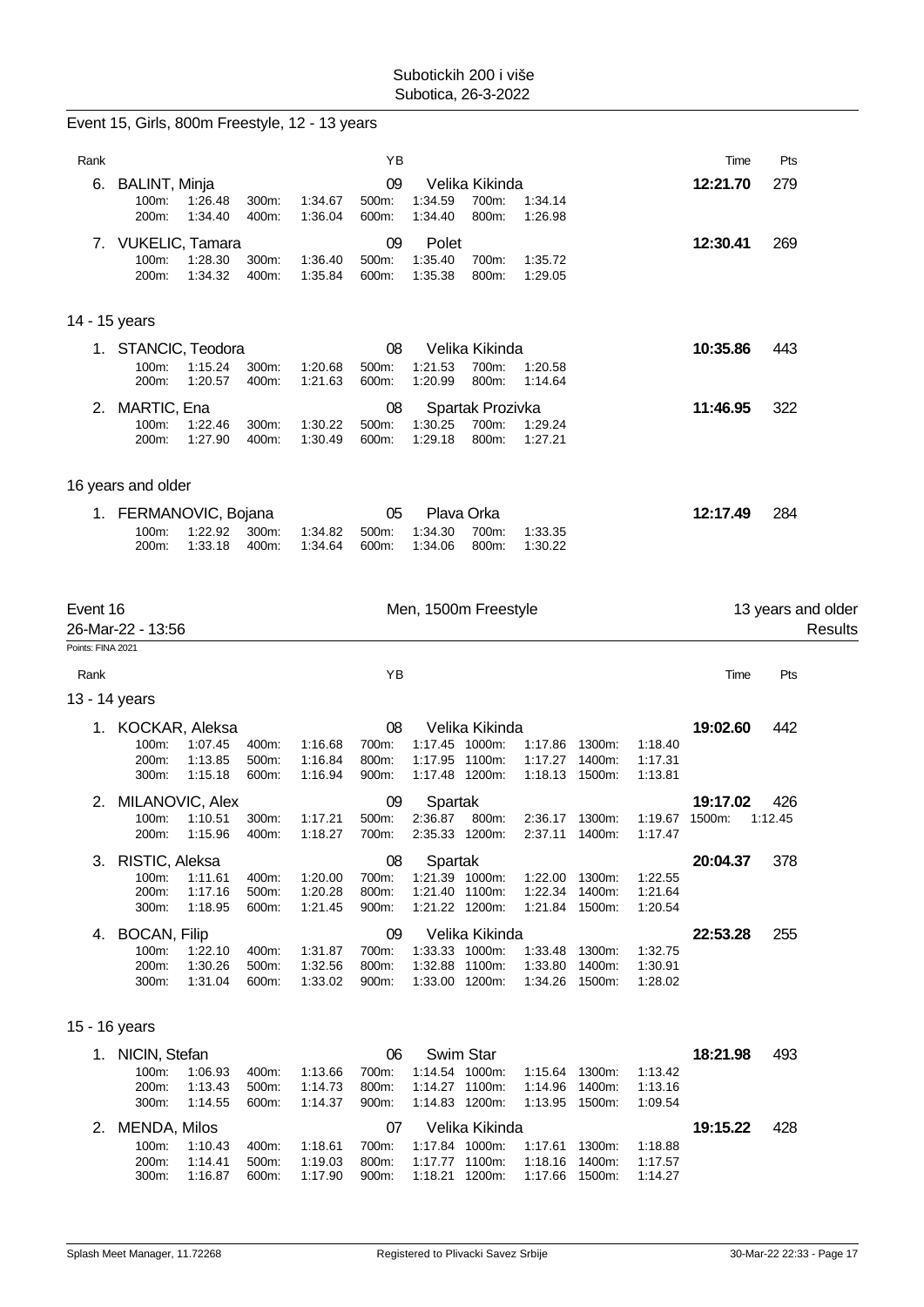| Event 1<br>26-Mar-22 - 10:00 |                                                |                  | Men, 400m Freestyle                                  |         | 11 years and older<br>Results |  |  |
|------------------------------|------------------------------------------------|------------------|------------------------------------------------------|---------|-------------------------------|--|--|
| Points: FINA 2021            |                                                |                  |                                                      |         |                               |  |  |
| Rank                         |                                                |                  | YB                                                   | Time    | Pts                           |  |  |
| 11 - 12 years                |                                                |                  |                                                      |         |                               |  |  |
|                              | 1. BOSANCIC, Nestor<br>100m:<br>1:13.71 200m:  | 1:20.21<br>300m: | 10<br>Vojvodina<br>1:20.79  400m: 1:15.32            | 5:10.03 | 357                           |  |  |
|                              | 2. VUKOVOJAC, Milan<br>100m: 1:22.41<br>200m:  | 1:31.80<br>300m: | 10<br>Spartak Prozivka<br>1:33.44 400m: 1:30.99      | 5:58.64 | 231                           |  |  |
|                              | 3. MARKS, Luka<br>100m: 1:28.94<br>200m:       | 1:35.98<br>300m: | Spartak Prozivka<br>11<br>1:36.72  400m: 1:29.17     | 6:10.81 | 209                           |  |  |
| 13 - 14 years                |                                                |                  |                                                      |         |                               |  |  |
|                              | 1. RISTIC, Aleksa<br>100m: 1:07.24 200m:       | 1:15.16<br>300m: | 08<br>Spartak<br>$1:17.12$ 400m:<br>1.16.18          | 4:55.70 | 412                           |  |  |
|                              | 2. MATKOVIC, Aleksa<br>100m: 1:12.69 200m:     | 1:24.81<br>300m: | 09<br>Spartak<br>1:27.22 400m:<br>1:27.46            | 5:32.18 | 290                           |  |  |
|                              | 3. VIDIC, Oliver<br>100m:<br>1:18.92<br>200m:  | 1:28.21<br>300m: | 09<br>Spartak<br>1:27.72  400m:<br>1:21.35           | 5:36.20 | 280                           |  |  |
| 15 - 16 years                |                                                |                  |                                                      |         |                               |  |  |
|                              | 1. KNEZEVIC, Luka<br>1:02.18<br>100m:<br>200m: | 1:09.04<br>300m: | Vukovar<br>06<br>1:11.30 400m:<br>1:10.58            | 4:33.10 | 523                           |  |  |
|                              | 2. PENZES, Barnabas<br>100m:<br>1:05.23 200m:  | 1:12.75<br>300m: | Swim Star<br>07<br>1:12.45<br>400m:<br>1:09.74       | 4:40.17 | 484                           |  |  |
|                              | 3. BOSKOVSKI, Nikola<br>2:47.86 300m:<br>200m: | 1:35.00<br>400m: | 06<br>Indeks<br>1:30.22                              | 5:53.08 | 242                           |  |  |
| Event 2<br>Points: FINA 2021 | 26-Mar-22 - 10:23                              |                  | Women, 400m Freestyle                                |         | 10 years and older<br>Results |  |  |
| Rank                         |                                                |                  | ΥB                                                   | Time    | Pts                           |  |  |
| 10 - 11 years                |                                                |                  |                                                      |         |                               |  |  |
|                              | 1. BOTKA, Petra<br>100m:<br>1:18.90<br>200m:   | 1:24.77<br>300m: | Spartak<br>11<br>1:24.56 400m: 1:20.09               | 5:28.32 | 373                           |  |  |
|                              | 2. STIPIC, Sara<br>100m: 1:18.99<br>200m:      | 300m:<br>1:24.86 | Spartak<br>12 <sup>°</sup><br>1:24.83  400m: 1:19.77 | 5:28.45 | 373                           |  |  |
|                              | 3. BABIC, Minja<br>100m: 1:28.48<br>200m:      | 1:38.28<br>300m: | Velika Kikinda<br>11<br>1:36.61<br>400m:<br>1.28.70  | 6:12.07 | 256                           |  |  |
| 12 - 13 years                |                                                |                  |                                                      |         |                               |  |  |
|                              | 1. RKMAN, Sara<br>100m: 1:21.38<br>200m:       | 1:34.95<br>300m: | Polet<br>09<br>1:37.15<br>400m:<br>1:34.90           | 6:08.38 | 264                           |  |  |
|                              | 2. VUKELIC, Tamara<br>100m: 1:25.59<br>200m:   | 1:36.36<br>300m: | 09<br>Polet<br>1:36.77 400m:<br>1:33.58              | 6:12.30 | 256                           |  |  |
|                              | 3. NINKOV, Ivanka<br>100m: 1:31.52<br>200m:    | 1:37.23          | Vojvodina<br>10<br>300m: 1:35.87 400m: 1:30.37       | 6:14.99 | 250                           |  |  |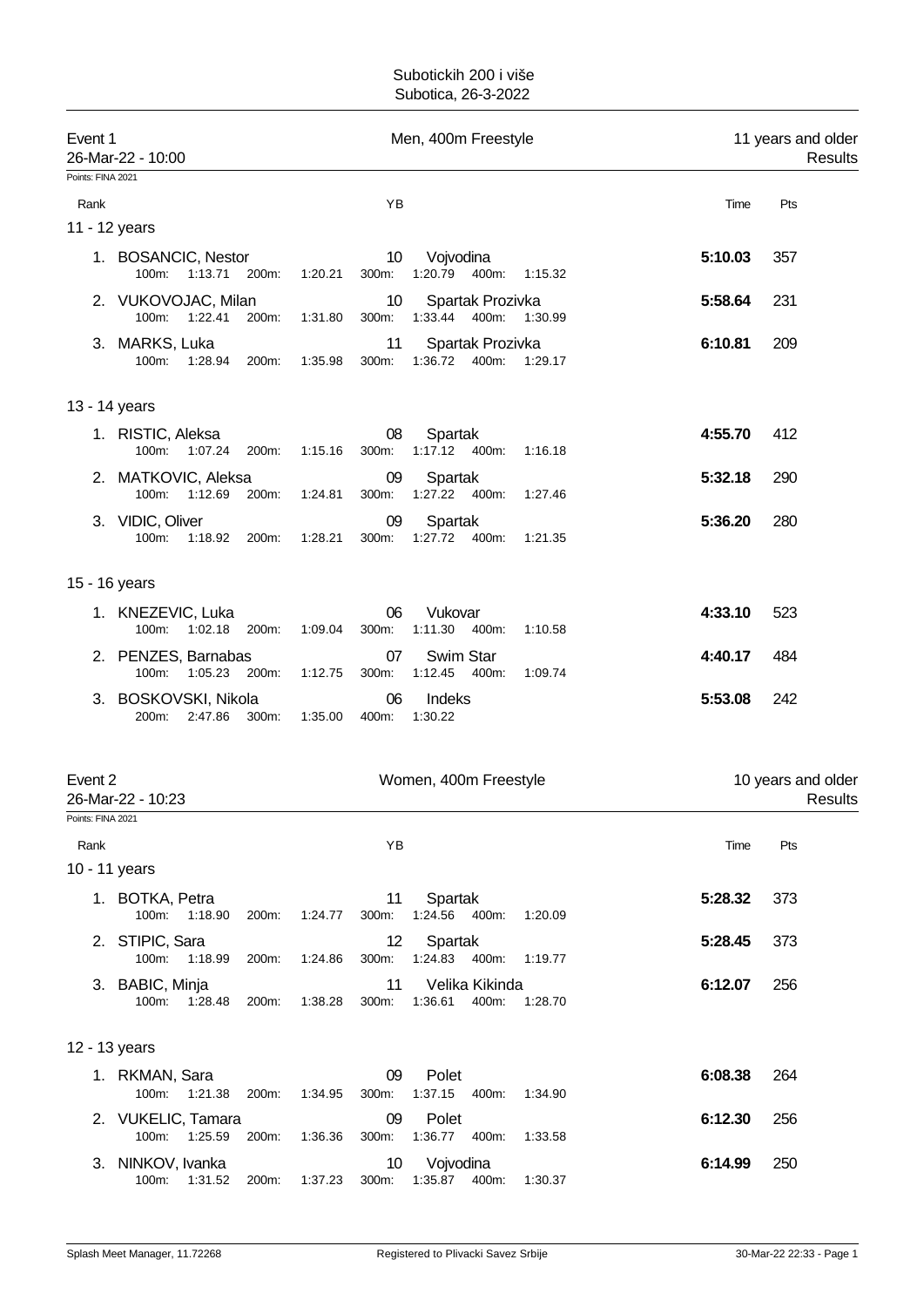|                   | Event 2, Women, 400m Freestyle               |                  |             |                                      |         |         |                               |
|-------------------|----------------------------------------------|------------------|-------------|--------------------------------------|---------|---------|-------------------------------|
| 14 - 15 years     |                                              |                  |             |                                      |         |         |                               |
|                   | 1. MARTIC, Ena<br>100m:<br>1:17.87           | 200m:<br>1:26.34 | 08<br>300m: | Spartak Prozivka<br>1:26.29<br>400m: | 1:24.01 | 5:34.51 | 353                           |
|                   | 16 years and older                           |                  |             |                                      |         |         |                               |
|                   | 1. KOBILAREV, Aleksandra<br>100m:<br>1:09.40 | 200m:<br>1:16.68 | 06<br>300m: | Swim Star<br>1:19.81<br>400m:        | 1:19.63 | 5:05.52 | 463                           |
|                   | 2. CSABI, Krisztina<br>100m:<br>1:17.87      | 200m:<br>1:27.29 | 06<br>300m: | Senta<br>1:26.89<br>400m:            | 1:22.38 | 5:34.43 | 353                           |
| Event 3           | 26-Mar-22 - 10:47                            |                  |             | Men, 400m Medley                     |         |         | 13 years and older<br>Results |
| Points: FINA 2021 |                                              |                  |             |                                      |         |         |                               |
| Rank              |                                              |                  | YB          |                                      |         | Time    | Pts                           |
| 13 - 14 years     |                                              |                  |             |                                      |         |         |                               |
|                   | 1. TORNJANSKI, Matija<br>100m:<br>1:08.98    | 200m:<br>1:19.12 | 08<br>300m: | Velika Kikinda<br>1:33.09<br>400m:   | 1:11.08 | 5:12.27 | 476                           |
|                   | 15 - 16 years                                |                  |             |                                      |         |         |                               |
|                   | 1. PUTIC, Vidoje<br>100m:<br>1:08.55         | 200m:<br>1:25.52 | 06<br>300m: | PK Arena 2015<br>1:40.91<br>400m:    | 1:11.29 | 5:26.27 | 417                           |
|                   | 17 years and older                           |                  |             |                                      |         |         |                               |
|                   | 1. DUDUKOVIC, Aleksa<br>1:18.89<br>100m:     | 200m:<br>1:27.18 | 05<br>300m: | Polet<br>1:42.89<br>400m:            | 1:18.58 | 5:47.54 | 345                           |
| Event 4           | 26-Mar-22 - 10:54                            |                  |             | Women, 400m Medley                   |         |         | 12 years and older<br>Results |
| Points: FINA 2021 |                                              |                  |             |                                      |         |         |                               |
| Rank              |                                              |                  | ΥB          |                                      |         | Time    | Pts                           |
| 12 - 13 years     |                                              |                  |             |                                      |         |         |                               |
|                   | 1. SIJAK, Dunja<br>100m:<br>1.46.71          | 200m:<br>1:43.33 | 09<br>300m: | Polet<br>1:53.78<br>400m:            | 1:46.10 | 7:09.92 | 237                           |
| 14 - 15 years     |                                              |                  |             |                                      |         |         |                               |
|                   | 1. STANCIC, Teodora<br>1:12.30<br>100m:      | 200m:<br>1:30.66 | 08<br>300m: | Velika Kikinda<br>1:39.04<br>400m:   | 1:19.80 | 5:41.80 | 473                           |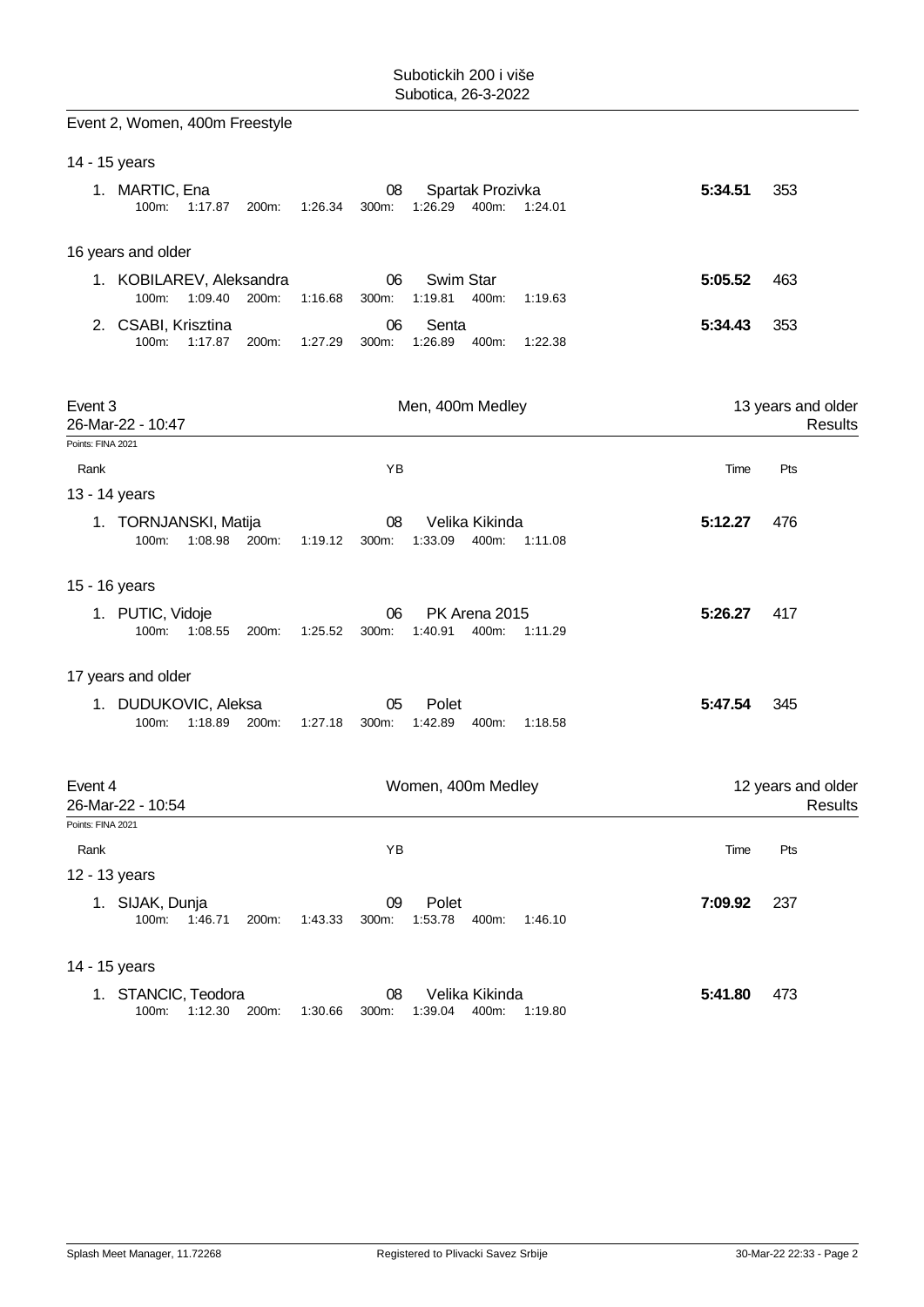| Event 5           | 26-Mar-22 - 11:00                        |       |         |    | Men, 200m Freestyle |         | Open<br>Results |
|-------------------|------------------------------------------|-------|---------|----|---------------------|---------|-----------------|
| Points: FINA 2021 |                                          |       |         |    |                     |         |                 |
| Rank              |                                          |       |         | YB |                     | Time    | Pts             |
|                   | 10 years and younger                     |       |         |    |                     |         |                 |
|                   | 1. BACOVIC, Oleg<br>1:19.06<br>100m:     | 200m: | 1:24.74 | 12 | Spartak             | 2:43.80 | 241             |
|                   | 2. KURUNCI, Mihajlo<br>100m:<br>1:22.36  | 200m: | 1:27.27 | 12 | Vojvodina           | 2:49.63 | 217             |
|                   | 3. ZIDJAREV, Leon<br>100m:<br>1:27.61    | 200m: | 1:36.69 | 12 | Spartak             | 3:04.30 | 169             |
|                   | 11 - 12 years                            |       |         |    |                     |         |                 |
|                   | 1. MARTIN, Nikolas<br>1:17.93<br>100m:   | 200m: | 1:21.26 | 11 | Spartak Prozivka    | 2:39.19 | 263             |
|                   | 2. VUKOVOJAC, Milan<br>100m:<br>1:21.55  | 200m: | 1:28.71 | 10 | Spartak Prozivka    | 2:50.26 | 215             |
|                   | 3. MANDIC, Mane<br>100m:<br>1:23.46      | 200m: | 1:27.45 | 10 | Velika Kikinda      | 2:50.91 | 212             |
|                   | 13 - 14 years                            |       |         |    |                     |         |                 |
|                   | 1. UJVARI, Leon<br>100m:<br>1:03.17      | 200m: | 1:08.16 | 08 | Spartak Prozivka    | 2:11.33 | 468             |
|                   | 2. MILANOVIC, Alex<br>100m:<br>1:05.44   | 200m: | 1:10.34 | 09 | Spartak             | 2:15.78 | 423             |
|                   | 3. RISTIC, Aleksa<br>1:05.38<br>$100m$ : | 200m: | 1:11.49 | 08 | Spartak             | 2:16.87 | 413             |
|                   | 15 - 16 years                            |       |         |    |                     |         |                 |
|                   | 1. NICIN, Stefan<br>100m:<br>1:00.65     | 200m: | 1:04.87 | 06 | Swim Star           | 2:05.52 | 536             |
|                   | 2. KNEZEVIC, Luka<br>100m:<br>1:02.07    | 200m: | 1:06.21 | 06 | Vukovar             | 2:08.28 | 502             |
|                   | 3. PENZES, Barnabas<br>100m:<br>1:03.39  | 200m: | 1:06.06 | 07 | Swim Star           | 2:09.45 | 489             |
|                   | 17 years and older                       |       |         |    |                     |         |                 |
|                   | 1. KINANGA, Mark<br>100m:<br>1:05.01     | 200m: | 1:13.83 | 03 | Spartak Prozivka    | 2:18.84 | 396             |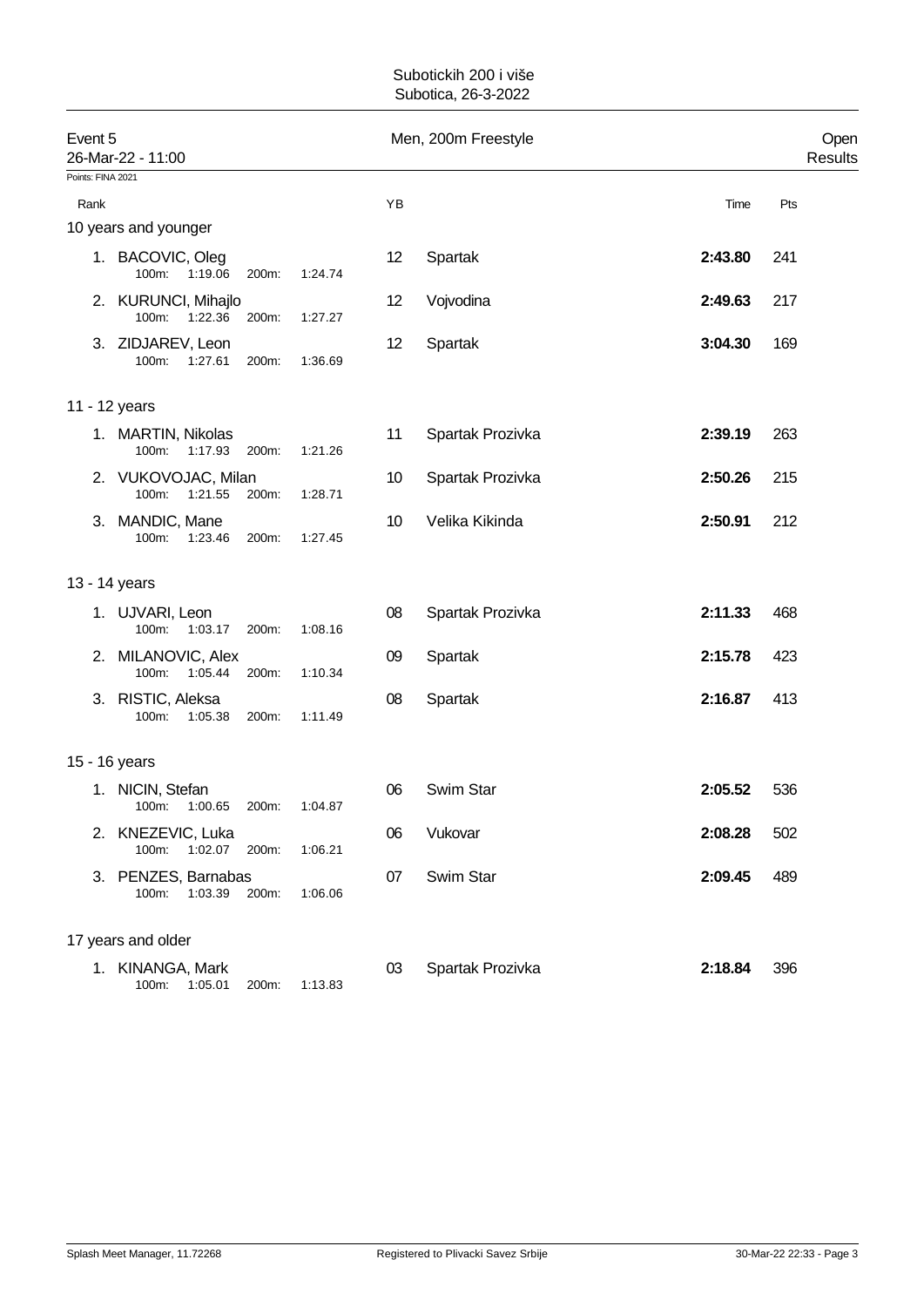| Event 6           | 26-Mar-22 - 11:29                                        |         | Women, 200m Freestyle | Open<br>Results  |         |     |
|-------------------|----------------------------------------------------------|---------|-----------------------|------------------|---------|-----|
| Points: FINA 2021 |                                                          |         |                       |                  |         |     |
| Rank              |                                                          |         | ΥB                    |                  | Time    | Pts |
|                   | 9 years and younger                                      |         |                       |                  |         |     |
|                   | 1. FEKETE, Hajnal<br>100m: 1:36.81<br>200m:              | 1:41.15 | 14                    | Startna Kocka    | 3:17.96 | 185 |
|                   | 2. BEDEKOVIC, Nadja<br>100m:<br>1:46.07 200m:            | 1:57.07 | 13                    | Spartak          | 3:43.14 | 129 |
|                   | 3. BELENZADE, Sara<br>100m:<br>1:46.30<br>200m:          | 1:58.06 | 14                    | Spartak          | 3:44.36 | 127 |
|                   | 10 - 11 years                                            |         |                       |                  |         |     |
|                   | 1. STIPIC, Sara<br>100m:<br>1:16.80<br>200m:             | 1:20.86 | 12                    | Spartak          | 2:37.66 | 367 |
|                   | 2. NOVOVIC, Misa<br>100m:<br>1:18.54<br>200m:            | 1:21.60 | 11                    | Spartak          | 2:40.14 | 351 |
|                   | 3. DJURKOVIC, Milana<br>100m:<br>1:30.21<br>200m:        | 1:36.81 | 11                    | Spartak Prozivka | 3:07.02 | 220 |
|                   | 12 - 13 years                                            |         |                       |                  |         |     |
|                   | 1. SRDANOV, Jovana<br>100m:<br>1:10.67 200m:             | 1:14.02 | 09                    | Swim Star        | 2:24.69 | 476 |
|                   | 2. KOVAC STRIKO, Aleksandra<br>100m:<br>1:20.76<br>200m: | 1:26.83 | 10                    | Spartak Prozivka | 2:47.59 | 306 |
|                   | 3. IVANOVIC, Lena<br>1:22.74<br>200m:<br>100m:           | 1:37.28 | 10                    | Polet            | 3:00.02 | 247 |
|                   | 14 - 15 years                                            |         |                       |                  |         |     |
|                   | 1. MARIC, Ana<br>100m:<br>1:28.49<br>200m:               | 1:41.51 | 08                    | Velika Kikinda   | 3:10.00 | 210 |
|                   | 16 years and older                                       |         |                       |                  |         |     |
|                   | 1. KOBILAREV, Aleksandra<br>100m: 1:07.56<br>200m:       | 1:16.89 | 06                    | Swim Star        | 2:24.45 | 478 |
|                   | 2. SKENDEROVIC, Anja<br>1:10.46<br>100m:<br>200m:        | 1:20.10 | 06                    | Spartak          | 2:30.56 | 422 |
|                   | 3. MUT, Tea<br>100m:<br>1:11.17<br>200m:                 | 1:21.01 | 06                    | Spartak          | 2:32.18 | 409 |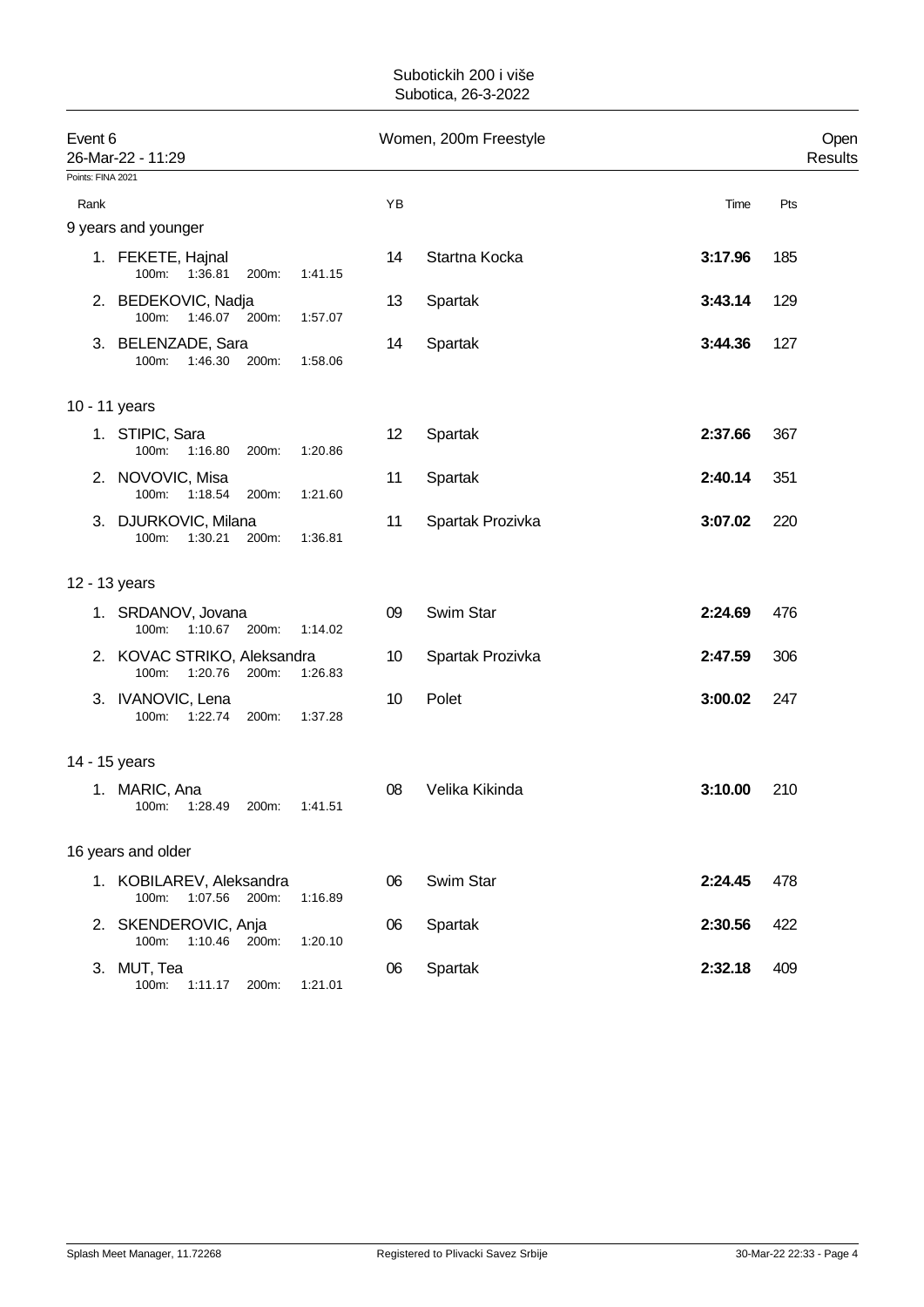| Event 7<br>26-Mar-22 - 11:46                                                                        | Men, 200m Butterfly   | 11 years and older<br><b>Results</b> |  |  |
|-----------------------------------------------------------------------------------------------------|-----------------------|--------------------------------------|--|--|
| Points: FINA 2021                                                                                   |                       |                                      |  |  |
| Rank                                                                                                | YB                    | Time<br>Pts                          |  |  |
| 11 - 12 years                                                                                       |                       |                                      |  |  |
| 1. TOMIC, Mihajlo<br>100m:<br>1:30.35<br>200m:<br>1:45.34                                           | Velika Kikinda<br>10  | 3:15.69<br>181                       |  |  |
| 13 - 14 years                                                                                       |                       |                                      |  |  |
| 1. TORNJANSKI, Matija<br>1:13.52 200m:<br>100m:<br>1:14.98                                          | Velika Kikinda<br>08  | 2:28.50<br>414                       |  |  |
| 2. MATKOVIC, Aleksa<br>100m:<br>1:37.05<br>200m:<br>1:42.45                                         | 09<br>Spartak         | 3:19.50<br>170                       |  |  |
| Event 8<br>26-Mar-22 - 11:51                                                                        | Women, 200m Butterfly | 10 years and older<br><b>Results</b> |  |  |
| Points: FINA 2021                                                                                   |                       |                                      |  |  |
| Rank                                                                                                | YB                    | Time<br>Pts                          |  |  |
| 10 - 11 years                                                                                       |                       |                                      |  |  |
| 1. NOVOVIC, Misa<br>100m:<br>1:20.41<br>200m:<br>1:30.56                                            | Spartak<br>11         | 2:50.97<br>361                       |  |  |
| 12 - 13 years                                                                                       |                       |                                      |  |  |
| 1. MUT, Jana<br>100m:<br>1:16.58<br>200m:<br>1:33.93                                                | Spartak<br>09         | 2:50.51<br>364                       |  |  |
| 16 years and older                                                                                  |                       |                                      |  |  |
| 1. ZUBELIC, Anja<br>100m:<br>1:13.80<br>1:32.41<br>200m:                                            | 04<br>Spartak         | 2:46.21<br>393                       |  |  |
| Event 9<br>26-Mar-22 - 11:55<br>Points: FINA 2021                                                   | Men, 200m Backstroke  | Open<br><b>Results</b>               |  |  |
|                                                                                                     |                       |                                      |  |  |
| Rank                                                                                                | YB                    | Time<br>Pts                          |  |  |
| 10 years and younger<br>1. MATIC, Teodor                                                            | Startna Kocka<br>12   | 3:19.73<br>175                       |  |  |
| 100m:<br>1:39.51<br>200m:<br>1:40.22<br>2. MARKOVIC, Stefan                                         | Spartak<br>12         | 3:24.26<br>164                       |  |  |
| 1:38.96<br>100m:<br>200m:<br>1:45.30<br>3. ALEKSIC, Mihailo<br>100m:<br>1:42.68<br>200m:<br>1:45.85 | 12<br>Polet           | 3:28.53<br>154                       |  |  |
|                                                                                                     |                       |                                      |  |  |
| 11 - 12 years                                                                                       |                       |                                      |  |  |
| 1. BOSANCIC, Nestor<br>1:20.22 200m:<br>100m:<br>1:20.53                                            | Vojvodina<br>10       | 2:40.75<br>337                       |  |  |
| 2. FEKETE, Ajtonj<br>100m:<br>1:29.76<br>200m:<br>1:35.36                                           | Startna Kocka<br>11   | 3:05.12<br>220                       |  |  |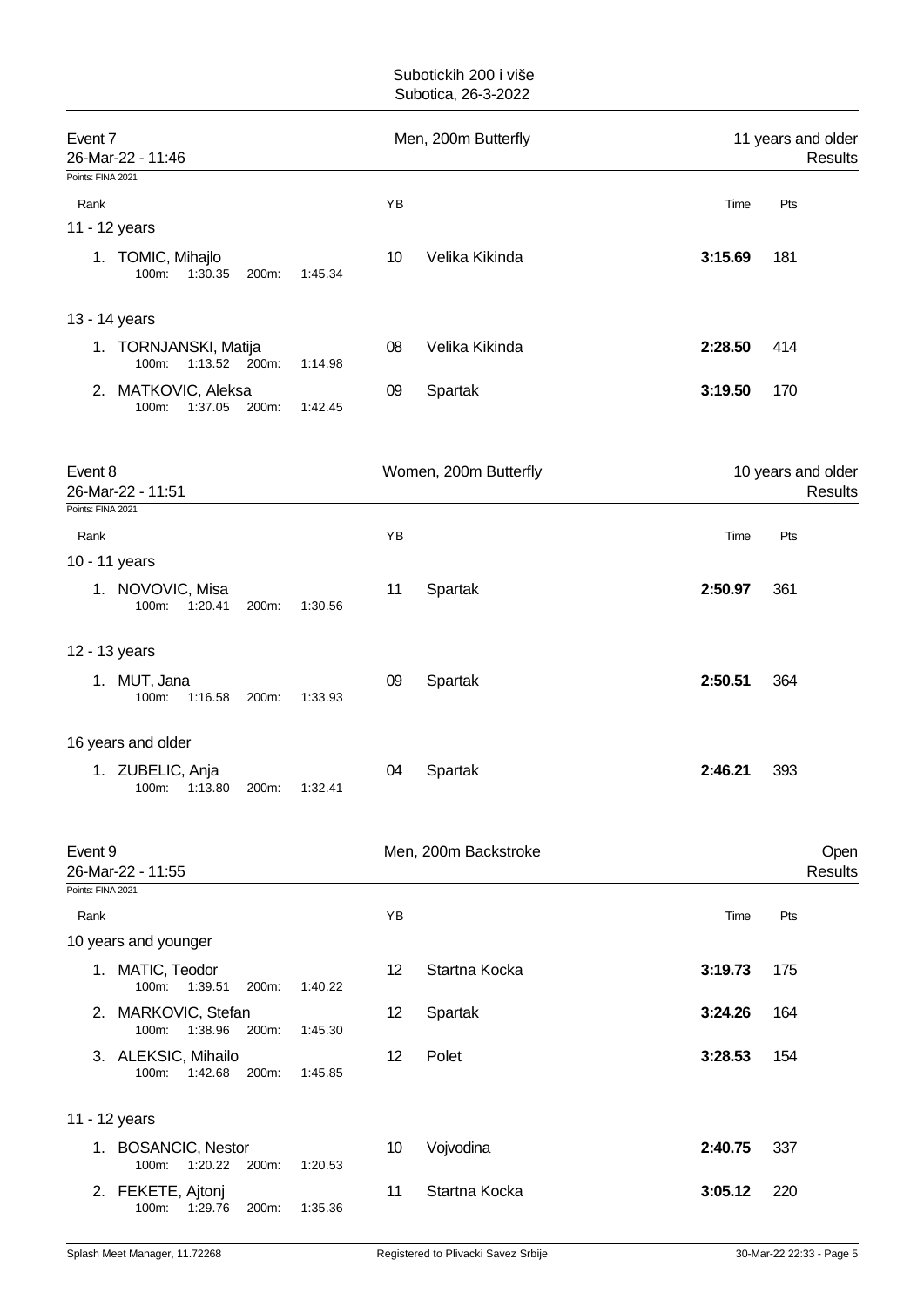|                   | Event 9, Boys, 200m Backstroke, 11 - 12 years |                  |    |                        |         |                        |
|-------------------|-----------------------------------------------|------------------|----|------------------------|---------|------------------------|
| Rank              |                                               |                  | YB |                        | Time    | Pts                    |
|                   | 3. BOCA, David<br>100m:<br>1:34.69            | 200m:<br>1:37.74 | 10 | Polet                  | 3:12.43 | 196                    |
|                   | 13 - 14 years                                 |                  |    |                        |         |                        |
|                   | 1. KOCKAR, Aleksa<br>1:10.05<br>100m:         | 200m:<br>1:16.01 | 08 | Velika Kikinda         | 2:26.06 | 449                    |
|                   | 2. ZARIC, Bogdan<br>100m: 1:22.66             | 200m:<br>1:26.72 | 09 | Polet                  | 2:49.38 | 288                    |
|                   | 3. STEPANOV, Vanja<br>100m:<br>1:24.35 200m:  | 1:26.76          | 09 | Swim Star              | 2:51.11 | 279                    |
|                   | 15 - 16 years                                 |                  |    |                        |         |                        |
|                   | 1. BERBAKOV, Aleksandar<br>1:24.06<br>100m:   | 200m:<br>1:26.95 | 06 | Velika Kikinda         | 2:51.01 | 280                    |
|                   | 2. ANTIC, Marko                               |                  | 06 | Delta                  | 3:09.87 | 204                    |
|                   | 17 years and older                            |                  |    |                        |         |                        |
|                   | 1. DUDUKOVIC, Aleksa<br>100m:<br>1:17.73      | 200m:<br>1:22.75 | 05 | Polet                  | 2:40.48 | 339                    |
| Event 10          | 26-Mar-22 - 12:08                             |                  |    | Women, 200m Backstroke |         | Open<br><b>Results</b> |
| Points: FINA 2021 |                                               |                  |    |                        |         |                        |
| Rank              | 9 years and younger                           |                  | ΥB |                        | Time    | Pts                    |
|                   | 1. FEKETE, Hajnal<br>1.40.34<br>100m:         | 200m:<br>1:40.40 | 14 | Startna Kocka          | 3:20.74 | 232                    |
|                   | 2. HOLI, Virag<br>1:39.99<br>100m:            | 200m:<br>1:40.88 | 13 | Startna Kocka          | 3:20.87 | 231                    |
|                   | 3. BEDEKOVIC, Nadja<br>1:54.74 200m:<br>100m: | 2:00.70          | 13 | Spartak                | 3:55.44 | 143                    |
|                   | 10 - 11 years                                 |                  |    |                        |         |                        |
|                   | 1. POPOVIC, Katarina<br>1:26.87<br>100m:      | 200m:<br>1:33.04 | 11 | Spartak                | 2:59.91 | 322                    |
|                   | 2. BABIC, Minja<br>100m:<br>1:33.24           | 200m:<br>1:34.23 | 11 | Velika Kikinda         | 3:07.47 | 284                    |
|                   | 3. ORELJ, Sara<br>100m:<br>1:37.50            | 200m:<br>1:37.44 | 11 | Polet                  | 3:14.94 | 253                    |
|                   | 12 - 13 years                                 |                  |    |                        |         |                        |
|                   | 1. NOVOVIC, Petra                             |                  | 10 | Spartak                | 2:55.76 | 345                    |
|                   | 100m:<br>1:26.37                              | 200m:<br>1:29.39 |    |                        |         |                        |
|                   | 2. RKMAN, Sara<br>100m: 1:32.59               | 200m:<br>1:38.73 | 09 | Polet                  | 3:11.32 | 268                    |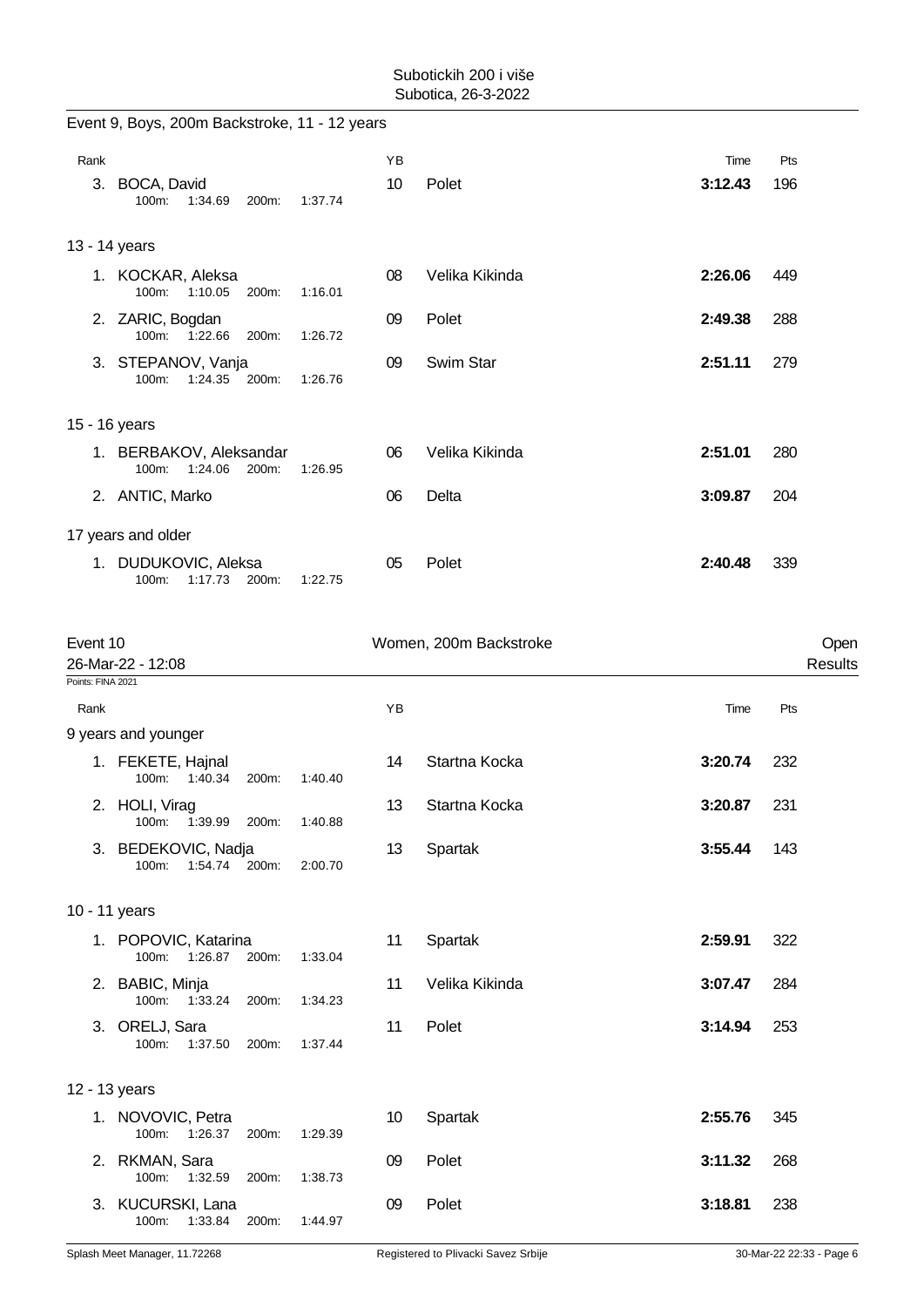|                   | Event 10, Women, 200m Backstroke               |       |         |    |                        |         |                 |
|-------------------|------------------------------------------------|-------|---------|----|------------------------|---------|-----------------|
|                   | 16 years and older                             |       |         |    |                        |         |                 |
|                   | 1. CAJKAS, Petra<br>100m:<br>1:12.04           | 200m: | 1:17.30 | 04 | Spartak Prozivka       | 2:29.34 | 563             |
|                   | 2. MUT, Tea<br>1:21.52<br>100m:                | 200m: | 1:26.62 | 06 | Spartak                | 2:48.14 | 394             |
| Event 11          | 26-Mar-22 - 12:20                              |       |         |    | Men, 200m Breaststroke |         | Open<br>Results |
| Points: FINA 2021 |                                                |       |         |    |                        |         |                 |
| Rank              |                                                |       |         | YB |                        | Time    | Pts             |
|                   | 10 years and younger                           |       |         |    |                        |         |                 |
|                   | 1. MATIC, Teodor<br>100m:<br>1:45.38           | 200m: | 1:47.58 | 12 | Startna Kocka          | 3:32.96 | 207             |
|                   | 2. BORSI, Tamas<br>100m:<br>1:45.79            | 200m: | 1:50.76 | 12 | Startna Kocka          | 3:36.55 | 197             |
|                   | 3. BACOVIC, Oleg<br>100m:<br>1.44.46           | 200m: | 1:53.94 | 12 | Spartak                | 3:38.40 | 192             |
|                   | 11 - 12 years                                  |       |         |    |                        |         |                 |
|                   | 1. CURCIC, Filip<br>100m:<br>1:40.18           | 200m: | 1:46.26 | 10 | Sombor                 | 3:26.44 | 228             |
|                   | 2. SKENDEROVIC, Danilo<br>100m:<br>1:42.11     | 200m: | 1:48.79 | 10 | Spartak Prozivka       | 3:30.90 | 213             |
|                   | 3. FEKETE, Ajtonj<br>100m:<br>1:48.86          | 200m: | 1:52.90 | 11 | Startna Kocka          | 3:41.76 | 183             |
|                   | 13 - 14 years                                  |       |         |    |                        |         |                 |
|                   | 1. DJUKIC, Luka<br>100m: 1:22.94 200m: 1:23.15 |       |         | 08 | Velika Kikinda         | 2:46.09 | 437             |
|                   | 2. PEIC TUKULJAC, Djordje<br>1:32.68<br>100m:  | 200m: | 1:41.02 | 09 | Spartak                | 3:13.70 | 276             |
|                   | 3. PANIN, Andrija<br>100m:<br>1:34.87          | 200m: | 1:39.49 | 09 | Vojvodina              | 3:14.36 | 273             |
|                   | 15 - 16 years                                  |       |         |    |                        |         |                 |
|                   | 1. MENDA, Milos<br>100m:<br>1:21.76            | 200m: | 1:23.15 | 07 | Velika Kikinda         | 2:44.91 | 447             |
|                   | 17 years and older                             |       |         |    |                        |         |                 |
|                   | 1. KINANGA, Mark<br>100m:<br>1:23.81           | 200m: | 1:28.47 | 03 | Spartak Prozivka       | 2:52.28 | 392             |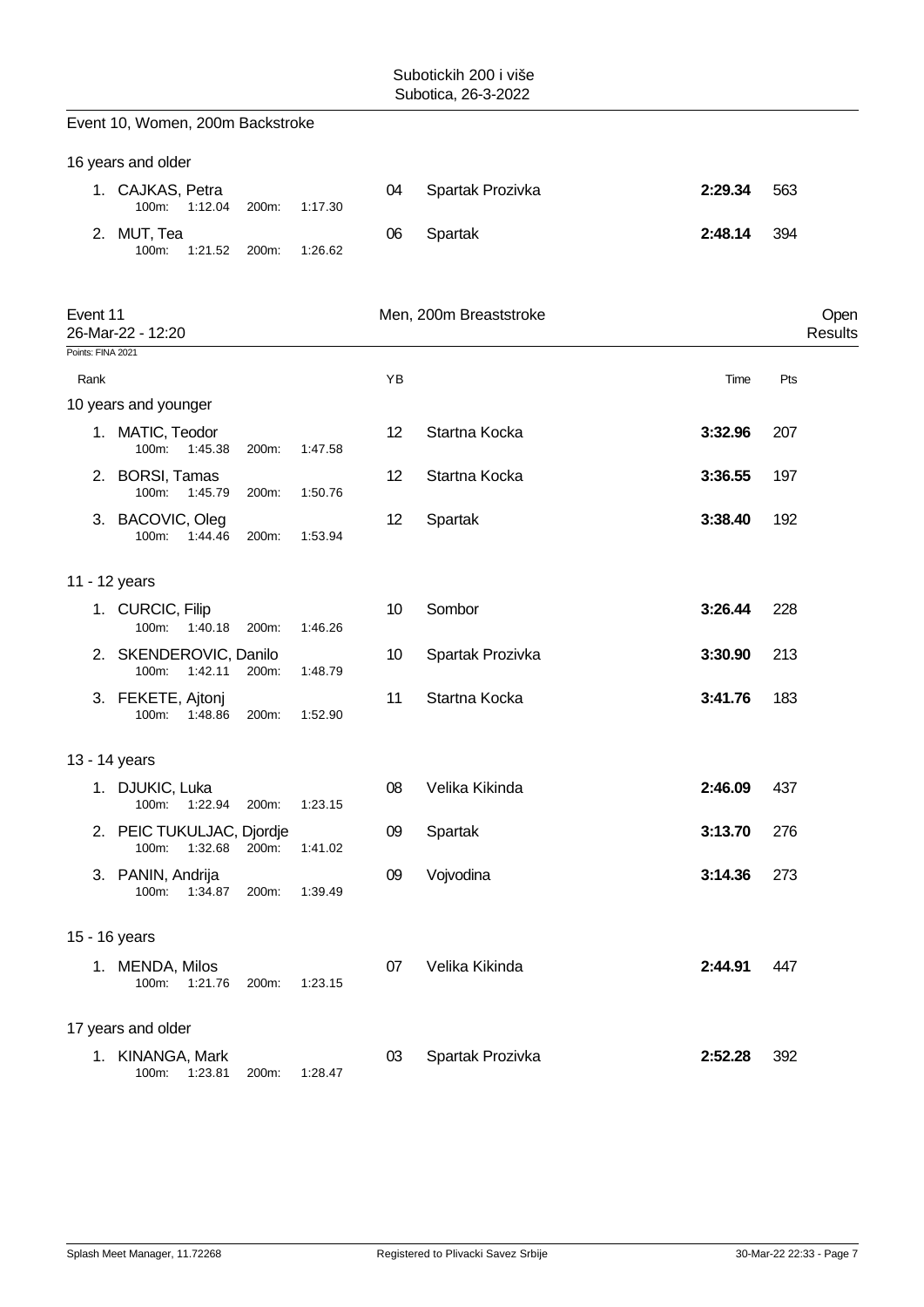| Event 12          | 26-Mar-22 - 12:38                        |       |         |    | Women, 200m Breaststroke |         | Open<br>Results        |  |
|-------------------|------------------------------------------|-------|---------|----|--------------------------|---------|------------------------|--|
| Points: FINA 2021 |                                          |       |         |    |                          |         |                        |  |
| Rank              |                                          |       |         | YB |                          | Time    | Pts                    |  |
|                   | 9 years and younger                      |       |         |    |                          |         |                        |  |
|                   | 1. HOLI, Virag<br>1:55.49<br>100m:       | 200m: | 2:00.17 | 13 | Startna Kocka            | 3:55.66 | 205                    |  |
|                   | 2. KAMRAS, Ana<br>100m: 1:57.15          | 200m: | 2:01.24 | 13 | Startna Kocka            | 3:58.39 | 198                    |  |
|                   | 3. SIMIC, Lorena<br>100m:<br>2:11.26     | 200m: | 2:23.20 | 14 | Spartak                  | 4:34.46 | 130                    |  |
| 10 - 11 years     |                                          |       |         |    |                          |         |                        |  |
|                   | 1. TORBAI, Lena<br>100m:<br>1:39.94      | 200m: | 1:44.22 | 11 | Spartak Prozivka         | 3:24.16 | 316                    |  |
|                   | 2. BOTKA, Petra<br>1:42.59<br>100m:      | 200m: | 1:50.95 | 11 | Spartak                  | 3:33.54 | 276                    |  |
|                   | 3. POPOVIC, Katarina<br>1:46.54<br>100m: | 200m: | 1:52.97 | 11 | Spartak                  | 3:39.51 | 254                    |  |
| 12 - 13 years     |                                          |       |         |    |                          |         |                        |  |
|                   | 1. MUT, Jana<br>100m:<br>1:25.56         | 200m: | 1:34.03 | 09 | Spartak                  | 2:59.59 | 464                    |  |
|                   | 2. SIMIC, Lea Lucija<br>100m:<br>1:28.26 | 200m: | 1:35.93 | 09 | Spartak                  | 3:04.19 | 430                    |  |
|                   | 3. DRK, Stasa<br>100m:<br>1:29.60        | 200m: | 1:37.79 | 09 | PK Arena 2015            | 3:07.39 | 409                    |  |
| 14 - 15 years     |                                          |       |         |    |                          |         |                        |  |
|                   | 1. MARIC, Ana<br>100m:<br>1:58.79        | 200m: | 2:05.05 | 08 | Velika Kikinda           | 4:03.84 | 185                    |  |
| Event 13          | 26-Mar-22 - 12:55                        |       |         |    | Men, 200m Medley         |         | Open<br><b>Results</b> |  |
| Points: FINA 2021 |                                          |       |         |    |                          |         |                        |  |
| Rank              |                                          |       |         | YB |                          | Time    | Pts                    |  |
|                   | 10 years and younger                     |       |         |    |                          |         |                        |  |
|                   | 1. BACOVIC, Oleg<br>100m:<br>1:39.02     | 200m: | 1:36.22 | 12 | Spartak                  | 3:15.24 | 199                    |  |
|                   | 2. ZIDJAREV, Leon<br>100m:<br>1:44.57    | 200m: | 1:43.77 | 12 | Spartak                  | 3:28.34 | 163                    |  |
|                   | 3. MARKOVIC, Stefan<br>1:50.03<br>100m:  | 200m: | 1:46.48 | 12 | Spartak                  | 3:36.51 | 145                    |  |
| 11 - 12 years     |                                          |       |         |    |                          |         |                        |  |
|                   | 1. MARTIN, Nikolas<br>100m:<br>1.25.14   | 200m: | 1:34.52 | 11 | Spartak Prozivka         | 2:59.66 | 255                    |  |
|                   | 2. CURCIC, Filip<br>100m:<br>1:36.97     | 200m: | 1:37.49 | 10 | Sombor                   | 3:14.46 | 201                    |  |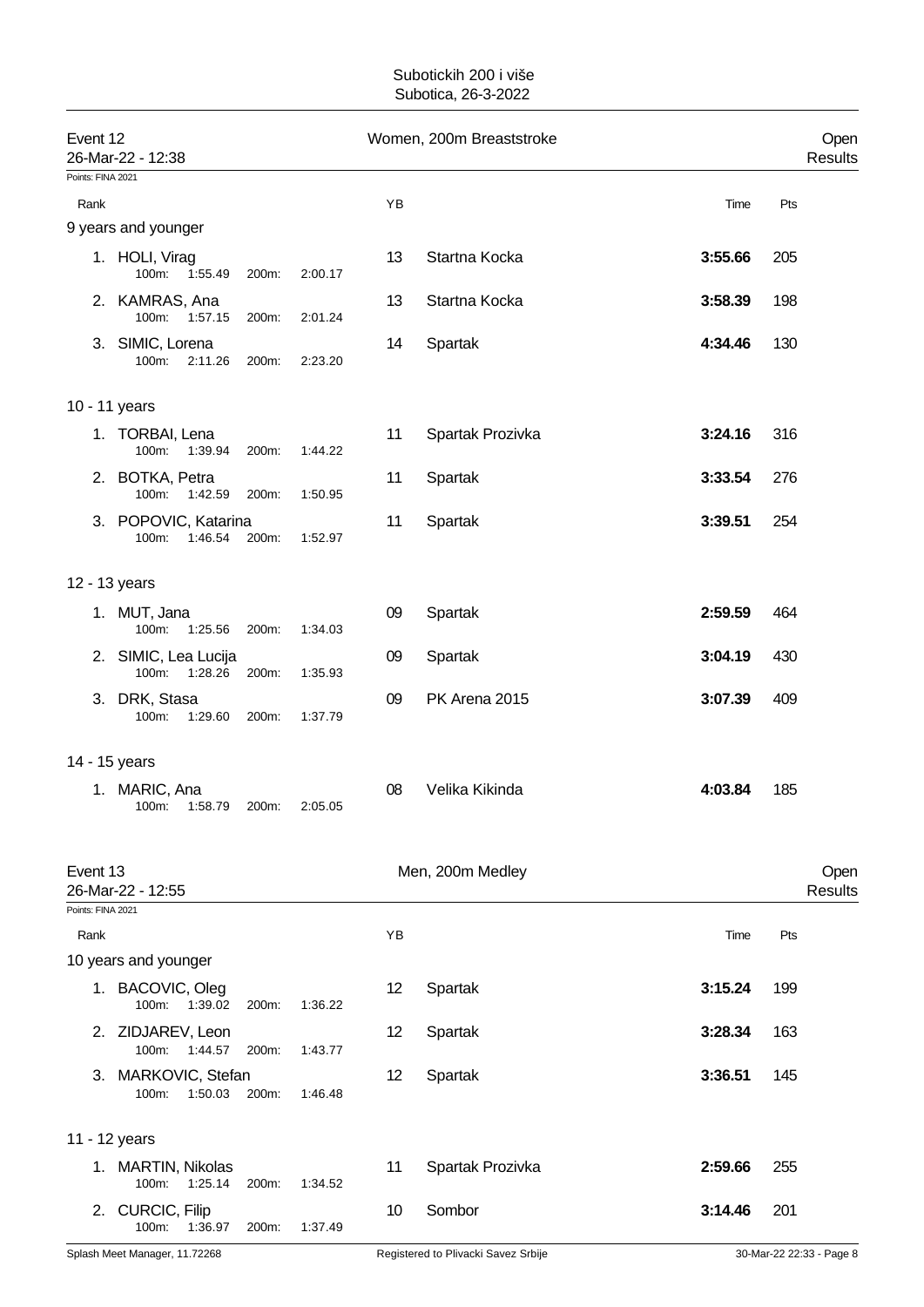|                   | Event 13, Boys, 200m Medley, 11 - 12 years    |       |         |    |                    |         |                 |
|-------------------|-----------------------------------------------|-------|---------|----|--------------------|---------|-----------------|
| Rank              |                                               |       |         | YB |                    | Time    | Pts             |
|                   | 3. BOCA, David<br>100m:<br>1:38.71            | 200m: | 1:43.21 | 10 | Polet              | 3:21.92 | 179             |
|                   | 13 - 14 years                                 |       |         |    |                    |         |                 |
|                   | 1. UJVARI, Leon<br>100m:<br>1:09.66           | 200m: | 1:17.58 | 08 | Spartak Prozivka   | 2:27.24 | 464             |
|                   | 2. MILANOVIC, Alex<br>100m:<br>1:13.77        | 200m: | 1:18.13 | 09 | Spartak            | 2:31.90 | 422             |
|                   | 3. KOCKAR, Aleksa<br>100m:<br>1:11.95         | 200m: | 1:23.55 | 08 | Velika Kikinda     | 2:35.50 | 394             |
|                   | 15 - 16 years                                 |       |         |    |                    |         |                 |
|                   | 1. SOSIC, Ilija<br>100m:<br>1:09.51           | 200m: | 1:15.92 | 07 | Delta              | 2:25.43 | 481             |
|                   | 2. BERBAKOV, Aleksandar<br>1:18.52<br>100m:   | 200m: | 1:30.82 | 06 | Velika Kikinda     | 2:49.34 | 305             |
|                   | 3. SOSIC, Nemanja<br>100m:<br>1:19.01         | 200m: | 1:30.87 | 07 | Delta              | 2:49.88 | 302             |
| Event 14          | 26-Mar-22 - 13:12                             |       |         |    | Women, 200m Medley |         | Open<br>Results |
| Points: FINA 2021 |                                               |       |         |    |                    |         |                 |
| Rank              | 9 years and younger                           |       |         | YB |                    | Time    | Pts             |
|                   | 1. BEDEKOVIC, Nadja<br>2:13.14 200m:<br>100m: |       | 2:01.10 | 13 | Spartak            | 4:14.24 | 122             |
|                   | 10 - 11 years                                 |       |         |    |                    |         |                 |
|                   | 1. NOVOVIC, Misa<br>100m:<br>1:25.88          | 200m: | 1:28.48 | 11 | Spartak            | 2:54.36 | 378             |
|                   | 2. STIPIC, Sara<br>100m:<br>1:28.28           | 200m: | 1:35.16 | 12 | Spartak            | 3:03.44 | 324             |
|                   | 3. BOTKA, Petra<br>100m:<br>1:30.77           | 200m: | 1:32.83 | 11 | Spartak            | 3:03.60 | 324             |
|                   | 12 - 13 years                                 |       |         |    |                    |         |                 |
|                   | 1. MILOSEVIC, Una<br>100m:<br>1:36.10         | 200m: | 1:35.18 | 10 | Spartak Prozivka   | 3:11.28 | 286             |
|                   | 2. BALINT, Minja<br>100m:<br>1:35.33          | 200m: | 1:41.32 | 09 | Velika Kikinda     | 3:16.65 | 263             |
|                   | 3. SIJAK, Dunja                               |       |         | 09 | Polet              | 3:18.86 | 255             |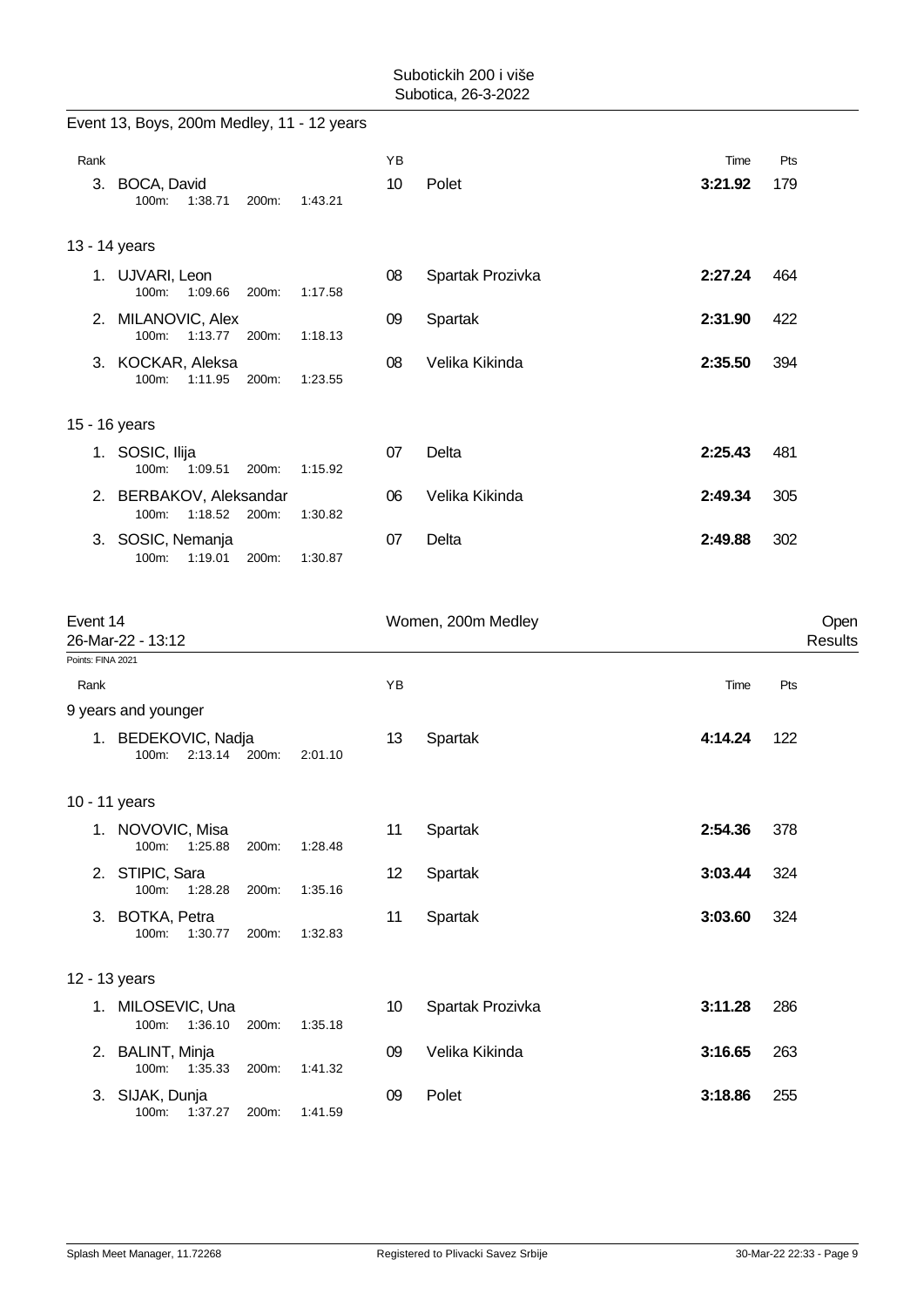|                   | Event 14, Women, 200m Medley                                  |                                      |                      |                                                                                                          |          |                               |
|-------------------|---------------------------------------------------------------|--------------------------------------|----------------------|----------------------------------------------------------------------------------------------------------|----------|-------------------------------|
|                   | 14 - 15 years                                                 |                                      |                      |                                                                                                          |          |                               |
|                   | 1. STANCIC, Teodora<br>1:16.83<br>100m:                       | 200m:<br>1:23.40                     | 08                   | Velika Kikinda                                                                                           | 2:40.23  | 487                           |
|                   | 16 years and older                                            |                                      |                      |                                                                                                          |          |                               |
|                   | 1. CAJKAS, Petra<br>100m:<br>1:13.43                          | 1:20.24<br>200m:                     | 04                   | Spartak Prozivka                                                                                         | 2:33.67  | 552                           |
|                   | 2. ZUBELIC, Anja<br>100m: 1:14.58                             | 1:19.40<br>200m:                     | 04                   | Spartak                                                                                                  | 2:33.98  | 549                           |
|                   | 3. SKENDEROVIC, Anja<br>100m:<br>1:21.91                      | 200m:<br>1:30.76                     | 06                   | Spartak                                                                                                  | 2:52.67  | 389                           |
| Event 15          | 26-Mar-22 - 13:31                                             |                                      |                      | Women, 800m Freestyle                                                                                    |          | 12 years and older<br>Results |
| Points: FINA 2021 |                                                               |                                      |                      |                                                                                                          |          |                               |
| Rank              |                                                               |                                      | ΥB                   |                                                                                                          | Time     | Pts                           |
|                   | 12 - 13 years                                                 |                                      |                      |                                                                                                          |          |                               |
|                   | 1. SRDANOV, Jovana<br>100m:<br>1:10.96<br>200m:<br>1:16.81    | 300m:<br>1:16.92<br>400m:<br>1:17.24 | 09<br>500m:<br>600m: | Swim Star<br>1:17.29<br>700m:<br>1:17.25<br>1:17.08<br>800m:<br>1:14.41                                  | 10:07.96 | 507                           |
|                   | 2. MUT, Jana<br>100m:<br>1:14.70<br>200m:<br>1:19.52          | 1:21.15<br>300m:<br>400m:<br>1:22.94 | 09<br>500m:<br>600m: | Spartak<br>1:22.63<br>700m:<br>1:22.50<br>1:22.46<br>800m:<br>1:18.03                                    | 10:43.93 | 426                           |
|                   | 3. SIMIC, Lea Lucija<br>100m:<br>1:13.06<br>200m:<br>1:21.40  | 300m:<br>1:23.19<br>1:26.03<br>400m: | 09<br>500m:<br>600m: | Spartak<br>1:26.03<br>700m:<br>1:24.86<br>1:26.33<br>800m:<br>1:22.88                                    | 11:03.78 | 389                           |
|                   | 14 - 15 years                                                 |                                      |                      |                                                                                                          |          |                               |
|                   | 1. STANCIC, Teodora<br>200m:<br>1:20.57                       | 400m:<br>1:21.63                     | 08<br>600m:          | Velika Kikinda<br>100m: 1:15.24 300m: 1:20.68 500m: 1:21.53 700m: 1:20.58<br>1:20.99<br>800m:<br>1:14.64 | 10:35.86 | 443                           |
|                   | 2. MARTIC, Ena<br>100m:<br>1:22.46<br>200m:<br>1:27.90        | 300m:<br>1:30.22<br>1:30.49<br>400m: | 08<br>500m:<br>600m: | Spartak Prozivka<br>700m:<br>1:30.25<br>1:29.24<br>1:29.18<br>800m:<br>1:27.21                           | 11:46.95 | 322                           |
|                   | 16 years and older                                            |                                      |                      |                                                                                                          |          |                               |
|                   | 1. FERMANOVIC, Bojana<br>1:22.92<br>100m:<br>200m:<br>1:33.18 | 300m:<br>1:34.82<br>400m:<br>1:34.64 | 05<br>500m:<br>600m: | Plava Orka<br>700m:<br>1:34.30<br>1:33.35<br>800m:<br>1:34.06<br>1:30.22                                 | 12:17.49 | 284                           |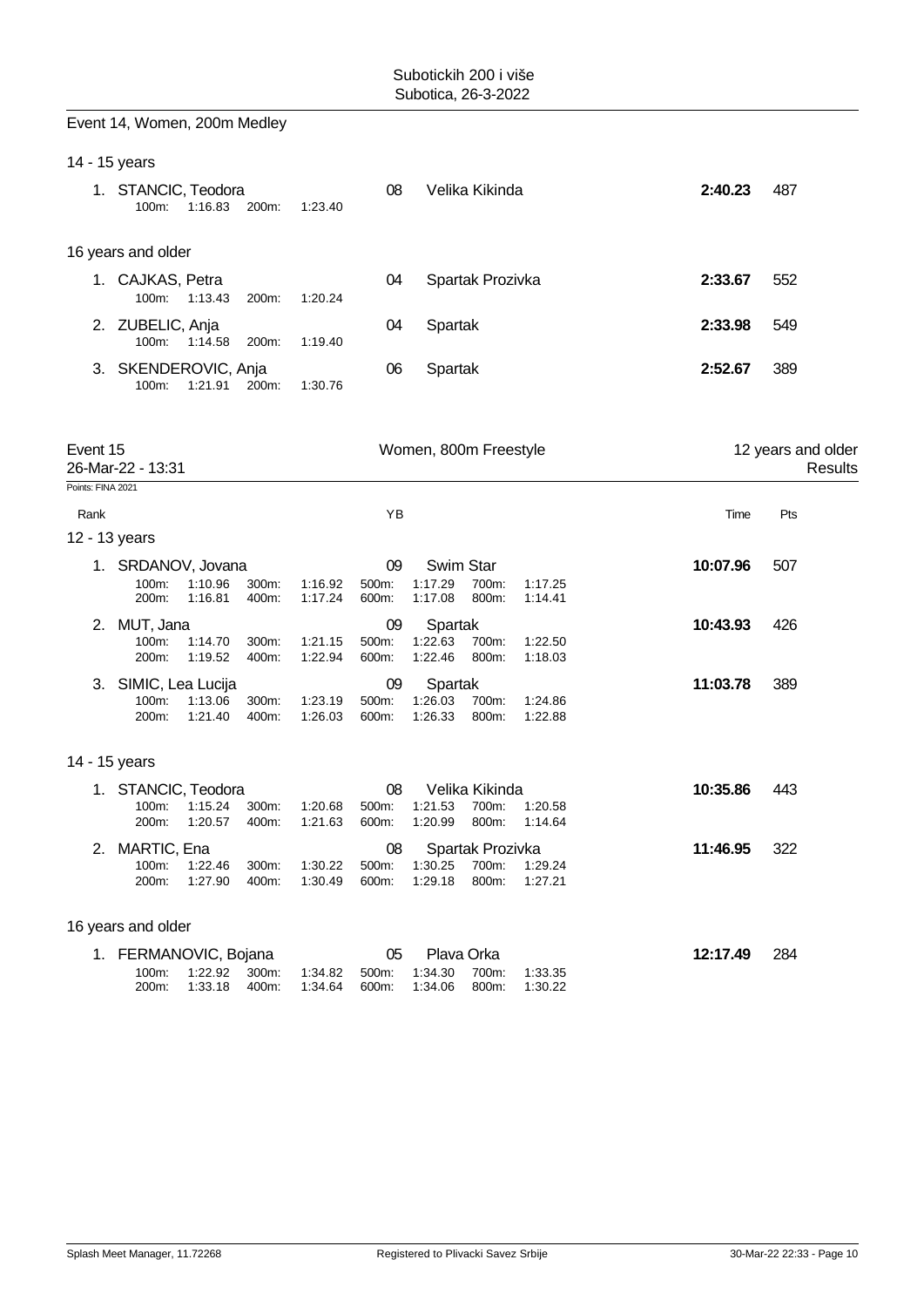| Event 16          | 26-Mar-22 - 13:56       |                               |                         | Men, 1500m Freestyle          |                         |         |                                            |                               |                            |                               | 13 years and older<br>Results |         |  |
|-------------------|-------------------------|-------------------------------|-------------------------|-------------------------------|-------------------------|---------|--------------------------------------------|-------------------------------|----------------------------|-------------------------------|-------------------------------|---------|--|
| Points: FINA 2021 |                         |                               |                         |                               |                         |         |                                            |                               |                            |                               |                               |         |  |
| Rank              |                         |                               |                         |                               | ΥB                      |         |                                            |                               |                            |                               | Time                          | Pts     |  |
|                   | 13 - 14 years           |                               |                         |                               |                         |         |                                            |                               |                            |                               |                               |         |  |
| KOCKAR, Aleksa    |                         |                               |                         |                               | 08                      |         | Velika Kikinda                             |                               |                            |                               | 19:02.60                      | 442     |  |
|                   | 100m:<br>200m:<br>300m: | 1:07.45<br>1:13.85<br>1:15.18 | 400m:<br>500m:<br>600m: | 1:16.68<br>1:16.84<br>1:16.94 | 700m:<br>800m:<br>900m: | 1:17.95 | 1:17.45 1000m:<br>1100m:<br>1:17.48 1200m: | 1:17.86<br>1:17.27<br>1:18.13 | 1300m:<br>1400m:<br>1500m: | 1:18.40<br>1:17.31<br>1:13.81 |                               |         |  |
| 2.                | MILANOVIC, Alex         |                               |                         |                               | 09                      | Spartak |                                            |                               |                            |                               | 19:17.02                      | 426     |  |
|                   | 100m:<br>200m:          | 1:10.51<br>1.15.96            | 300m:<br>400m:          | 1:17.21<br>1:18.27            | 500m:<br>700m:          | 2:36.87 | 800m:<br>2:35.33 1200m:                    | 2:36.17<br>2:37.11            | 1300m:<br>1400m:           | 1:19.67<br>1:17.47            | 1500m:                        | 1:12.45 |  |
| 3.                | RISTIC, Aleksa          |                               |                         |                               | 08                      | Spartak |                                            |                               |                            |                               | 20:04.37                      | 378     |  |
|                   | 100m:                   | 1:11.61                       | 400m:                   | 1:20.00                       | 700m:                   |         | 1:21.39 1000m:                             | 1:22.00                       | 1300m:                     | 1:22.55                       |                               |         |  |
|                   | 200m:                   | 1:17.16                       | 500m:                   | 1:20.28                       | 800m:                   | 1:21.40 | 1100m:                                     | 1:22.34                       | 1400m:                     | 1:21.64                       |                               |         |  |
|                   | 300m:                   | 1:18.95                       | 600m:                   | 1:21.45                       | 900m:                   |         | 1:21.22 1200m:                             | 1:21.84                       | 1500m:                     | 1:20.54                       |                               |         |  |
|                   | 15 - 16 years           |                               |                         |                               |                         |         |                                            |                               |                            |                               |                               |         |  |

| NICIN, Stefan   |         |          |         | 06    |                | Swim Star      |         |           |         | 18:21.98 | 493 |
|-----------------|---------|----------|---------|-------|----------------|----------------|---------|-----------|---------|----------|-----|
| 100m:           | 1:06.93 | 400m:    | 1:13.66 | 700m: | 1:14.54        | 1000m:         | 1.15.64 | 1300m:    | 1:13.42 |          |     |
| $200m$ :        | 1:13.43 | $500m$ : | 1:14.73 | 800m: | 1:14.27        | 1100m:         | 1:14.96 | 1400m:    | 1:13.16 |          |     |
| $300m$ :        | 1:14.55 | 600m:    | 1:14.37 | 900m: | 1:14.83 1200m: |                | 1:13.95 | 1500m:    | 1:09.54 |          |     |
|                 |         |          |         |       |                |                |         |           |         |          |     |
| 2. MENDA, Milos |         |          |         | 07    |                | Velika Kikinda |         |           |         | 19:15.22 | 428 |
| 100m:           | 1:10.43 | 400m:    | 1:18.61 | 700m: | 1:17.84        | $1000m$ :      | 1:17.61 | $1300m$ : | 1:18.88 |          |     |
| $200m$ :        | 1:14.41 | $500m$ : | 1:19.03 | 800m: | 1:17.77        | 1100m:         | 1:18.16 | 1400m:    | 1:17.57 |          |     |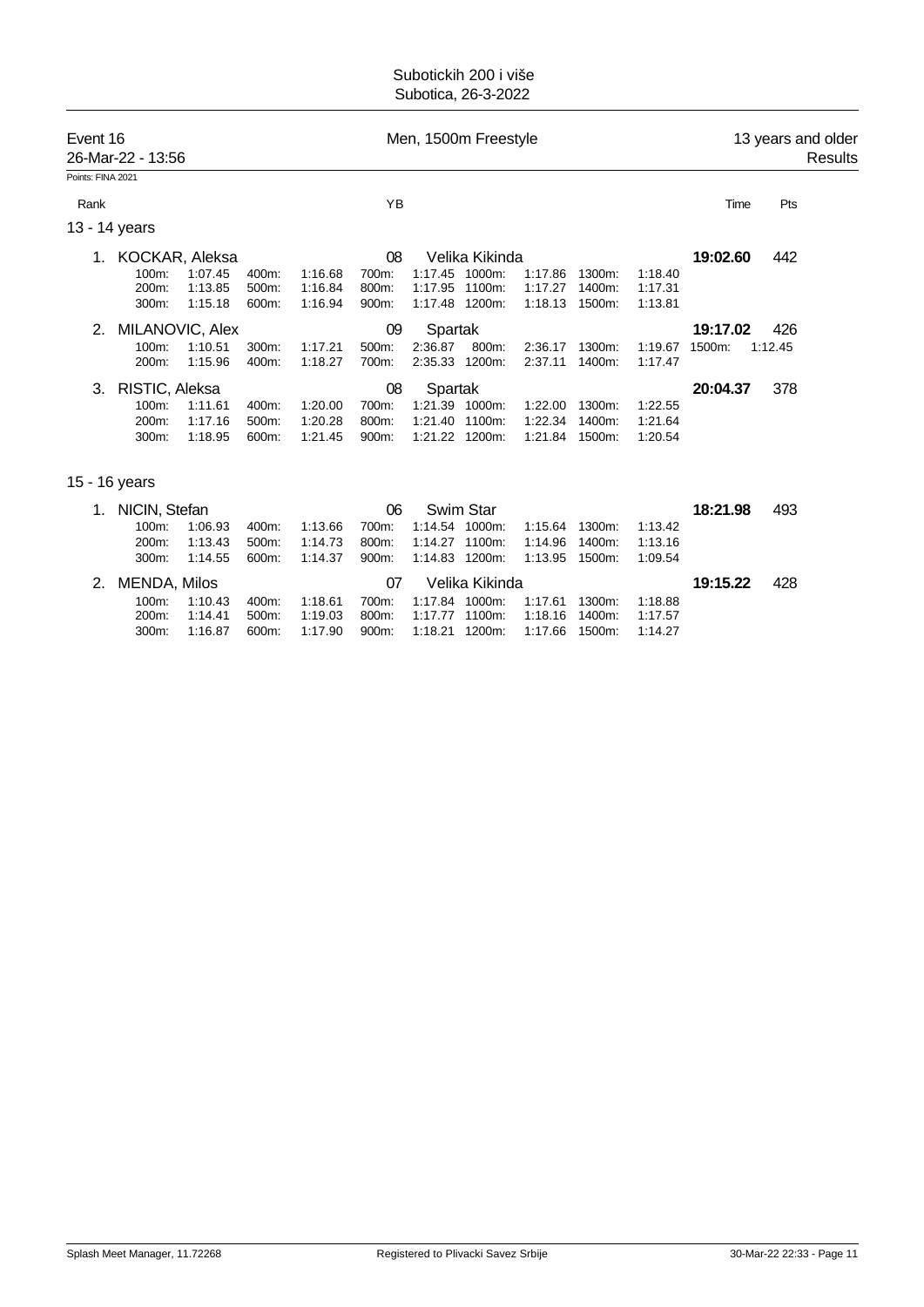#### Medal Statistics **All Events** All Events

|                     |             |            |                          | Men            |               |                | Women          |               |      |        | All                      |       |
|---------------------|-------------|------------|--------------------------|----------------|---------------|----------------|----------------|---------------|------|--------|--------------------------|-------|
|                     |             |            | Gold                     | Silver         | <b>Bronze</b> | Gold           | Silver         | <b>Bronze</b> | Gold | Silver | <b>Bronze</b>            | Total |
| 1. Spartak          | SSU         | <b>SRB</b> | 3                        | 8              | 6             | 10             | 10             | 8             | 13   | 18     | 14                       | 45    |
| 2. Velika Kikinda   | <b>VKIK</b> | <b>SRB</b> | 8                        | 2              | 2             | 5              | 2              |               | 13   | 4      | 3                        | 20    |
| 3. Spartak Prozivka | <b>SPRO</b> | <b>SRB</b> | 6                        | 3              |               | 5              | $\overline{2}$ |               | 11   | 5      | $\overline{2}$           | 18    |
| 4. Swim Star        | <b>SSBE</b> | <b>SRB</b> | 2                        | 1              | 2             | 4              |                |               | 6    | 1      | $\overline{2}$           | 9     |
| 5. Startna Kocka    | SK          | <b>SRB</b> | 2                        | 2              |               | 3              | $\overline{2}$ | -             | 5    | 4      |                          | 10    |
| 6. Polet            | POL         | <b>SRB</b> | 2                        | 1              | 3             | $\overline{2}$ | $\overline{2}$ | 4             | 4    | 3      |                          | 14    |
| 7. Vojvodina        | VOJ         | <b>SRB</b> | 2                        |                |               | ۰              |                |               | 2    |        | 2                        | 5     |
| 8. Delta            | <b>DCS</b>  | <b>SRB</b> |                          |                |               | ۰              |                |               |      |        |                          | 3     |
| 9. Vukovar          | <b>VUK</b>  | <b>CRO</b> | 1                        | 1              | -             | -              |                |               |      |        | $\blacksquare$           | 2     |
| Sombor              | <b>SOM</b>  | <b>SRB</b> |                          |                | ۰             | ۰              |                |               |      |        | $\overline{\phantom{a}}$ | 2     |
| 11. PK Arena 2015   | <b>ARE</b>  | <b>SRB</b> | 1                        | $\blacksquare$ |               | -              |                |               |      | ۰      |                          | 2     |
| 12. Plava Orka      | <b>POBT</b> | <b>SRB</b> | ٠                        |                |               |                |                |               |      |        | $\blacksquare$           |       |
| 13. Senta           | <b>SNT</b>  | <b>SRB</b> | $\overline{\phantom{a}}$ | -              |               | -              |                |               | -    | 1      | $\overline{\phantom{a}}$ |       |
| 14. Indeks          | <b>INS</b>  | <b>SRB</b> | ٠                        |                |               |                |                |               |      |        |                          |       |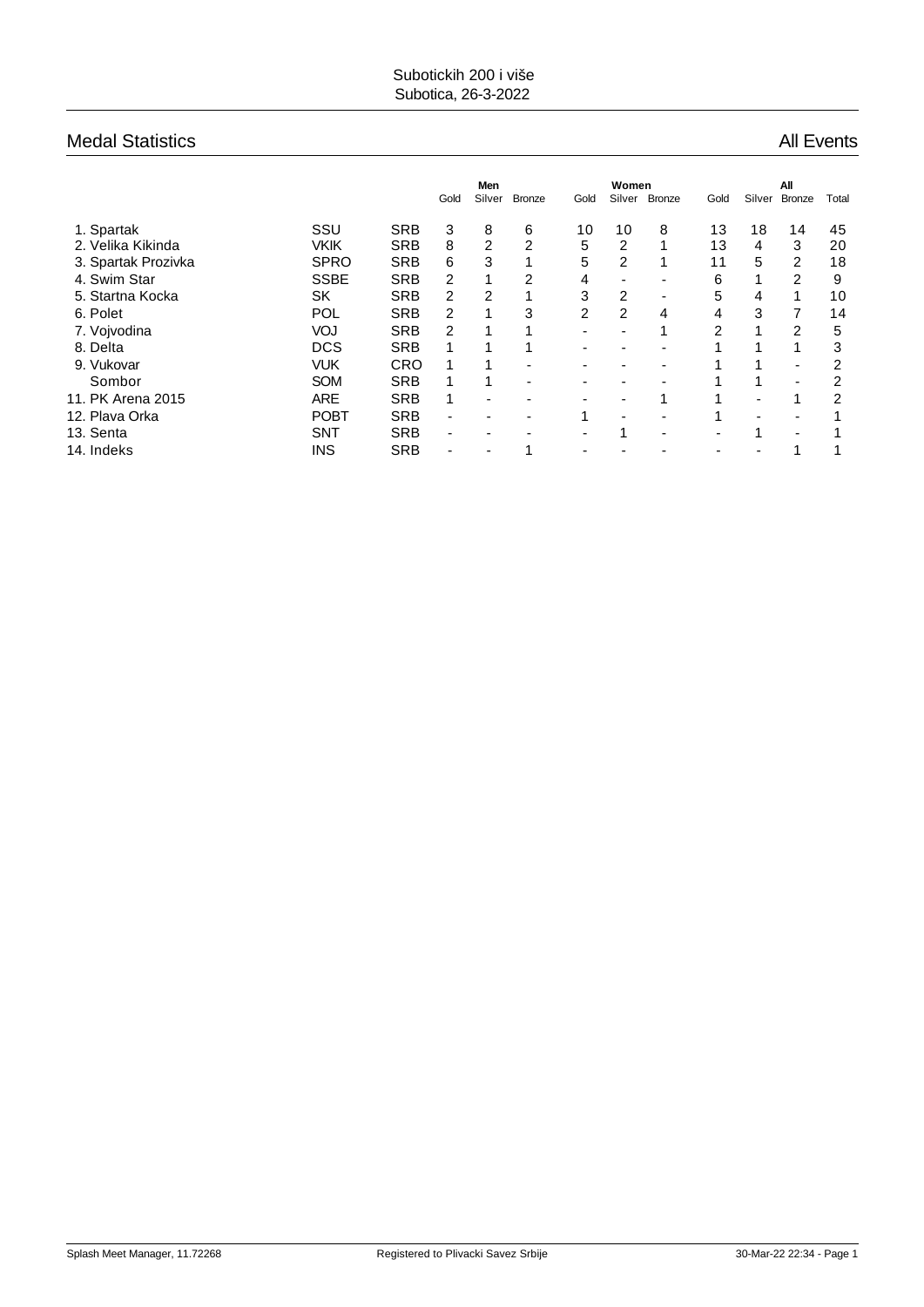### Najbolja Takmicarka po Kategorijama

#### Girls, 9 years and younger - 4 of 8 Events

| 1. FEKETE, Hajnal<br>200 Bk 3:20.74        | 232 | 200 Fr | 3:17.96        | 14<br>185 | Startna Kocka                       |     | 232 | 1 |
|--------------------------------------------|-----|--------|----------------|-----------|-------------------------------------|-----|-----|---|
| 2. HOLI, Virag<br>200 Bk 3:20.87           | 231 | 200 Br | 3:55.66        | 13<br>205 | Startna Kocka                       |     | 231 | 1 |
| 3. KAMRAS, Ana<br>200 Br<br>3:58.39        | 198 | 200 Fr | 3:47.50        | 13<br>122 | Startna Kocka                       |     | 198 | 1 |
| 4. BEDEKOVIC, Nadja<br>200 Bk 3:55.44      | 143 | 200 Fr | 3:43.14        | 13<br>129 | Spartak<br>200 Me 4:14.24           | 122 | 143 | 1 |
| 5. SIMIC, Lorena<br>200 Br<br>4:34.46      | 130 | 200 Fr | 3:54.02        | 14<br>112 | Spartak                             |     | 130 | 1 |
| 6. BELENZADE, Sara<br>200 Fr<br>3:44.36    | 127 |        |                | 14        | Spartak                             |     | 127 | 1 |
| Girls, 10 - 11 years - 6 of 8 Events       |     |        |                |           |                                     |     |     |   |
| 1. NOVOVIC, Misa<br>200 Me 2:54.36         | 378 |        | 200 Bu 2:50.97 | 11<br>361 | Spartak<br>200 Fr 2:40.14           | 351 | 378 | 1 |
| 2. BOTKA, Petra<br>400 Fr 5:28.32          | 373 |        | 200 Me 3:03.60 | 11<br>324 | Spartak<br>200 Br 3:33.54           | 276 | 373 | 1 |
| STIPIC, Sara<br>400 Fr 5:28.45             | 373 | 200 Fr | 2:37.66        | 12<br>367 | Spartak<br>200 Me 3:03.44           | 324 | 373 | 1 |
| 4. POPOVIC, Katarina<br>200 Bk 2:59.91     | 322 |        | 200 Me 3:09.26 | 11<br>295 | Spartak<br>200 Br 3:39.51           | 254 | 322 | 1 |
| 5. TORBAI, Lena<br>200 Br<br>3:24.16       | 316 | 200 Me | 3:09.87        | 11<br>293 | Spartak Prozivka                    |     | 316 | 1 |
| 6. BABIC, Minja<br>200 Bk 3:07.47          | 284 | 400 Fr | 6:12.07        | 11<br>256 | Velika Kikinda<br>200 Fr<br>2:54.23 | 245 | 284 | 1 |
| 7. ORELJ, Sara<br>200 Bk 3:14.94           | 253 | 400 Fr | 6:21.95        | 11<br>237 | Polet                               |     | 253 | 1 |
| PAVICEVIC, Danica<br>3:39.70<br>200 Br     | 253 | 200 Me | 3:32.46        | 11<br>209 | Spartak<br>200 Fr 3:10.54           | 208 | 253 | 1 |
| 9. DJURKOVIC, Milana<br>400 Fr<br>6:29.61  | 223 | 200 Fr | 3:07.02        | 11<br>220 | Spartak Prozivka                    |     | 223 | 1 |
| 10. MILOSEVIC, Milica<br>200 Br<br>3:49.48 | 222 | 200 Me | 3:51.40        | 11<br>161 | Polet                               |     | 222 | 1 |
| 11. UJVARI, Dorka<br>200 Bk 3:24.91        | 218 | 200 Br | 3:51.11        | 12<br>218 | Startna Kocka                       |     | 218 | 1 |
| PASTOR, Una<br>200 Fr<br>3:07.62           | 218 | 200 Br | 4:01.23        | 12<br>191 | Spartak<br>200 Me 3:40.91           | 186 | 218 | 1 |
| 13. MIHAJLOVIC, Mia<br>200 Br<br>3:59.80   | 195 | 400 Fr | 8:22.85        | 12<br>103 | Spartak Prozivka                    |     | 195 | 1 |
| 14. CISAR, Adel<br>400 Fr<br>6:48.29       | 194 | 200 Me | 3:37.50        | 11<br>194 | Spartak Prozivka                    |     | 194 | 1 |
| PAROCI, Loreta<br>200 Fr<br>3:14.97        | 194 | 200 Br | 4:11.53        | 12<br>153 | Spartak<br>200 Me 4:00.99           | 143 | 194 | 1 |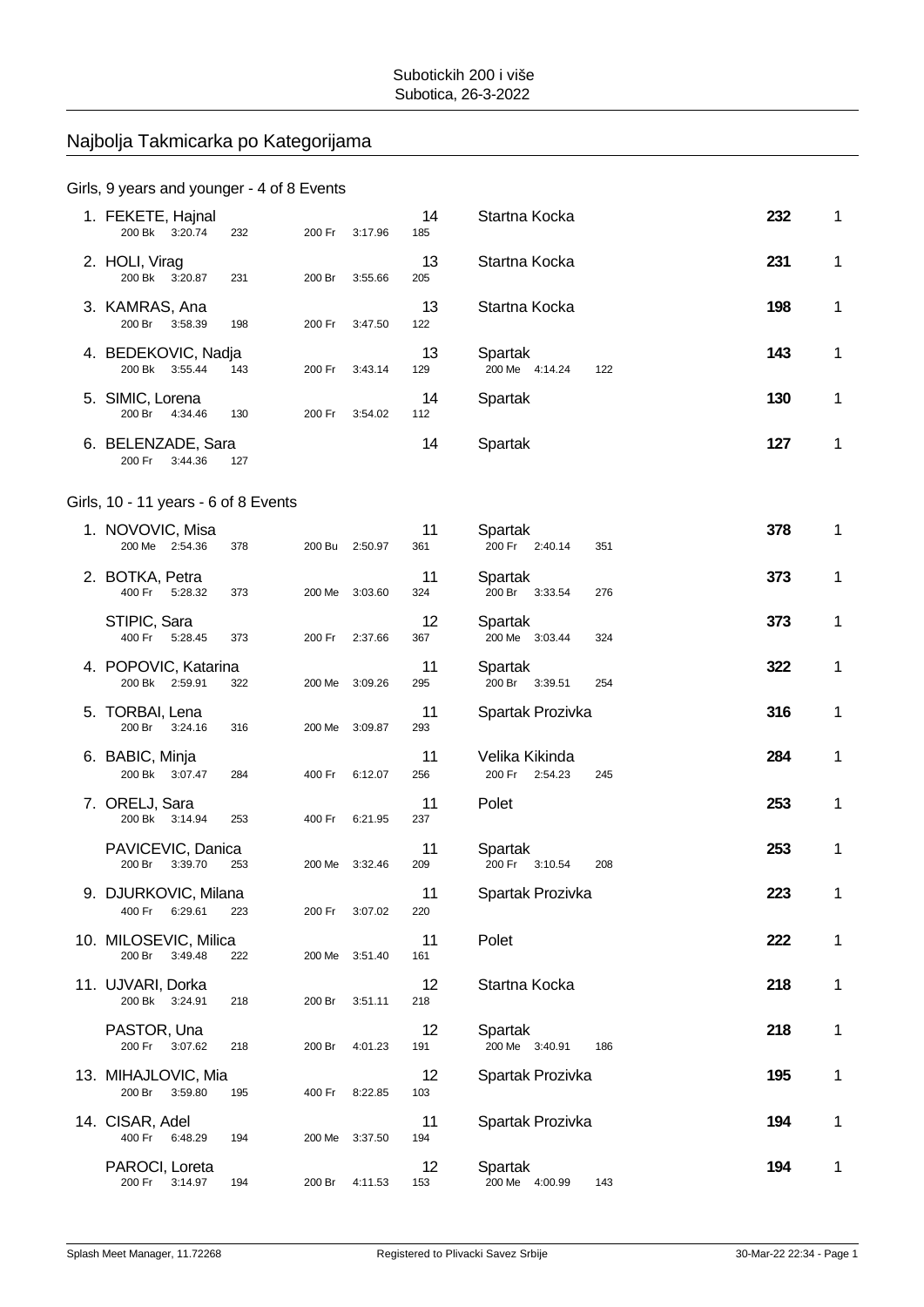| 16. CAKANJ, Petra<br>200 Br<br>4:17.26           | 158 | 200 Fr | 3:40.48         | 12<br>134 | Spartak<br>200 Me 4:02.46        | 126 | 158 | 1 |
|--------------------------------------------------|-----|--------|-----------------|-----------|----------------------------------|-----|-----|---|
| 17. SEVIC, Masa<br>200 Fr<br>3:31.59             | 152 | 400 Fr | 7:42.92         | 11<br>133 | Vojvodina                        |     | 152 | 1 |
| 18. MIHAJLOVIC, Olja<br>200 Bk<br>3:53.04        | 148 | 400 Fr | 7:55.24         | 12<br>123 | Spartak Prozivka                 |     | 148 | 1 |
| 19. RKMAN, Jana<br>200 Me 4:07.94                | 131 | 200 Bk | 4:03.76         | 12<br>129 | Polet                            |     | 131 | 1 |
| 20. NOVAKOVIC, Una<br>400 Fr<br>7:55.86          | 122 | 200 Fr | 3:47.24         | 11<br>122 | Vojvodina                        |     | 122 | 1 |
| Girls, 12 - 13 years                             |     |        |                 |           |                                  |     |     |   |
| 1. SRDANOV, Jovana<br>800 Fr 10:07.96            | 507 | 200 Fr | 2:24.69         | 09<br>476 | Swim Star                        |     | 507 | 1 |
| 2. MUT, Jana<br>200 Br<br>2:59.59                | 464 |        | 800 Fr 10:43.93 | 09<br>426 | Spartak<br>200 Bu 2:50.51        | 364 | 464 | 1 |
| 3. SIMIC, Lea Lucija<br>200 Br<br>3:04.19        | 430 |        | 800 Fr 11:03.78 | 09<br>389 | Spartak                          |     | 430 | 1 |
| 4. DRK, Stasa<br>200 Br<br>3:07.39               | 409 |        | 800 Fr 11:13.99 | 09<br>372 | PK Arena 2015                    |     | 409 | 1 |
| 5. MILOSEVIC, Una<br>200 Br<br>3:09.60           | 394 | 200 Me | 3:11.28         | 10<br>286 | Spartak Prozivka                 |     | 394 | 1 |
| 6. NOVOVIC, Petra<br>800 Fr 11:12.54             | 374 | 200 Bk | 2:55.76         | 10<br>345 | Spartak<br>200 Br 3:21.28        | 330 | 374 | 1 |
| 7. KOVAC STRIKO, Aleksandra<br>200 Br<br>3:14.98 | 363 | 200 Fr | 2:47.59         | 10<br>306 | Spartak Prozivka                 |     | 363 | 1 |
| 8. BALINT, Minja<br>200 Br<br>3:23.36            | 320 |        | 800 Fr 12:21.70 | 09<br>279 | Velika Kikinda<br>200 Me 3:16.65 | 263 | 320 | 1 |
| 9. GRBA, Aleksandra<br>200 Br<br>3:27.56         | 301 | 200 Me | 3:25.08         | 09<br>232 | Polet                            |     | 301 | 1 |
| 10. VUKELIC, Tamara<br>800 Fr 12:30.41           | 269 | 400 Fr | 6:12.30         | 09<br>256 | Polet                            |     | 269 | 1 |
| 11. RKMAN, Sara<br>200 Bk 3:11.32                | 268 | 400 Fr | 6:08.38         | 09<br>264 | Polet<br>200 Me 3:24.07          | 236 | 268 | 1 |
| 12. SIJAK, Dunja<br>200 Br<br>3:39.30            | 255 | 200 Me | 3:18.86         | 09<br>255 | Polet<br>400 Me<br>7:09.92       | 237 | 255 | 1 |
| 13. GRBA, Djurdjica<br>200 Me 3:19.46            | 252 | 200 Bk | 3:21.46         | 09<br>229 | Polet                            |     | 252 | 1 |
| 14. NINKOV, Ivanka<br>400 Fr 6:14.99             | 250 | 200 Fr | 3:00.28         | 10<br>246 | Vojvodina                        |     | 250 | 1 |
| 15. IVANOVIC, Lena<br>200 Br<br>3:41.11          | 249 | 200 Fr | 3:00.02         | 10<br>247 | Polet                            |     | 249 | 1 |
|                                                  |     |        |                 | 10        | Vojvodina                        |     | 248 | 1 |
| 16. KUHAJDA, Mina<br>200 Me 3:20.56              | 248 | 400 Fr | 6:22.34         | 236       |                                  |     |     |   |
| 17. KUCURSKI, Lana<br>200 Bk 3:18.81             | 238 | 200 Me | 3:34.83         | 09<br>202 | Polet<br>200 Fr<br>3:14.69       | 195 | 238 | 1 |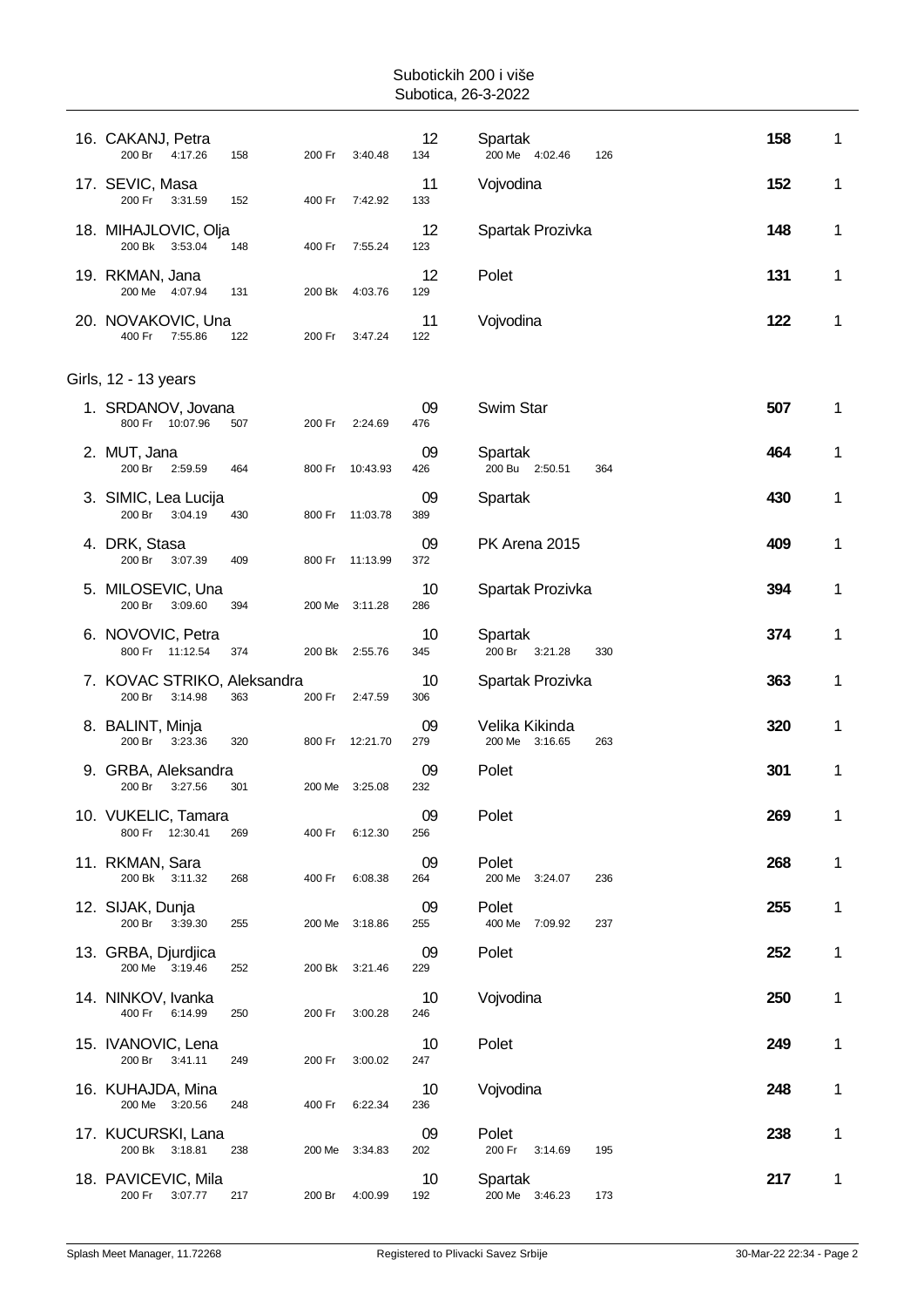| 19. KERESI, Klaudia<br>200 Bk 3:25.84       | 215 | 200 Br         | 3:53.21  | 10<br>212 | Startna Kocka                            | 215 | 1           |
|---------------------------------------------|-----|----------------|----------|-----------|------------------------------------------|-----|-------------|
| 20. HOLI, Ana<br>200 Fr<br>3:19.83          | 180 | 200 Bu         | 3:56.24  | 10<br>124 | Startna Kocka                            | 180 | 1           |
| 21. KANIZAI, Ana<br>200 Fr<br>3:23.59       | 170 | 200 Me         | 3:52.83  | 10<br>158 | Spartak Prozivka                         | 170 | 1           |
| Girls, 14 - 15 years - 6 of 8 Events        |     |                |          |           |                                          |     |             |
| 1. STANCIC, Teodora<br>200 Me 2:40.23       | 487 | 400 Me 5:41.80 |          | 08<br>473 | Velika Kikinda<br>800 Fr 10:35.86<br>443 | 487 | 1           |
| 2. MARTIC, Ena<br>400 Fr<br>5:34.51         | 353 | 800 Fr         | 11:46.95 | 08<br>322 | Spartak Prozivka                         | 353 | 1           |
| 3. MARIC, Ana<br>200 Fr<br>3:10.00          | 210 | 200 Br         | 4:03.84  | 08<br>185 | Velika Kikinda                           | 210 | 1           |
| Women, 16 years and older - 6 of 8 Events   |     |                |          |           |                                          |     |             |
| 1. CAJKAS, Petra<br>200 Bk 2:29.34          | 563 | 200 Me 2:33.67 |          | 04<br>552 | Spartak Prozivka                         | 563 | 1           |
| 2. ZUBELIC, Anja<br>200 Me 2:33.98          | 549 | 200 Bu         | 2:46.21  | 04<br>393 | Spartak                                  | 549 | 1           |
| 3. KOBILAREV, Aleksandra<br>200 Fr 2:24.45  | 478 | 400 Fr         | 5:05.52  | 06<br>463 | Swim Star                                | 478 | 1           |
| 4. SKENDEROVIC, Anja<br>200 Fr<br>2:30.56   | 422 | 200 Me 2:52.67 |          | 06<br>389 | Spartak                                  | 422 | 1           |
| 5. MUT, Tea<br>200 Fr<br>2:32.18            | 409 | 200 Bk 2:48.14 |          | 06<br>394 | Spartak<br>200 Me 2:52.96<br>387         | 409 | $\mathbf 1$ |
| 6. CSABI, Krisztina<br>400 Fr<br>5:34.43    | 353 |                |          | 06        | Senta                                    | 353 | 1           |
| 7. FERMANOVIC, Bojana<br>800 Fr<br>12:17.49 | 284 | 200 Me 3:12.07 |          | 05<br>283 | Plava Orka                               | 284 | 1           |

## Najbolji Takmicar po Kategoriji

#### Boys, 10 years and younger - 4 of 8 Events

| 1. BACOVIC, Oleg<br>200 Fr<br>2:43.80    | 241 | 200 Me | 3:15.24 | 12<br>199                | Spartak<br>200 Br<br>3:38.40 | 192 | 241 | 1 |
|------------------------------------------|-----|--------|---------|--------------------------|------------------------------|-----|-----|---|
| 2. KURUNCI, Mihajlo<br>2:49.63<br>200 Fr | 217 | 200 Me | 3:10.07 | 12<br>194                | Vojvodina                    |     | 217 | 1 |
| 3. MATIC, Teodor<br>200 Br<br>3:32.96    | 207 | 200 Bk | 3:19.73 | $12 \overline{ }$<br>175 | Startna Kocka                |     | 207 | 1 |
| 4. BORSI, Tamas<br>200 Br<br>3:36.55     | 197 | 200 Me | 3:50.16 | 12<br>121                | Startna Kocka                |     | 197 | 1 |
| 5. HORVAT, Filip<br>200 Br<br>3:46.10    | 173 | 200 Fr | 3:15.11 | 13<br>142                | Spartak<br>200 Me<br>3:34.85 | 135 | 173 | 1 |
| 6. ZIDJAREV, Leon<br>200 Br<br>3:47.18   | 171 | 200 Fr | 3:04.30 | 12<br>169                | Spartak<br>200 Me<br>3:28.34 | 163 | 171 | 1 |
| 7. MARKOVIC, Stefan<br>200 Bk<br>3:24.26 | 164 | 200 Fr | 3:08.76 | 12<br>157                | Spartak<br>200 Me<br>3:36.51 | 145 | 164 | 1 |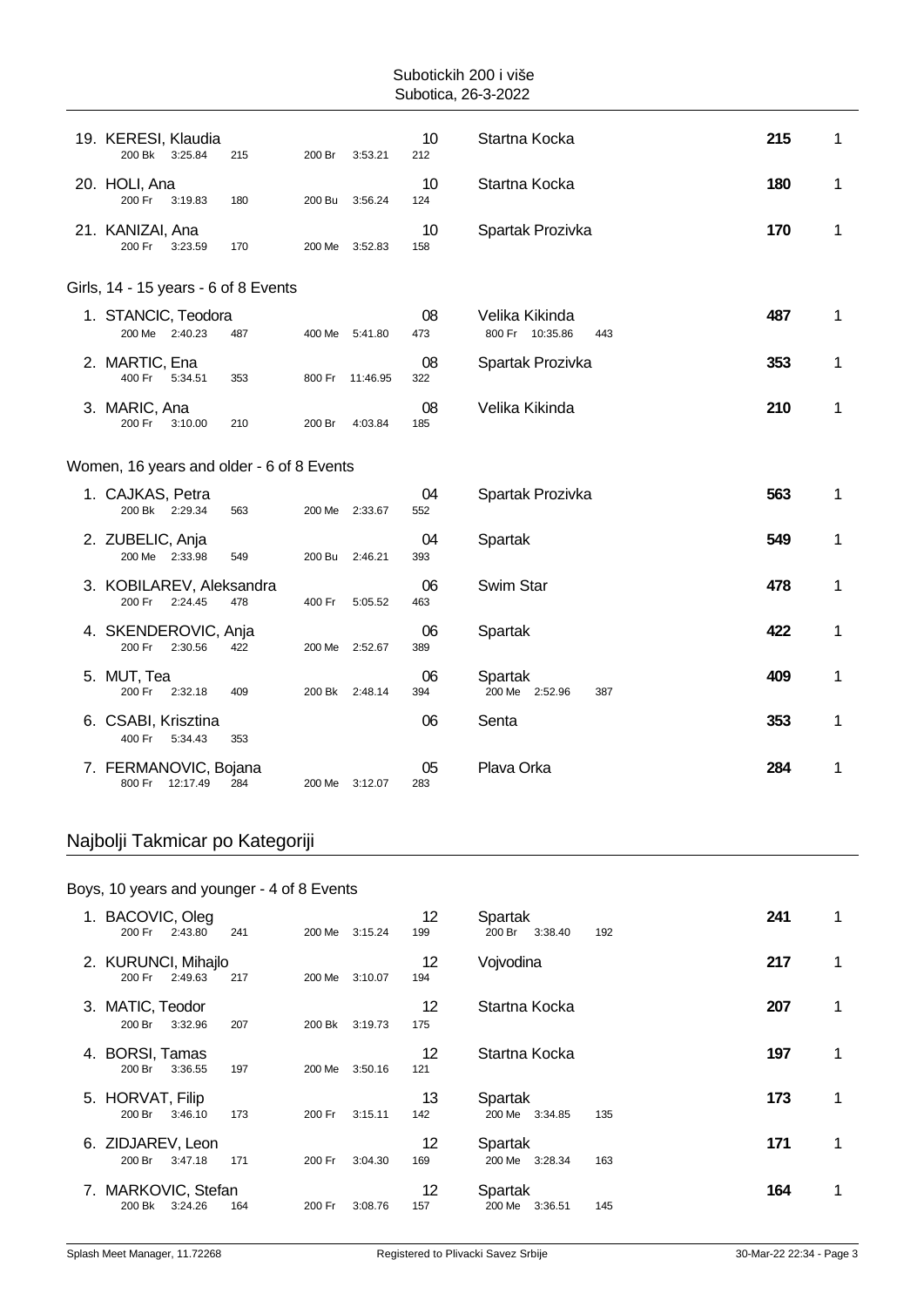| 8. ALEKSIC, Mihailo<br>200 Bk 3:28.53      | 154 | 200 Fr         | 3:24.26 | 12<br>124 | Polet                            | 154 | 1 |
|--------------------------------------------|-----|----------------|---------|-----------|----------------------------------|-----|---|
| 9. DZEKOV, Djordje<br>200 Fr<br>3:11.33    | 151 |                |         | 12        | Swim Star                        | 151 | 1 |
| 10. CEKRDZIN, Stefan<br>200 Fr<br>3:12.98  | 147 | 200 Me 3:54.02 |         | 12<br>115 | Spartak                          | 147 | 1 |
| 11. NISEVIC, Svetozar<br>200 Bk 3:32.56    | 145 | 200 Fr         | 3:15.95 | 12<br>141 | Spartak<br>200 Me 3:39.90<br>139 | 145 | 1 |
| 12. LAKICEVIC, Vidak<br>200 Fr<br>3:18.01  | 136 | 200 Me 3:47.36 |         | 12<br>126 | Spartak                          | 136 | 1 |
| 13. BOSNJAK, Dusan<br>200 Br<br>4:05.65    | 135 | 200 Fr         | 3:28.55 | 13<br>116 | Spartak<br>200 Me 4:09.45<br>95  | 135 | 1 |
| 14. DJOKIC, Nemanja<br>200 Fr<br>3:20.90   | 130 | 200 Me 3:59.61 |         | 12<br>107 | Spartak                          | 130 | 1 |
| 15. RADNIC, Aleksa<br>200 Br<br>4:18.39    | 116 | 200 Fr         | 3:30.37 | 12<br>113 | Spartak Prozivka                 | 116 | 1 |
| 16. SEPCIK, Tamas<br>200 Br<br>4:31.26     | 100 | 200 Fr         | 3:49.56 | 12<br>87  | Startna Kocka                    | 100 | 1 |
| BABIC, Nikola<br>200 Br<br>4:31.00         | 100 | 200 Fr         | 4:11.74 | 12<br>66  | Polet                            | 100 | 1 |
| 18. BABIJANOVIC, Luka<br>200 Fr<br>3:57.62 | 79  |                |         | 14        | Spartak                          | 79  | 1 |
| Boys, 11 - 12 years - 6 of 8 Events        |     |                |         |           |                                  |     |   |
| 1. BOSANCIC, Nestor<br>400 Fr<br>5:10.03   | 357 | 200 Bk 2:40.75 |         | 10<br>337 | Vojvodina                        | 357 | 1 |
| 2. MARTIN, Nikolas<br>200 Fr<br>2:39.19    | 263 | 200 Me 2:59.66 |         | 11<br>255 | Spartak Prozivka                 | 263 | 1 |
|                                            |     |                |         |           |                                  |     |   |

| Swim Star                        | 151 | 1            |
|----------------------------------|-----|--------------|
| Spartak                          | 147 | $\mathbf{1}$ |
| Spartak<br>200 Me 3:39.90<br>139 | 145 | 1            |
| Spartak                          | 136 | 1            |
| Spartak<br>200 Me 4:09.45<br>95  | 135 | $\mathbf{1}$ |
| Spartak                          | 130 | 1            |
| Spartak Prozivka                 | 116 | 1            |
| Startna Kocka                    | 100 | 1            |
| <sup>o</sup> olet                | 100 | 1            |
| Spartak                          | 79  | 1            |
|                                  |     |              |

| 1. BOSANCIC, Nestor<br>400 Fr<br>5:10.03    | 357 | 200 Bk 2:40.75 |         | 10<br>337 | Vojvodina                       | 357 | 1 |
|---------------------------------------------|-----|----------------|---------|-----------|---------------------------------|-----|---|
| 2. MARTIN, Nikolas<br>200 Fr<br>2:39.19     | 263 | 200 Me 2:59.66 |         | 11<br>255 | Spartak Prozivka                | 263 | 1 |
| 3. VUKOVOJAC, Milan<br>400 Fr<br>5:58.64    | 231 | 200 Fr         | 2:50.26 | 10<br>215 | Spartak Prozivka                | 231 | 1 |
| 4. CURCIC, Filip<br>200 Br<br>3:26.44       | 228 | 200 Fr         | 2:51.02 | 10<br>212 | Sombor<br>200 Me 3:14.46<br>201 | 228 | 1 |
| 5. FEKETE, Ajtonj<br>200 Bk 3:05.12         | 220 | 200 Br         | 3:41.76 | 11<br>183 | Startna Kocka                   | 220 | 1 |
| 6. SKENDEROVIC, Danilo<br>200 Br<br>3:30.90 | 213 | 400 Fr         | 6:21.55 | 10<br>191 | Spartak Prozivka                | 213 | 1 |
| 7. MANDIC, Mane<br>200 Fr<br>2:50.91        | 212 | 200 Bk         | 3:24.26 | 10<br>164 | Velika Kikinda                  | 212 | 1 |
| 8. MARKS, Luka<br>6:10.81<br>400 Fr         | 209 | 200 Fr         | 2:56.47 | 11<br>193 | Spartak Prozivka                | 209 | 1 |
| 9. BOCA, David<br>200 Bk 3:12.43            | 196 | 200 Me         | 3:21.92 | 10<br>179 | Polet                           | 196 | 1 |
| 10. TOMIC, Mihajlo<br>200 Bu 3:15.69        | 181 |                |         | 10        | Velika Kikinda                  | 181 | 1 |
| 11. PEKEZ, Marko<br>200 Bk 3:19.11          | 177 | 400 Fr         | 7:11.78 | 11<br>132 | Polet                           | 177 | 1 |
| 12. NADJ, David<br>200 Fr<br>3:03.59        | 171 |                |         | 11        | Vojvodina                       | 171 | 1 |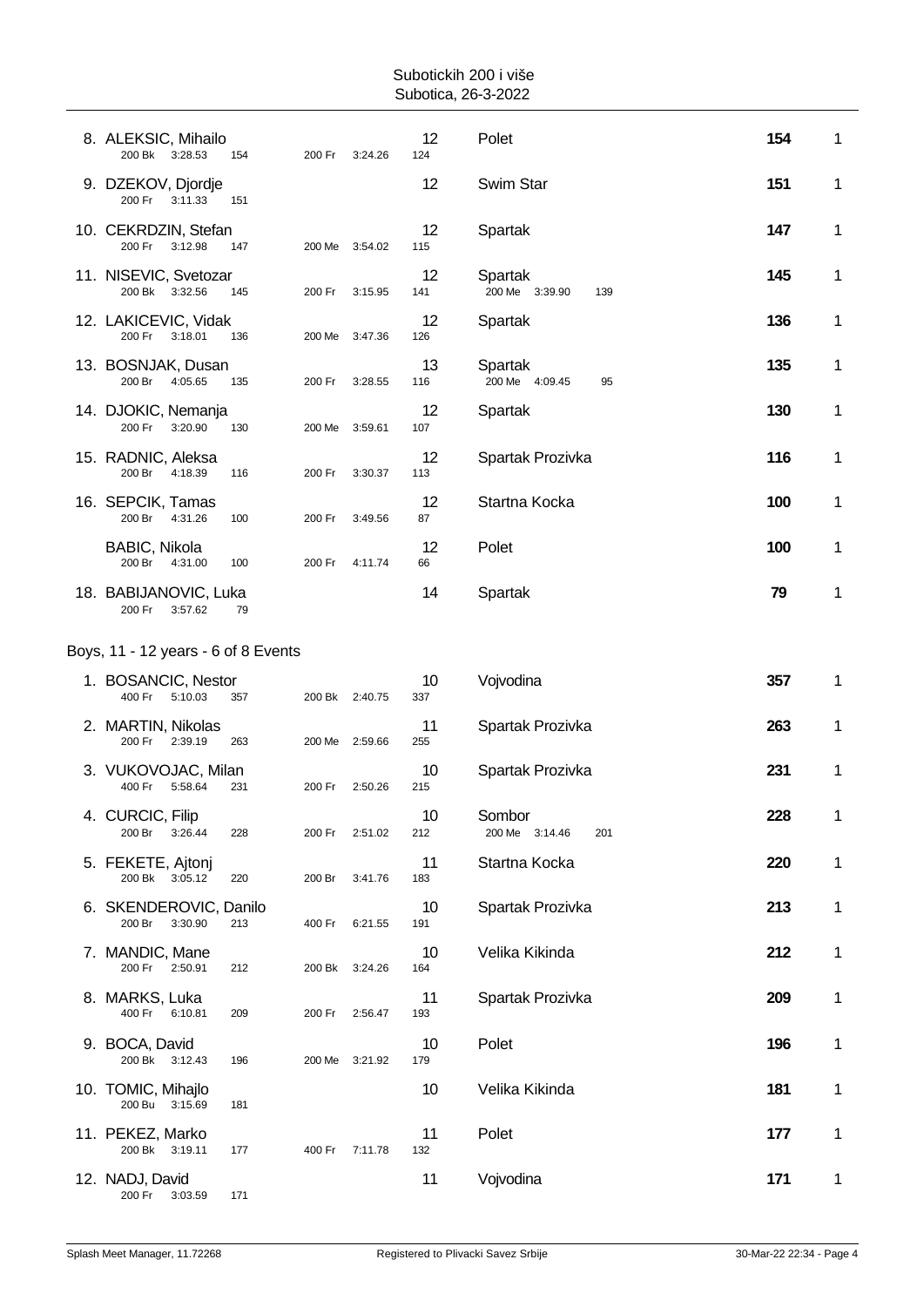| 13. HORVAT, Aleksa<br>200 Fr<br>3:05.95<br>165    | 200 Br<br>3:58.98 | 11<br>146 | Spartak Prozivka                        | 165 | 1 |
|---------------------------------------------------|-------------------|-----------|-----------------------------------------|-----|---|
| 14. KRSTONOSIC, Petar<br>200 Br<br>3:50.51<br>163 | 200 Fr<br>3:32.63 | 10<br>110 | Sombor                                  | 163 | 1 |
| 15. APERLIC, Obrad<br>200 Fr<br>3:07.56<br>160    | 200 Br<br>3:52.67 | 10<br>159 | Polet                                   | 160 | 1 |
| 16. CIRIC, Vuk<br>200 Br<br>3:52.62<br>159        | 200 Fr<br>3:34.83 | 10<br>107 | Polet                                   | 159 | 1 |
| 17. LAJKO, Lenard<br>200 Bk 3:28.05<br>155        | 200 Fr<br>3:29.79 | 11<br>114 | Startna Kocka                           | 155 | 1 |
| 18. JOVLJEVIC, Tadija<br>400 Fr<br>6:51.71<br>152 | 200 Me<br>3:41.37 | 10<br>136 | Spartak Prozivka                        | 152 | 1 |
| 19. PUKIC, Stefan<br>200 Bk 3:35.66<br>139        | 200 Fr<br>3:28.49 | 11<br>117 | Polet                                   | 139 | 1 |
| 20. KULIC, Andrija<br>200 Bk 3:38.65<br>134       | 200 Fr<br>3:19.94 | 11<br>132 | Polet                                   | 134 | 1 |
| 21. VLADEA, David<br>200 Fr<br>3:20.11<br>132     | 200 Me<br>3:49.64 | 11<br>122 | Spartak Prozivka                        | 132 | 1 |
| 22. SLOBODA, Mihajlo<br>200 Br<br>4:01.42<br>128  | 200 Fr<br>3:23.68 | 10<br>125 | Spartak Prozivka                        | 128 | 1 |
| RANKOVIC, Danilo<br>200 Fr<br>3:22.11<br>128      | 400 Fr<br>7:21.30 | 11<br>124 | Vojvodina                               | 128 | 1 |
| 24. FILEP, Mark<br>200 Bk 3:38.80<br>120          | 200 Fr<br>3:35.71 | 11<br>105 | Spartak Prozivka                        | 120 | 1 |
| 25. RAJKOVIC, Viktor<br>200 Fr<br>3:47.56<br>90   | 200 Br<br>4:49.33 | 11<br>82  | Spartak                                 | 90  | 1 |
| Boys, 13 - 14 years                               |                   |           |                                         |     |   |
| 1. TORNJANSKI, Matija<br>400 Me 5:12.27<br>476    | 200 Bu<br>2:28.50 | 08        | Velika Kikinda                          | 476 | 1 |
|                                                   |                   | 414       |                                         |     |   |
| 2. UJVARI, Leon<br>200 Fr 2:11.33<br>468          | 200 Me 2:27.24    | 08<br>464 | Spartak Prozivka                        | 468 | 1 |
| 3. KOCKAR, Aleksa<br>200 Bk 2:26.06<br>449        | 1500 Fr 19:02.60  | 08<br>442 | Velika Kikinda<br>200 Me 2:35.50<br>394 | 449 | 1 |
| 4. DJUKIC, Luka<br>200 Br 2:46.09<br>437          | 200 Fr<br>2:24.74 | 08<br>349 | Velika Kikinda                          | 437 | 1 |
| 5. MILANOVIC, Alex<br>1500 Fr 19:17.02<br>426     | 200 Fr<br>2:15.78 | 09<br>423 | Spartak<br>200 Me 2:31.90<br>422        | 426 | 1 |
| 6. RISTIC, Aleksa<br>200 Fr 2:16.87<br>413        | 400 Fr<br>4:55.70 | 08<br>412 | Spartak<br>1500 Fr 20:04.37<br>378      | 413 | 1 |
| 7. MILODANOVIC, Leon<br>200 Fr 2:29.41<br>318     | 200 Bk 2:52.93    | 09<br>271 | Spartak<br>200 Me 3:05.80<br>230        | 318 | 1 |
| 8. MATKOVIC, Aleksa<br>400 Fr<br>5:32.18<br>290   | 200 Fr<br>2:42.22 | 09<br>248 | Spartak<br>200 Bu 3:19.50<br>170        | 290 | 1 |
| 9. ZARIC, Bogdan<br>200 Bk 2:49.38<br>288         | 400 Fr<br>5:49.71 | 09<br>249 | Polet<br>200 Me 3:25.15<br>171          | 288 | 1 |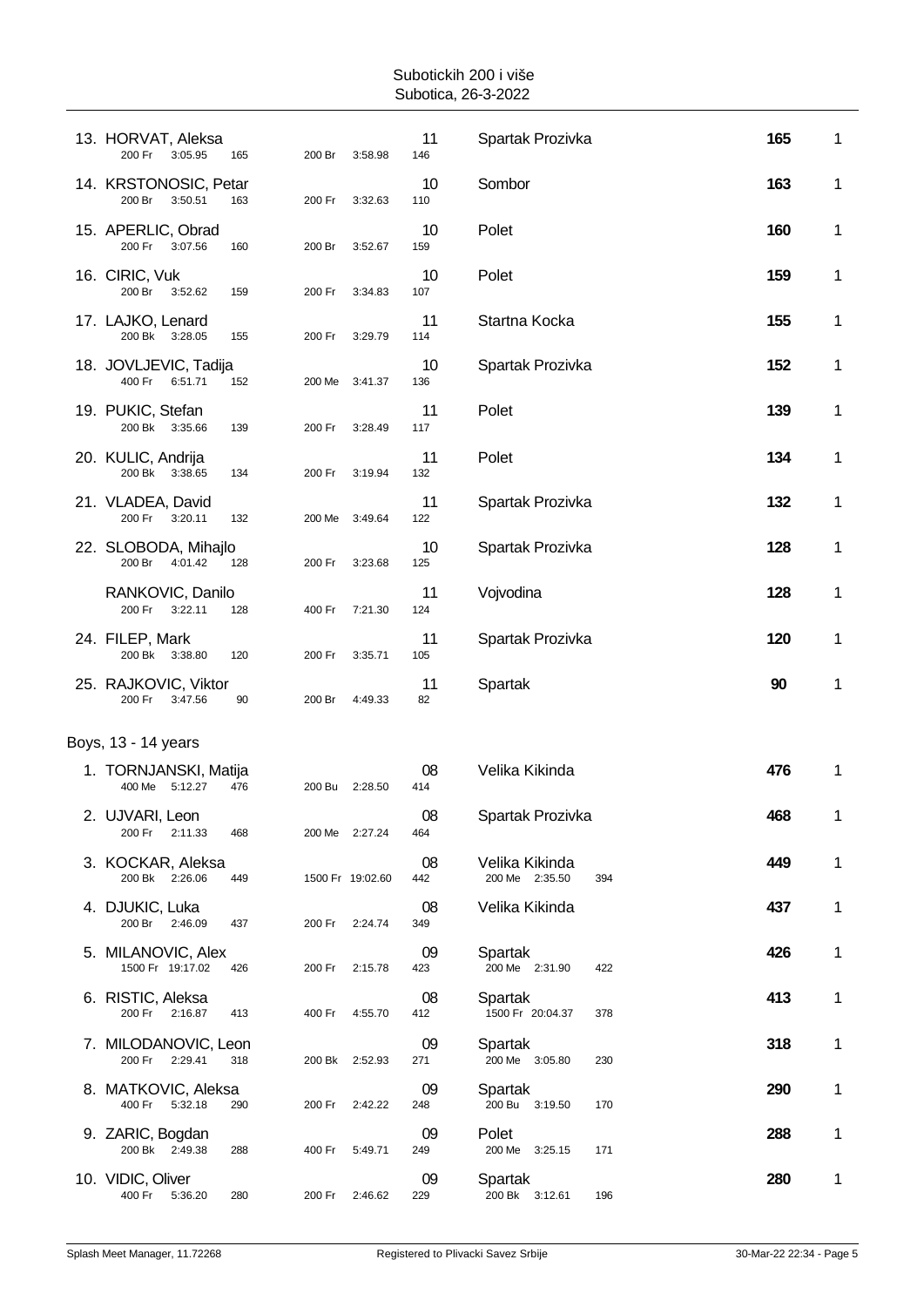| 11. STEPANOV, Vanja<br>200 Fr<br>2:35.97        | 279 | 200 Bk 2:51.11      |                                     | 09<br>279        | Swim Star                           |     | 279              | 1 |
|-------------------------------------------------|-----|---------------------|-------------------------------------|------------------|-------------------------------------|-----|------------------|---|
| 12. PEIC TUKULJAC, Djordje<br>3:13.70<br>200 Br | 276 | 400 Fr              | 5:38.69                             | 09<br>274        | Spartak<br>200 Fr 2:52.58           | 206 | 276              | 1 |
| 13. PANIN, Andrija<br>200 Br<br>3:14.36         | 273 | 400 Fr              | 5:49.40                             | 09<br>249        | Vojvodina                           |     | 273              | 1 |
| 14. PROTIC, Marko<br>400 Fr<br>5:42.38          | 265 | 200 Fr              | 2:39.27                             | 08<br>262        | Velika Kikinda<br>200 Bk 3:02.53    | 230 | 265              | 1 |
| 15. BOCAN, Filip<br>1500 Fr 22:53.28            | 255 | 400 Fr              | 5:50.05                             | 09<br>248        | Velika Kikinda<br>200 Me 3:04.10    | 237 | 255              | 1 |
| 200 Fr<br>2:54.52                               | 199 | 200 Br              | 3:35.67                             | 09<br>199        | Spartak<br>200 Me 3:19.38           | 186 | 199              | 1 |
| 17. FILEP, David<br>400 Fr<br>6:28.53           | 181 | 200 Fr              | 3:12.04                             | 09<br>149        |                                     |     | 181              | 1 |
| 18. CVOKIC, Ivan<br>200 Br<br>3:45.23           | 175 | 400 Fr              | 6:42.19                             | 09<br>163        | Vojvodina                           |     | 175              | 1 |
| 19. GRBA, Djura<br>400 Fr<br>6:36.88            | 170 | 200 Bk              | 3:23.23                             | 09<br>167        | Polet                               |     | 170              | 1 |
|                                                 |     |                     |                                     |                  |                                     |     |                  |   |
| 1. NICIN, Stefan<br>200 Fr<br>2:05.52           | 536 |                     |                                     | 06<br>493        | Swim Star                           |     | 536              | 1 |
| 2. KNEZEVIC, Luka<br>400 Fr<br>4:33.10          | 523 | 200 Fr              | 2:08.28                             | 06               | Vukovar                             |     | 523              | 1 |
|                                                 |     |                     |                                     | 502              |                                     |     |                  |   |
| 3. PENZES, Barnabas<br>200 Fr<br>2:09.45        | 489 | 400 Fr              | 4:40.17                             | 07<br>484        | Swim Star                           |     | 489              | 1 |
| 4. PUTIC, Vidoje<br>200 Fr<br>2:09.66           | 486 | 400 Me              | 5:26.27                             | 06<br>417        | PK Arena 2015                       |     | 486              | 1 |
| 5. SOSIC, Ilija<br>200 Me 2:25.43               | 481 | 200 Fr              | 2:11.07                             | 07<br>471        | Delta                               |     | 481              | 1 |
| 6. MENDA, Milos<br>200 Br 2:44.91               | 447 |                     | 1500 Fr 19:15.22                    | 07<br>428        | Velika Kikinda<br>200 Fr<br>2:19.97 | 386 | 447              | 1 |
| 7. SOSIC, Nemanja<br>200 Fr 2:23.04             | 362 | 200 Me 2:49.88      |                                     | 07<br>302        | Delta                               |     | 362              | 1 |
| 8. BERBAKOV, Aleksandar<br>200 Fr<br>2:26.23    | 339 | 200 Me 2:49.34      |                                     | 06<br>305        | Velika Kikinda<br>200 Bk 2:51.01    | 280 | 339              | 1 |
| 9. ANTIC, Marko<br>200 Fr<br>2:39.62            | 260 | 200 Bk              | 3:09.87                             | 06<br>204        | Delta                               |     | 260              | 1 |
|                                                 |     | 16. BOSNJAK, Drazen | Boys, 15 - 16 years - 7 of 8 Events | 1500 Fr 18:21.98 |                                     |     | Spartak Prozivka |   |